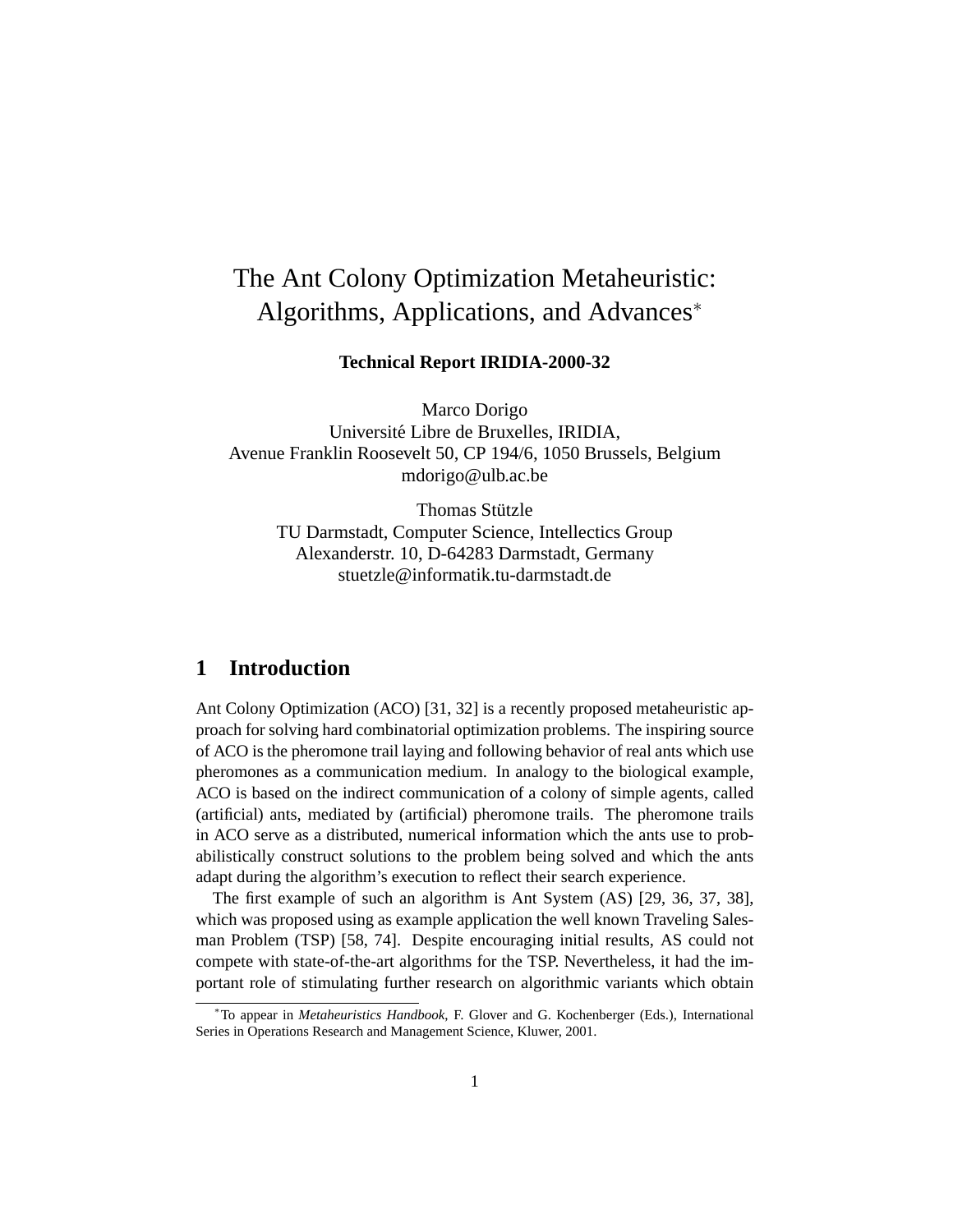much better computational performance, as well as on applications to a large variety of different problems. In fact, there exists now a considerable amount of applications obtaining world class performance on problems like the quadratic assignment, vehicle routing, sequential ordering, scheduling, routing in Internet-like networks, and so on [21, 25, 44, 45, 66, 83]. Motivated by this success, the ACO metaheuristic has been proposed [31, 32] as a common framework for the existing applications and algorithmic variants. Algorithms which follow the ACO metaheuristic will be called in the following ACO algorithms.

Current applications of ACO algorithms fall into the two important problem classes of static and dynamic combinatorial optimization problems. Static problems are those whose topology and cost do not change while the problems are being solved. This is the case, for example, for the classic TSP, in which city locations and intercity distances do not change during the algorithm's run-time. Differently, in dynamic problems the topology and costs can change while solutions are built. An example of such a problem is routing in telecommunications networks [25], in which traffic patterns change all the time. The ACO algorithms for solving these two classes of problems are very similar from a high-level perspective, but they differ significantly in implementation details. The ACO metaheuristic captures these differences and is general enough to comprise the ideas common to both application types.

The (artificial) ants in ACO implement a randomized construction heuristic which makes probabilistic decisions as a function of artificial pheromone trails and possibly available heuristic information based on the input data of the problem to be solved. As such, ACO can be interpreted as an extension of traditional construction heuristics which are readily available for many combinatorial optimization problems. Yet, an important difference with construction heuristics is the adaptation of the pheromone trails during algorithm execution to take into account the cumulated search experience.

The rest of this chapter is organized as follows. In Section 2, we briefly overview construction heuristics and local search algorithms. In Section 3 we define the ants' behavior, the ACO metaheuristic, and the type of problems to which it can be applied. Section 4 outlines the inspiring biological analogy and describes the historical developments leading to ACO. In Section 5 we illustrate how the ACO metaheuristic can be applied to different types of problems and we give an overview of its successful applications. Section 6 discusses several issues arising in the application of the ACO metaheuristic, while in Section 7 we present recent developments and conclude in Section 8 indicating future research directions.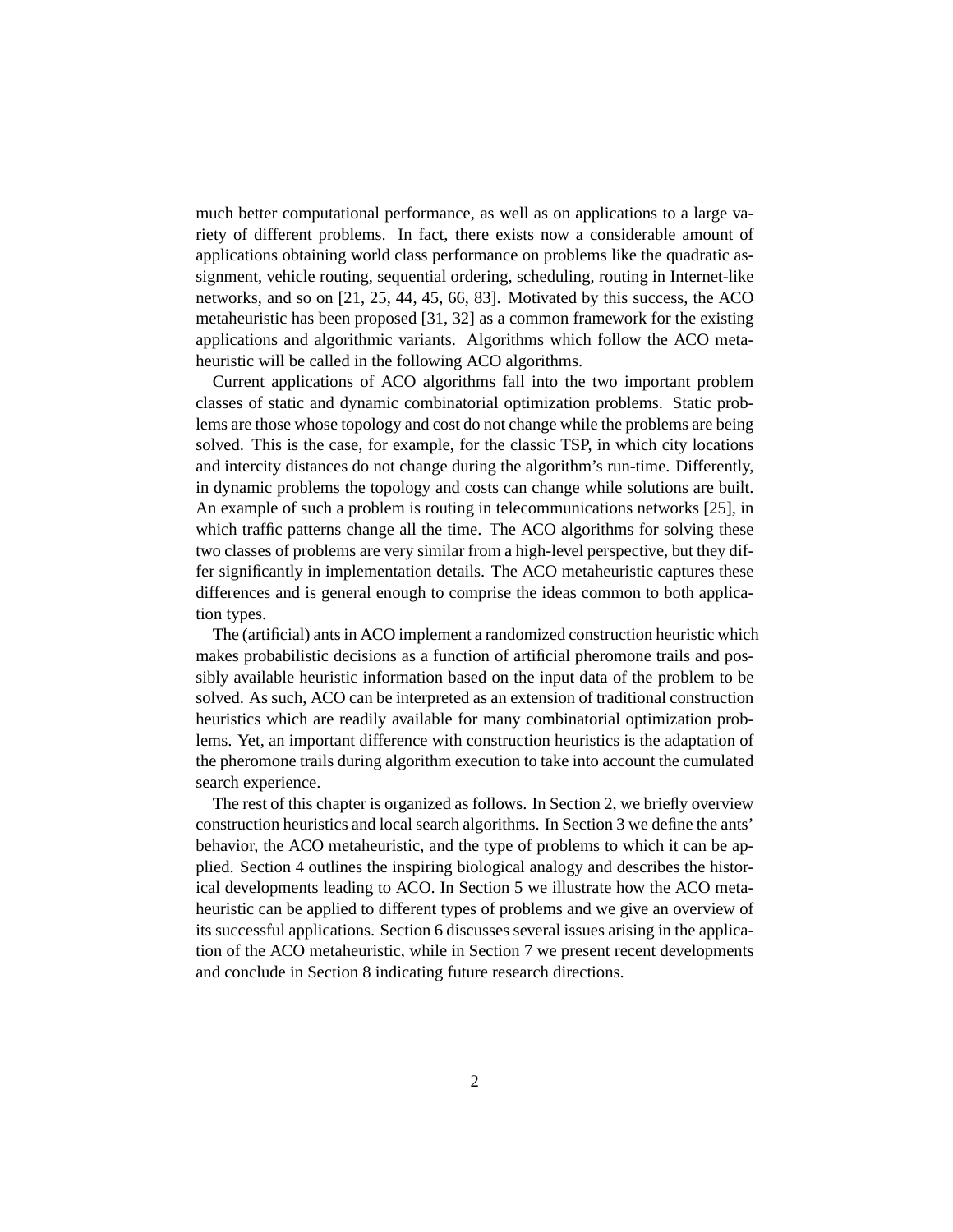```
procedure Greedy Construction Heuristic
   s_p = \text{empty solution}while s_p no complete solution do
      e = GreedyComponent(s_p)
      s_p = s_p \otimes eend
   return s_pend Greedy Construction Heuristic
```
Figure 1: Algorithmic skeleton of a greedy construction heuristic. The addition of component *e* to a partial solution  $s_p$  is denoted by the operator  $\otimes$ .

# **2 Traditional approximation approaches**

Many important combinatorial optimization problems are hard to solve. The notion of problem hardness is captured by the theory of computational complexity [47, 72] and for many important problems it is well known that they are  $N\mathcal{P}$ -hard, that is the time we needed to solve an instance in the worst case grows exponentially with instance size. Often, approximate algorithms are the only feasible way to obtain near optimal solutions at relatively low computational cost.

Classically, most approximate algorithms are either *construction* algorithms or *local search* algorithms.<sup>1</sup> These two types of methods are significantly different, because construction algorithms work on partial solutions trying to extend these in the best possible way to complete problem solutions, while local search methods move in the search space of complete solutions.

#### **2.1 Construction algorithms**

Construction algorithms build solutions to a problem under consideration in an incremental way starting with an empty initial solution and iteratively adding opportunely defined solution components without backtracking until a complete solution is obtained. In the simplest case, solution components are added in random order. Often better results are obtained if a heuristic estimate of the myopic benefit of adding solution components is taken into account. *Greedy construction heuristics* add at each step a solution component which achieves the maximal myopic benefit as measured by some heuristic information. An algorithmic outline of a greedy

<sup>&</sup>lt;sup>1</sup>Other approximate methods are also conceivable. For example, when stopping exact methods, like Branch & Bound, before completion [4, 56] (for example, after some given time bound, or when some guarantee on the solution quality is obtained through the use of lower and upper bounds), we can convert exact algorithms into approximate ones.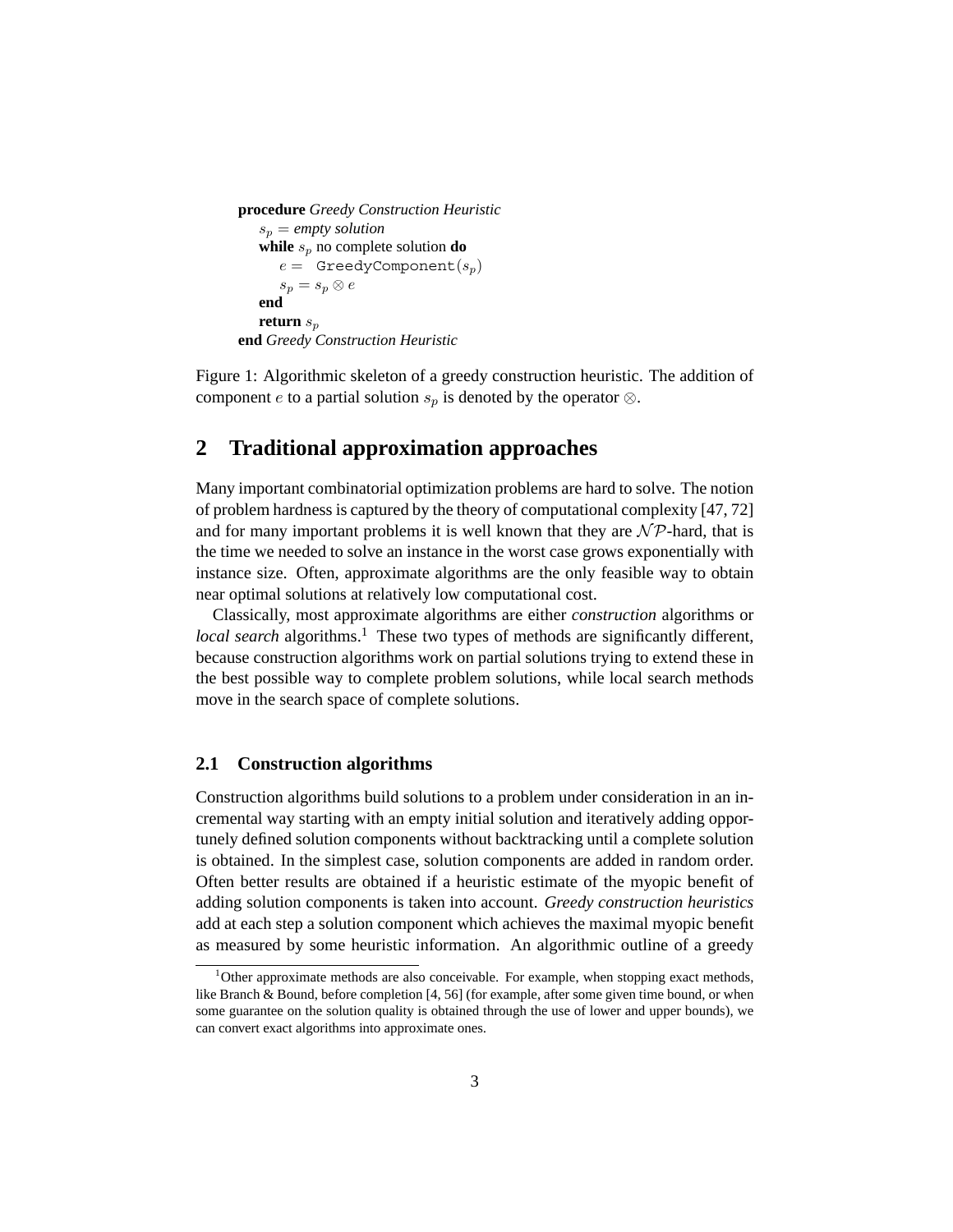construction heuristic is given in Figure 1. The function GreedyComponent returns the solution component  $e$  with the best heuristic estimate. Solutions returned by greedy algorithms are typically of better quality than randomly generated solutions. Yet, a disadvantage of greedy construction heuristics is that only a very limited number of solutions can be generated. Additionally, greedy decisions in early stages of the construction process strongly constrain the available possibilities at later stages, often determining very poor moves in the final phases of the solution construction.

As an example consider a greedy construction heuristic for the traveling salesman problem (TSP). In the TSP we are given a complete weighted graph  $G =$  $(N, A)$  with N being the set of nodes, representing the cities, and A the set of arcs fully connecting the nodes N. Each arc is assigned a value  $d_{ij}$ , which is the length of arc  $(i, j) \in A$ . The TSP is the problem of finding a minimal length Hamiltonian circuit of the graph, where an Hamiltonian circuit is a closed tour visiting exactly once each of the  $n = |N|$  nodes of G. For symmetric TSPs, the distances between the cities are independent of the direction of traversing the arcs, that is,  $d_{ij} = d_{ji}$ for every pair of nodes. In the more general asymmetric TSP (ATSP) at least for one pair of nodes i, j we have  $d_{ij} \neq d_{ji}$ .

A simple rule of thumb to build a tour is to start from some initial city and to always choose to go to the closest still unvisited city before returning to the start city. This algorithm is known as the *nearest neighbor* tour construction heuristic. Figure 2 shows a tour returned by the nearest neighbor heuristic on TSP instance att532, taken from TSPLIB,<sup>2</sup> with 532 cities in the US.

Noteworthy in this example is that there are some few very long links in the tour, leading to strongly suboptimal solutions. In fact, construction algorithms are typically the fastest approximate methods, but the solutions they generate often are not of a very high quality and they are not guaranteed to be optimal with respect to small changes; the results produced by constructive heuristics can often be improved by local search algorithms.

#### **2.2 Local search**

Local search algorithms start from a complete initial solution and try to find a better solution in an appropriately defined *neighborhood* of the current solution. In its most basic version, known as *iterative improvement*, the algorithm searches the neighborhood for an improving solution. If such a solution is found, it replaces the current solution and the local search continues. These steps are repeated until no improving neighbor solution is found anymore in the neighborhood of the current

<sup>&</sup>lt;sup>2</sup>TSPLIB is a benchmark library for the TSP and related problems and is accessible via http://www.iwr.uni-heidelberg.de/iwr/comopt/software/TSPLIB95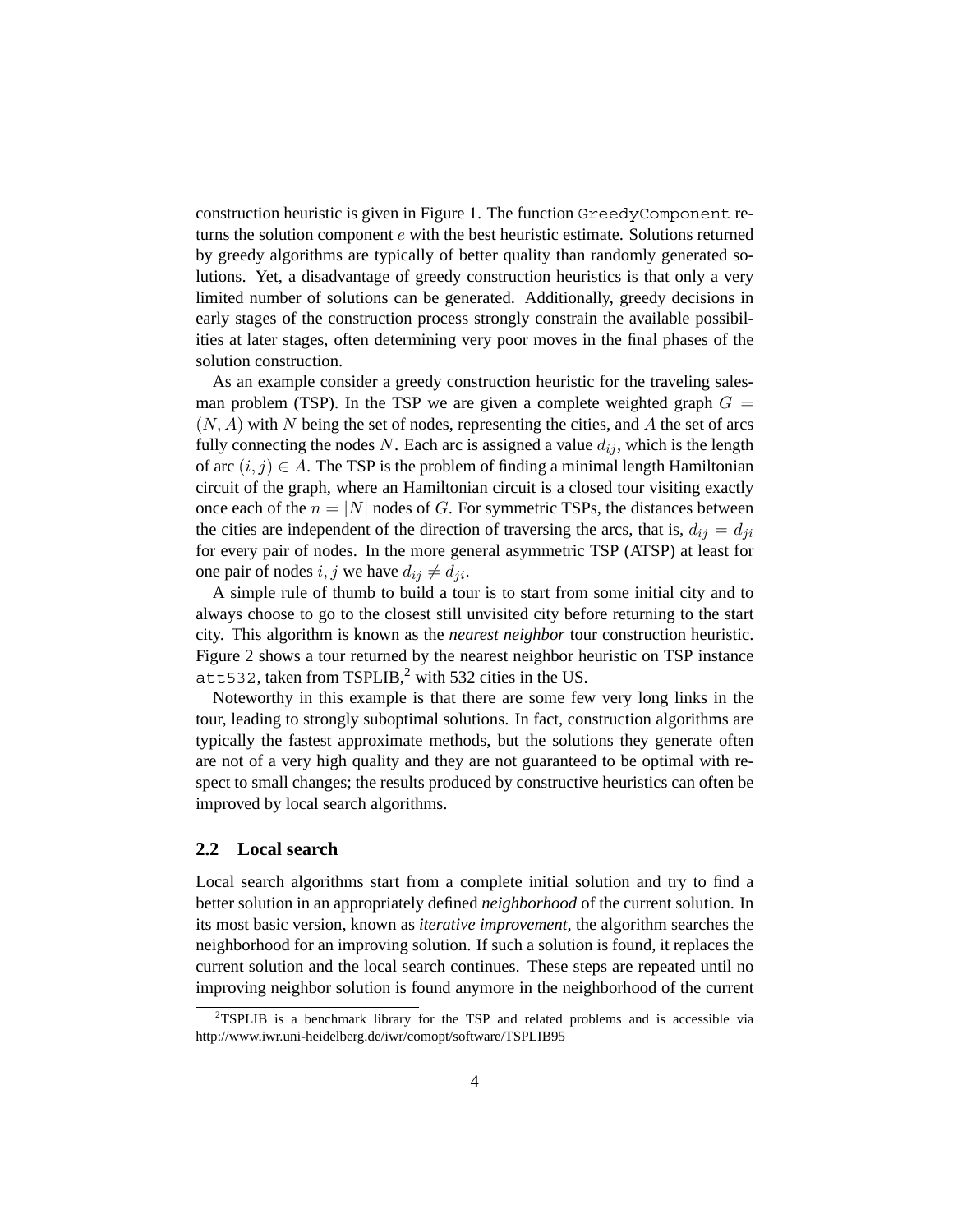

Figure 2: Tour returned by the nearest neighbor heuristic on TSP instance  $att532$ from TSPLIB.

```
procedure IterativeImprovement (s \in S)
   s' = Improve(s)
  while s' \neq s do
      s = s's' = Improve(s)end
   return s
end IterativeImprovement
```
Figure 3: Algorithmic skeleton of iterative improvement.

solution and the algorithm ends in a *local optimum*. An outline of an iterative improvement algorithm is given in Figure 3. The procedure Improve returns a better neighbor solution if one exists, otherwise it returns the current solution, in which case the algorithm stops.

The choice of an appropriate neighborhood structure is crucial for the performance of the local search algorithm and has to be done in a problem specific way. The neighborhood structure defines the set of solutions that can be reached from s in one single step of a local search algorithm. An example neighborhood for the TSP is the *k-opt* neighborhood in which neighbor solutions differ by at most k arcs. Figure 4 shows the example of a 2-opt neighborhood. The 2-opt algorithm systematically tests whether the current tour can be improved by replacing two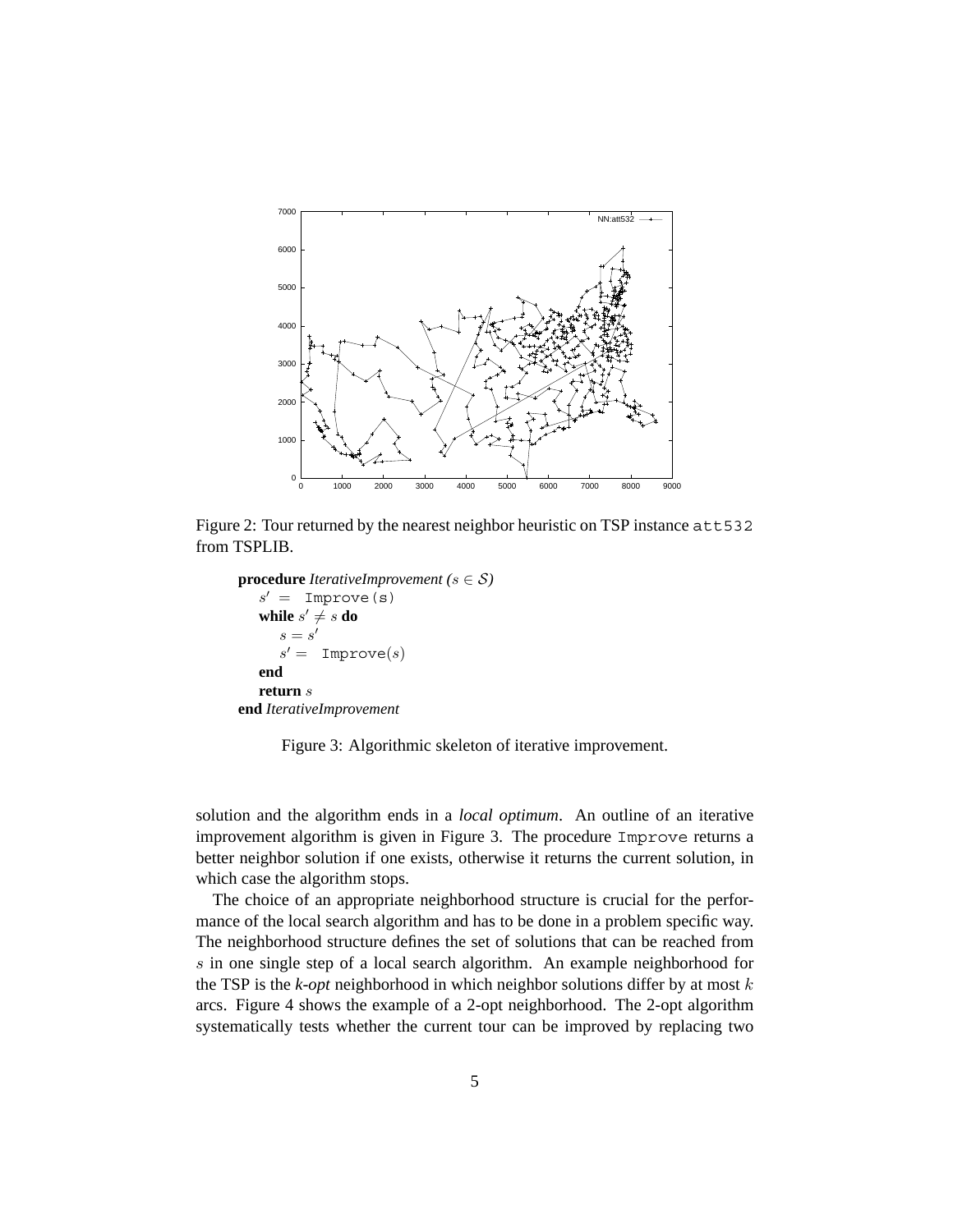

Figure 4: Schematic illustration of the 2-opt algorithm. The proposed move reduces the total tour length if we consider the Euclidean distance between the points.

edges. To fully specify a local search algorithm is needed a neighborhood examination scheme that defines how the neighborhood is searched and which neighbor solution replaces the current one. In the case of iterative improvement algorithms, this rule is called *pivoting rule* [90] and examples are the *best-improvement* rule, which chooses the neighbor solution giving the largest improvement of the objective function, and the *first-improvement* rule, which uses the first improved solution found in the neighborhood to replace the current one. A common problem with local search algorithms is that they easily get trapped in local minima and that the result strongly depends on the initial solution.

# **3 ACO Metaheuristic**

Artificial ants used in ACO are stochastic solution construction procedures that probabilistically build a solution by iteratively adding solution components to partial solutions by taking into account (i) heuristic information on the problem instance being solved, if available, and (ii) (artificial) pheromone trails which change dynamically at run-time to reflect the agents' acquired search experience.

The interpretation of ACO as an extension of construction heuristics is appealing because of several reasons. A stochastic component in ACO allows the ants to build a wide variety of different solutions and hence explore a much larger number of solutions than greedy heuristics. At the same time, the use of heuristic information, which is readily available for many problems, can guide the ants towards the most promising solutions. More important, the ants' search experience can be used to influence in a way reminiscent of reinforcement learning [87] the solution construction in future iterations of the algorithm. Additionally, the use of a colony of ants can give the algorithm increased robustness and in many ACO applications the collective interaction of a population of agents is needed to efficiently solve a problem.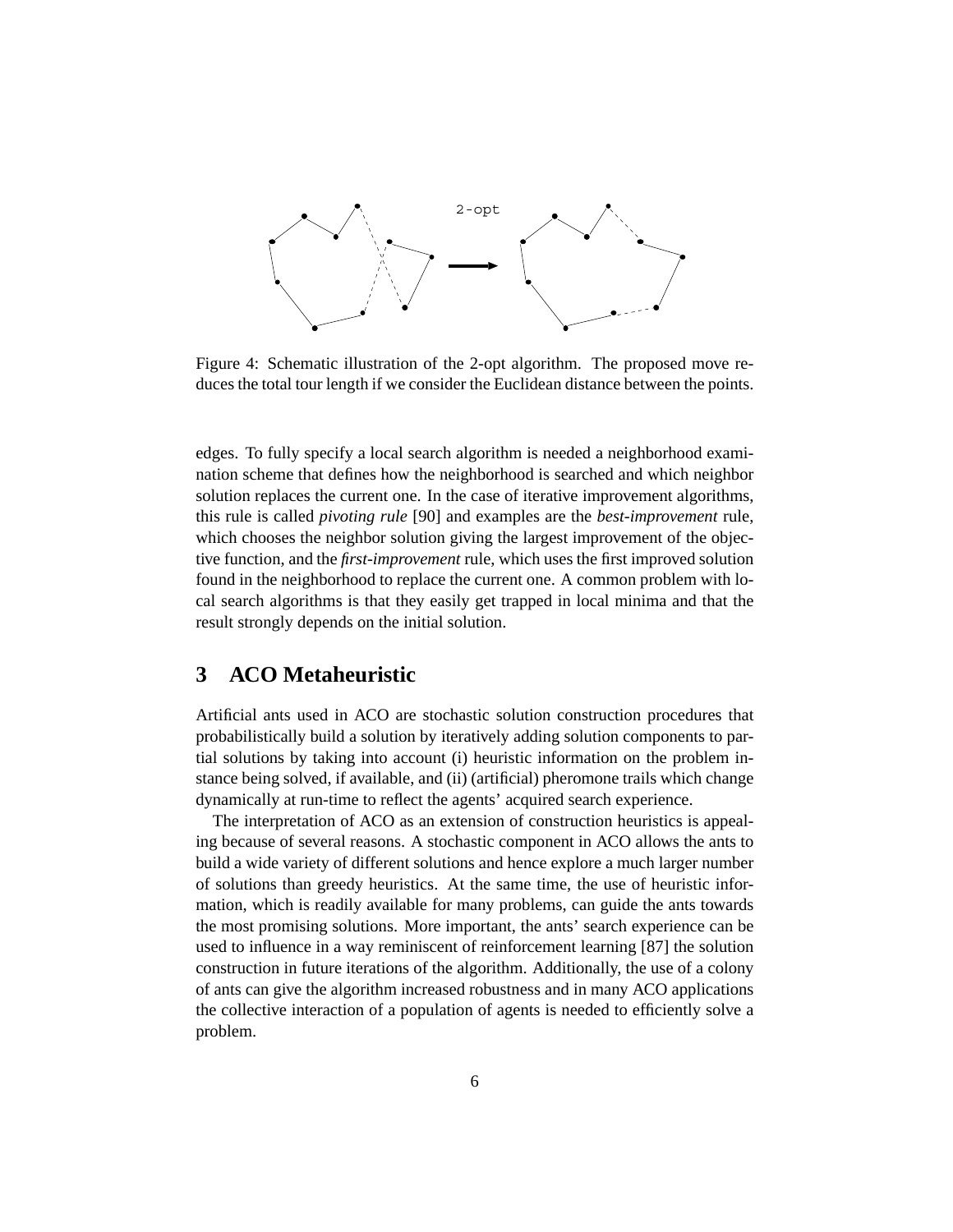The domain of application of ACO algorithms is vast. In principle, ACO can be applied to any discrete optimization problem for which some solution construction mechanism can be conceived. In the following of this section, we first define a generic problem representation which the ants in ACO exploit to construct solutions, then we detail the ants' behavior while constructing solutions, and finally we define the ACO metaheuristic.

#### **3.1 Problem representation**

Let us consider the minimization problem<sup>3</sup> ( $S, f, \Omega$ ), where S is the *set of candidate solutions*, f is the *objective function* which assigns to each candidate solution  $s \in S$  an objective function (cost) value  $f(s,t)$ ,<sup>4</sup> and  $\Omega$  is a set of constraints. The goal is to find a *globally optimal* solution  $s_{opt} \in S$ , that is, a minimum cost solution that satisfies the constraints  $\Omega$ .

The problem representation of a combinatorial optimization problem  $(S, f, \Omega)$ which is exploited by the ants can be characterized as follows:

- A finite set  $C = \{c_1, c_2, \ldots, c_{N_C}\}$  of *components* is given.
- The *states* of the problem are defined in terms of sequences  $x = (c_i, c_j, \dots, c_j)$  $c_k$ ,...) over the elements of C. The set of all possible sequences is denoted by  $X$ . The length of a sequence  $x$ , that is, the number of components in the sequence, is expressed by  $|x|$ .
- The finite set of *constraints*  $\Omega$  defines the set of feasible states  $\tilde{\mathcal{X}}$ , with  $\tilde{\mathcal{X}} \subseteq$  $\mathcal{X}$ .
- A set  $S^*$  of feasible solutions is given, with  $S^* \subseteq \tilde{\mathcal{X}}$  and  $S^* \subseteq \mathcal{S}$ .
- A *cost*  $f(s, t)$  is associated to each candidate solution  $s \in S$ .
- In some cases a cost, or the estimate of a cost,  $J(x_i, t)$  can be associated to states other than solutions. If  $x_j$  can be obtained by adding solution components to a state  $x_i$  then  $J(x_i, t) \leq J(x_j, t)$ . Note that  $J(s, t) \equiv f(s, t)$ .

Given this representation, artificial ants build solutions by moving on the construction graph  $G = (\mathcal{C}, \mathcal{L})$ , where the vertices are the components C and the set  $\mathcal{L}$ fully connects the components  $C$  (elements of  $\mathcal L$  are called *connections*). The problem constraints  $\Omega$  are implemented in the policy followed by the artificial ants, as

 $3$ The adaptation to a maximization problem is straightforward.

<sup>&</sup>lt;sup>4</sup>The parameter  $t$  indicates that the the objective function can be time dependent, as it is the case, for example, in applications to dynamic problems.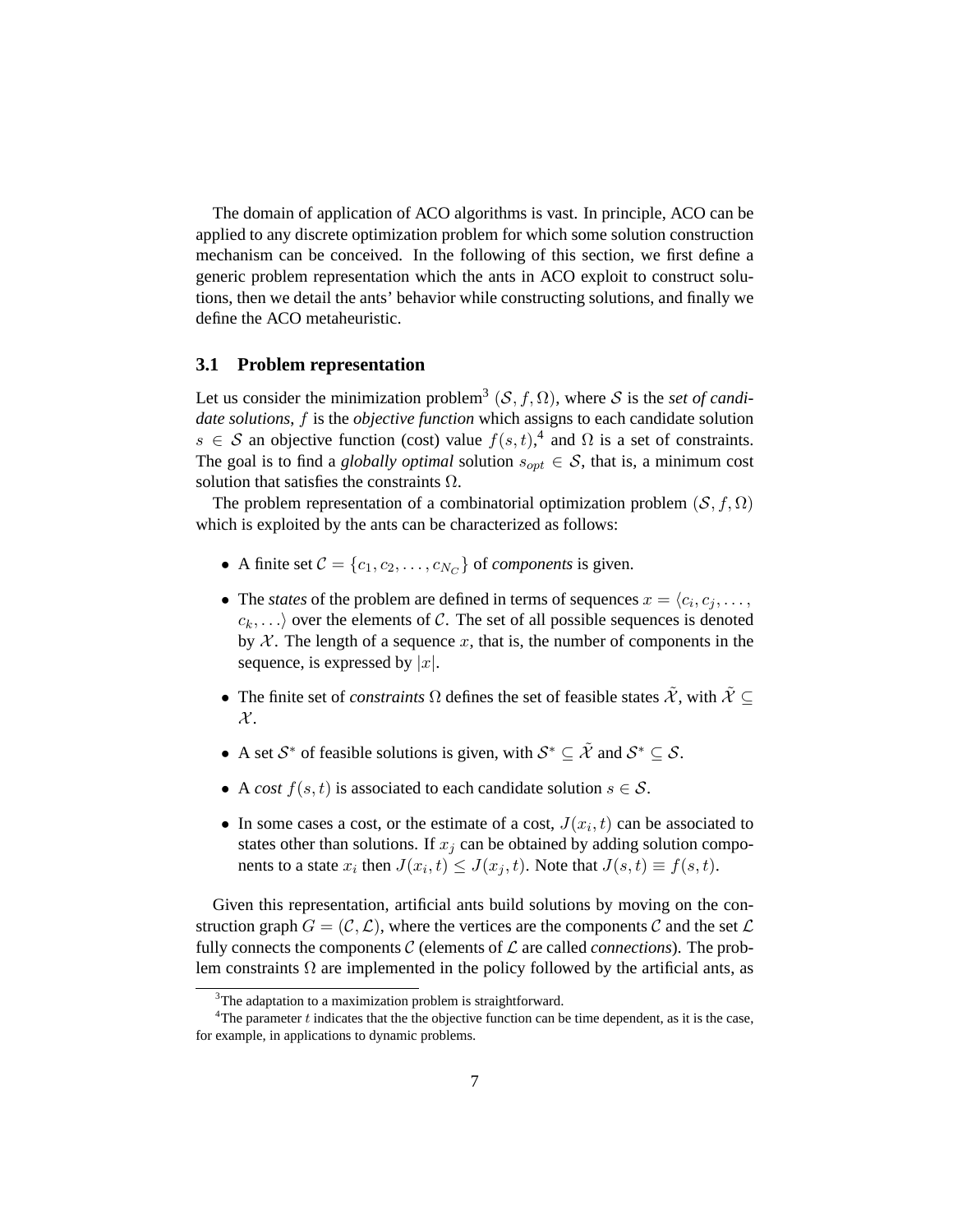explained in the next section. The choice of implementing the constraints in the construction policy of the artificial ants allows a certain degree of flexibility. In fact, depending on the combinatorial optimization problem considered, it may be more reasonable to implement constraints in a hard way allowing ants to build only feasible solutions, or in a soft way, in which case ants can build infeasible solutions (that is, candidate solutions in  $S\ S^*$ ) that will be penalized, in dependence of their degree of infeasibility.

#### **3.2 Ant's behavior**

Ants can be characterized as stochastic construction procedures which build solutions moving on the construction graph  $G = (\mathcal{C}, \mathcal{L})$ . Ants do not move arbitrarily on G, but rather follow a construction policy which is a function of the problem constraints  $\Omega$ . In general, ants try to build feasible solutions, but, if necessary, they can generate infeasible solutions. Components  $c_i \in \mathcal{C}$  and connections  $l_{ij} \in \mathcal{L}$  can have associated a *pheromone trail*  $\tau$  ( $\tau$ <sub>i</sub> if associated to components,  $\tau$ <sub>ij</sub> if associated to connections) encoding a long-term memory about the whole ant search process that is updated by the ants themselves, and a *heuristic value*  $\eta$  ( $\eta_i$  and  $\eta_{ij}$ , respectively) representing a priori information about the problem instance definition or run-time information provided by a source different from the ants. In many cases  $\eta$  is the cost, or an estimate of the cost, of extending the current state. These values are used by the ants heuristic rule to make probabilistic decisions on how to move on the graph.

More precisely, each ant  $k$  of the colony has the following properties:

- It exploits the graph  $G = (\mathcal{C}, \mathcal{L})$  to search for feasible solutions s of minimum cost. That is, solutions s such that  $\hat{f}_s = \min_s f(s, t)$ .
- It has a memory  $\mathcal{M}^k$  that it uses to store information about the path it followed so far. Memory can be used (i) to build feasible solutions (i.e., to implement constraints  $\Omega$ ), (ii) to evaluate the solution found, and (iii) to retrace the path backward to deposit pheromone.
- It can be assigned a *start state*  $x_s^k$  and one or more *termination conditions*  $e^{k}$ . Usually, the start state is expressed either as a unit length sequence (that is, a single component sequence), or an empty sequence.
- When in state  $x_r = \langle x_{r-1}, i \rangle$ , if no termination condition is satisfied, it moves to a node j in its *neighborhood*  $\mathcal{N}_i^k$ , that is, to a state  $\langle x_r, j \rangle \in \mathcal{X}$ . Often, moves towards feasible states are favoured, either via appropriately defined heuristic values  $\eta$ , or through the use of the ants' memory.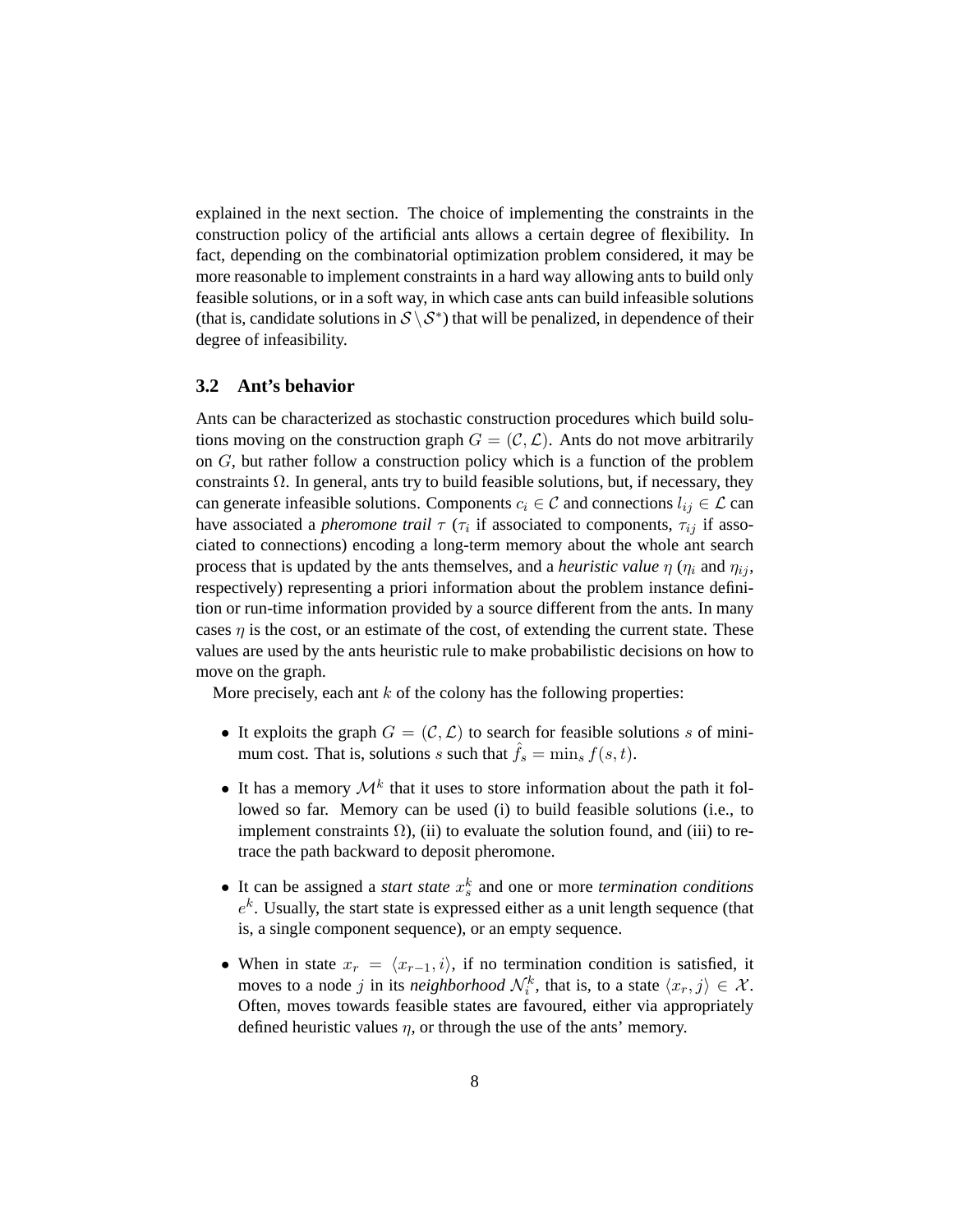- It selects the move by applying a probabilistic decision rule. Its probabilistic decision rule is a function of (i) locally available pheromone trails and heuristic values, (ii) the ant's private memory storing its past history, and (iii) the problem constraints.
- The construction procedure of ant  $k$  stops when at least one of the termination conditions  $e^k$  is satisfied.
- When adding a component  $c_i$  to the current solution it can update the pheromone trail associated to it or to the corresponding connection. This is called *online step-by-step pheromone update*.
- Once built a solution, it can retrace the same path backward and update the pheromone trails of the used components or connections. This is called *online delayed pheromone update*.

It is important to note that ants move concurrently and independently and that each ant is complex enough to find a (probably poor) solution to the problem under consideration. Typically, good quality solutions emerge as the result of the collective interaction among the ants which is obtained via indirect communication mediated by the information ants read/write in the variables storing pheromone trail values. In a way, this is a distributed learning process in which the single agents, the ants, are not adaptive themselves but, on the contrary, they adaptively modify the way the problem is represented and perceived by other ants.

#### **3.3 The metaheuristic**

Informally, the behavior of ants in an ACO algorithm can be summarized as follows. A colony of ants concurrently and asynchronously move through adjacent states of the problem by building paths on G. They move by applying a stochastic local decision policy that makes use of pheromone trails and heuristic information. By moving, ants incrementally build solutions to the optimization problem. Once an ant has built a solution, or while the solution is being built, the ant evaluates the (partial) solution and deposits pheromone trails on the components or connections it used. This pheromone information will direct the search of the future ants.

Besides ants' activity, an ACO algorithm includes two more procedures: *pheromone trail evaporation* and *daemon actions* (this last component being optional). Pheromone evaporation is the process by means of which the pheromone trail intensity on the components decreases over time. From a practical point of view, pheromone evaporation is needed to avoid a too rapid convergence of the algorithm towards a sub-optimal region. It implements a useful form of *forgetting*,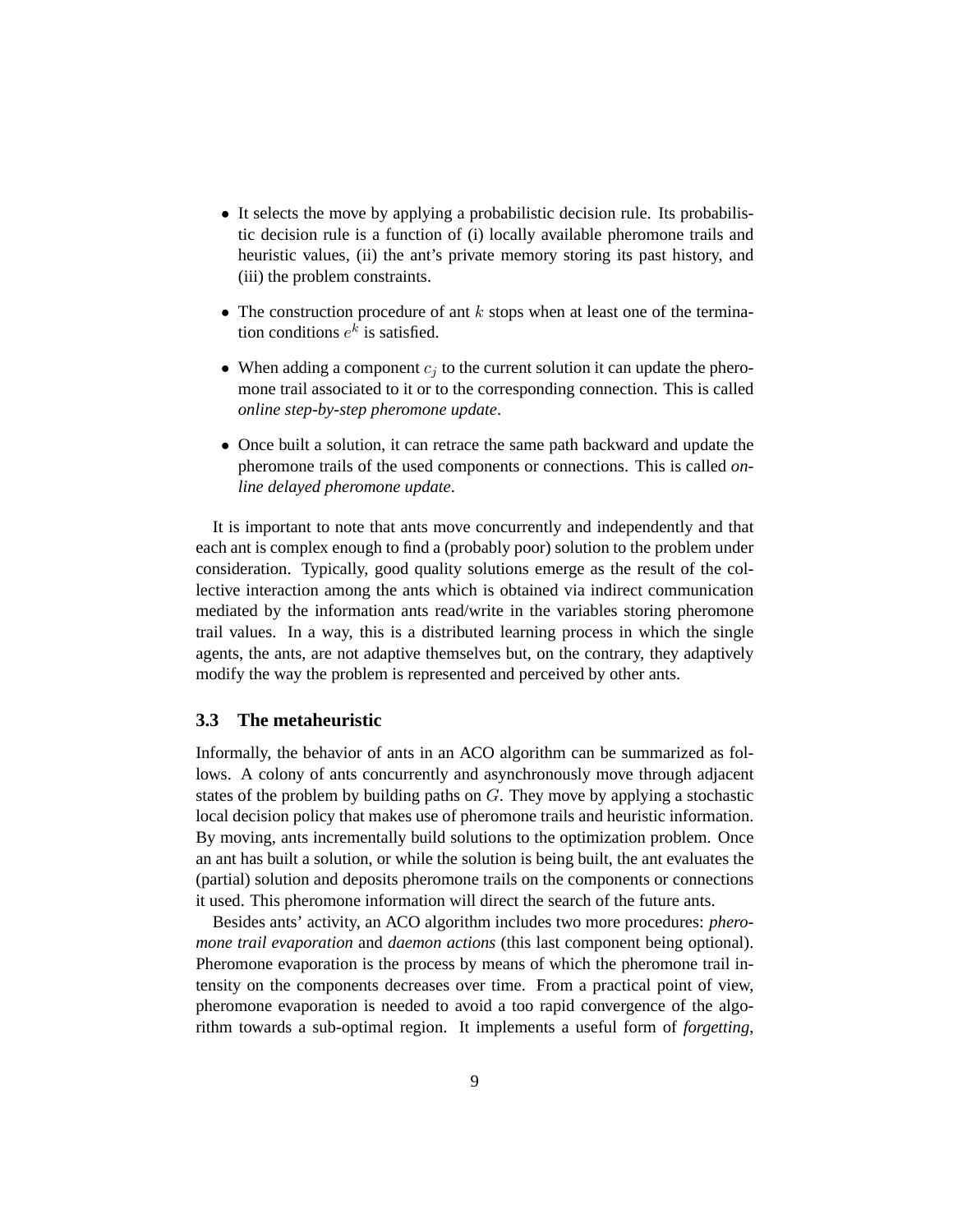```
procedure ACO metaheuristic
  ScheduleActivities
     ManageAntsActivity()
     EvaporatePheromone()
     DaemonActions() {Optional}
  end ScheduleActivities
end ACO metaheuristic
```
Figure 5: The ACO metaheuristic in pseudo-code. Comments are enclosed in braces. The procedure DaemonActions() is optional and refers to centralized actions executed by a daemon possessing global knowledge.

favoring the exploration of new areas of the search space. Daemon actions can be used to implement centralized actions which cannot be performed by single ants. Examples are the activation of a local optimization procedure, or the collection of global information that can be used to decide whether it is useful or not to deposit additional pheromone to bias the search process from a non-local perspective. As a practical example, the daemon can observe the path found by each ant in the colony and choose to deposit extra pheromone on the components used by the ant that built the best solution. Pheromone updates performed by the daemon are called *off-line pheromone updates*.

In Figure 5 the ACO metaheuristic behavior is described in pseudo-code. The main procedure of the ACO metaheuristic manages, via the **ScheduleActivities** construct, the scheduling of the three above discussed components of ACO algorithms: (i) management of ants' activity, (ii) pheromone evaporation, and (iii) daemon actions. The **ScheduleActivities** construct does not specify how these three activities are scheduled and synchronized. In other words, it does not say whether they should be executed in a completely parallel and independent way, or if some kind of synchronization among them is necessary. The designer is therefore free to specify the way these three procedures should interact.

# **4 History of ACO algorithms**

The first ACO algorithm proposed was Ant System (AS). AS was applied to some rather small instances of the traveling salesman problem (TSP) with up to 75 cities. It was able to reach the performance of other general-purpose heuristics like evolutionary computation [29, 38]. Despite these initial encouraging results, AS could not prove to be competitive with state-of-the-art algorithms specifically designed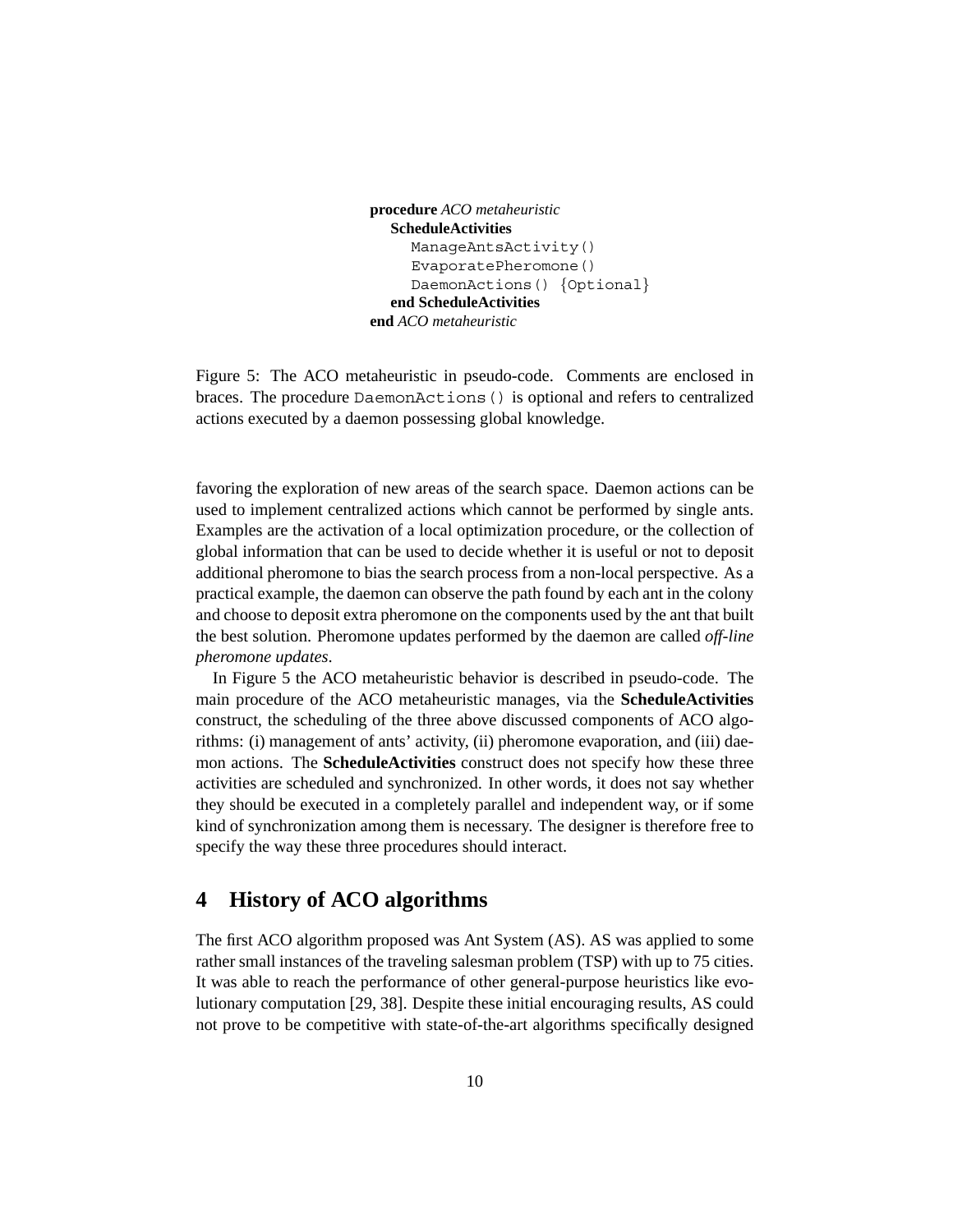for the TSP when attacking large instances. Therefore, a substantial amount of recent research has focused on ACO algorithms which show better performance than AS when applied, for example, to the TSP. In the following of this section we first briefly introduce the biological metaphor on which AS and ACO are inspired, and then we present a brief history of the developments that took from the original AS to the most recent ACO algorithms. In fact, these more recent algorithms are direct extensions of AS which add advanced features to improve the algorithm performance.

#### **4.1 Biological analogy**

In many ant species, individual ants may deposit a pheromone (a particular chemical that ants can smell) on the ground while walking [50]. By depositing pheromone they create a trail that is used, for example, to mark the path from the nest to food sources and back. In fact, by sensing pheromone trails foragers can follow the path to food discovered by other ants. Also, they are capable of exploiting pheromone trails to choose the shortest among the available paths taking to the food.

Deneubourg and colleagues [22, 50] used a double bridge connecting a nest of ants and a food source to study pheromone trail laying and following behavior in controlled experimental conditions.<sup>5</sup> They ran a number of experiments in which they varied the ratio between the length of the two branches of the bridge. The most interesting, for our purposes, of these experiments is the one in which one branch was longer than the other. In this experiment, at the start the ants were left free to move between the nest and the food source and the percentage of ants that chose one or the other of the two branches was observed over time. The outcome was that, although in the initial phase random oscillations could occur, in most experiments all the ants ended up using the shorter branch.

This result can be explained as follows. When a trial starts there is no pheromone on the two branches. Hence, the ants do not have a preference and they select with the same probability any of the two branches. Therefore, it can be expected that, on average, half of the ants choose the short branch and the other half the long branch, although stochastic oscillations may occasionally favor one branch over the other. However, because one branch is shorter than the other, the ants choosing the short branch are the first to reach the food and to start their travel back to the nest.<sup>6</sup> But then, when they must make a decision between the short and the long branch, the

<sup>&</sup>lt;sup>5</sup>The experiment described was originally executed using a laboratory colony of Argentine ants (*Iridomyrmex humilis*). It is known that these ants deposit pheromone both when leaving and when returning to the nest [50].

<sup>6</sup> In the ACO literature this is often called *differential path length* effect.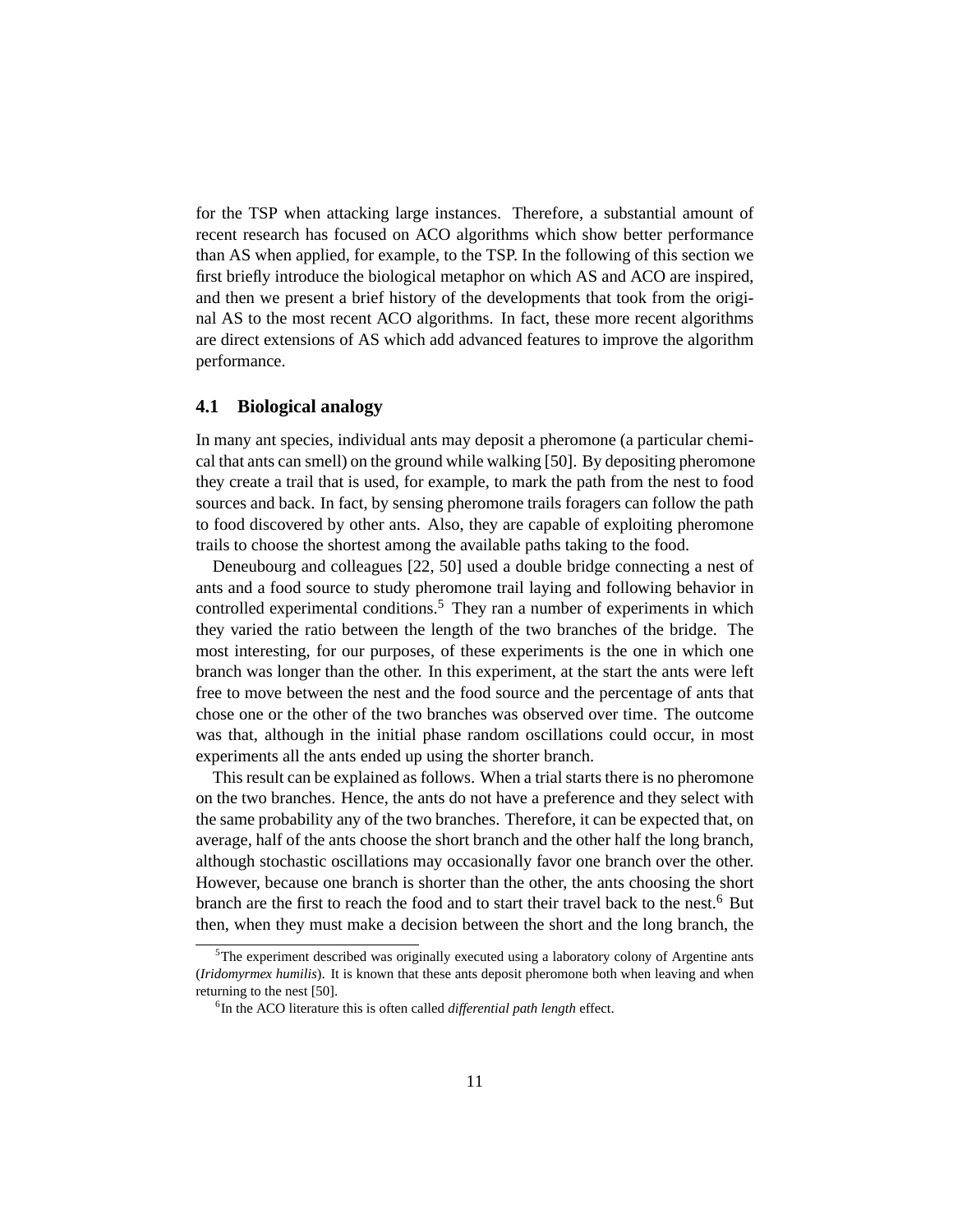higher level of pheromone on the short branch biases their decision in its favor.<sup>7</sup> Therefore, pheromone starts to accumulate faster on the short branch which will eventually be used by the great majority of the ants.

It should be clear by now how real ants have inspired AS and later algorithms: the double bridge was substituted by a graph and pheromone trails by artificial pheromone trails. Also, because we wanted artificial ants to solve problems more complicate than those solved by real ants, we gave artificial ants some extra capacities, like a memory (used to implement constraints and to allow the ants to retrace their path back to the nest without errors) and the capacity of depositing a quantity of pheromone proportional to the quality of the solution produced (a similar behavior is observed also in some real ants species in which the quantity of pheromone deposited while returning to the nest from a food source is proportional to the quality of the food source found [3]).

In the next section we will see how, starting from AS, new algorithms have been proposed that, although retaining some of the original biological inspiration, are less and less biologically inspired and more and more motivated by the need of making ACO algorithms competitive with or improve over state-of-the-art algorithms. Nevertheless, many aspects of the original Ant System remain: the need for a colony, the role of autocatalysis, the cooperative behavior mediated by artificial pheromone trails, the probabilistic construction of solutions biased by artificial pheromone trails and local heuristic information, the pheromone updating guided by solution quality, and the evaporation of pheromone trail, are present in all ACO algorithms. It is interesting to note that there is one well known algorithm that, although making use in some way of the ant foraging metaphor, cannot be considered an instance of the Ant Colony Optimization metaheuristic. This is HAS-QAP, proposed in [46], where pheromone trails are not used to guide the solution construction phase; on the contrary, they are used to guide modifications of complete solutions in a local search style. This algorithm belong nevertheless to *ant algorithms*, a new class of algorithms inspired by a number of different behaviors of social insects. Ant algorithms are receiving increasing attention in the scientific community (see for example  $[8, 9, 11, 30]$ ) as a promising novel approach to distributed control and optimization.

#### **4.2 Historical development**

As we said, AS was the first example of an ACO algorithm to be proposed in the literature. In fact, AS was originally a set of three algorithms called *ant-cycle*,

 $^7$ A process like this, in which a decision taken at time t increases the probability of making the same decision at time  $T > t$  is said to be an *autocatalytic* process. Autocatalytic processes exploit *positive feedback.*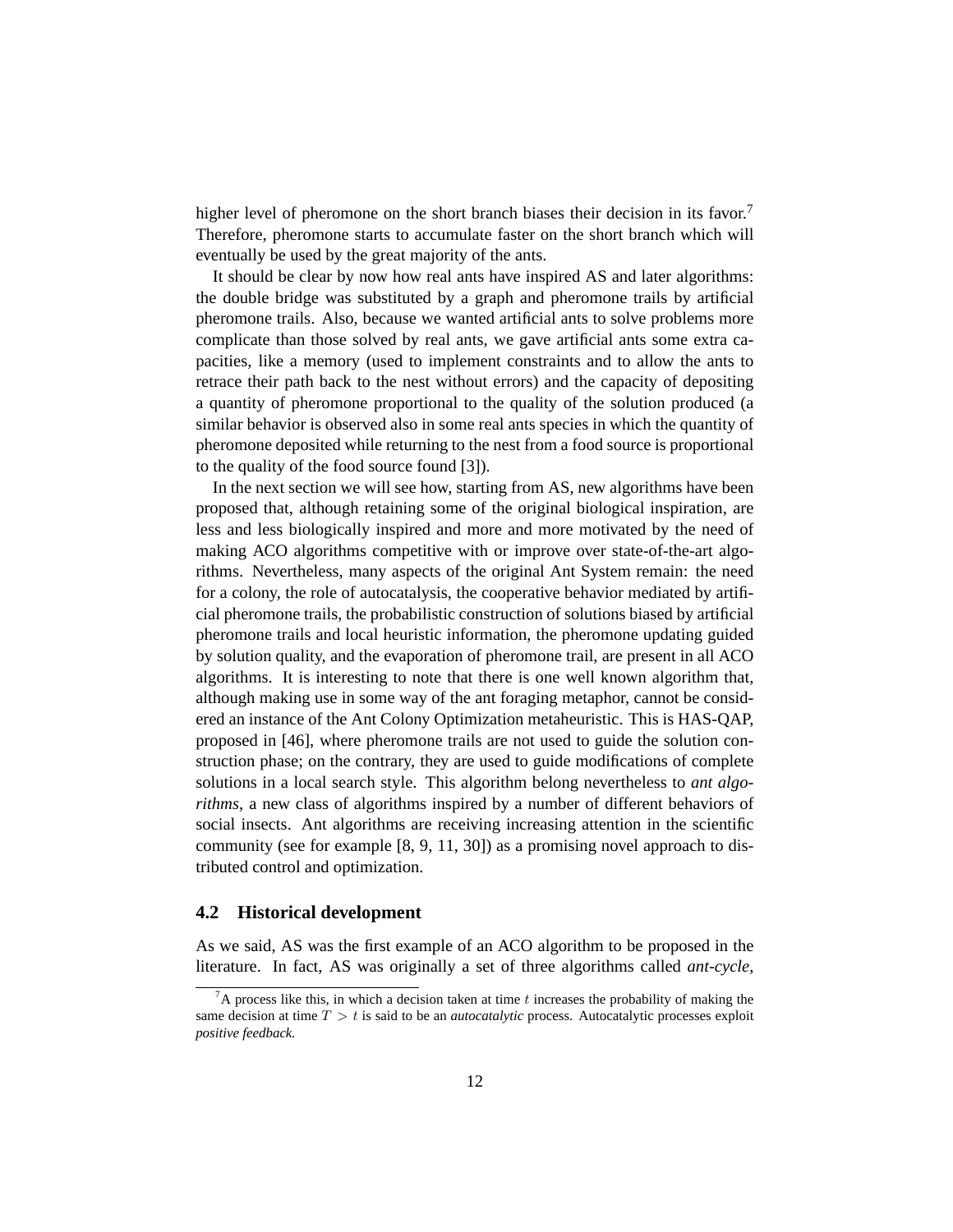*ant-density*, and *ant-quantity*. These three algorithms were proposed in Dorigo's doctoral dissertation [29] and first appeared in a technical report [37, 36] that was published a few years later in the IEEE Transactions on Systems, Man, and Cybernetics [38]. Another early publication is [16].

While in *ant-density* and *ant-quantity* the ants updated the pheromone directly after a move from a city to an adjacent one, in *ant-cycle* the pheromone update was only done after all the ants had constructed the tours and the amount of pheromone deposited by each ant was set to be a function of the tour quality. Because *ant-cycle* performed better than the other two variants, it was later called simply Ant System (and in fact, it is the algorithm that we will present in the following subsection), while the other two algorithms were no longer studied.

The major merit of AS, whose computational results were promising but not competitive with other more established approaches, was to stimulate a number of researchers, mostly in Europe, to develop extensions and improvements of its basic ideas so to produce more performing, and often state-of-the-art, algorithms. It is following the successes of this collective undertaking that recently Dorigo and Di Caro [31] made the synthesis effort that took to the definition of the ACO metaheuristic presented in this chapter (see also [32]). In other words, the ACO metaheuristic was defined *a posteriori* with the goal of providing a common characterization of a new class of algorithms and a reference framework for the design of new instances of ACO algorithms.

#### **4.2.1 The first ACO algorithm: Ant System and the TSP**

The traveling salesman problem (TSP) is a paradigmatic  $N\mathcal{P}$ -hard combinatorial optimization problem which has attracted an enormous amount of research effort [55, 58, 74]. The TSP is a very important problem also in the context of Ant Colony Optimization because it is the problem to which the original AS was first applied [36, 29, 38], and it has later often been used as a benchmark to test new ideas and algorithmic variants.

In AS each ant is initially put on a randomly chosen city and has a memory which stores the partial solution it has constructed so far (initially the memory contains only the start city). Starting from its start city, an ant iteratively moves from city to city. When being at a city  $i$ , an ant  $k$  chooses to go to a still unvisited city  $j$  with a probability given by

$$
p_{ij}^k(t) = \frac{[\tau_{ij}(t)]^\alpha \cdot [\eta_{ij}]^\beta}{\sum_{l \in \mathcal{N}_i^k} [\tau_{il}(t)]^\alpha \cdot [\eta_{il}]^\beta} \quad \text{if } j \in \mathcal{N}_i^k \tag{1}
$$

where  $\eta_{ij} = 1/d_{ij}$  is a priori available heuristic information,  $\alpha$  and  $\beta$  are two parameters which determine the relative influence of pheromone trail and heuristic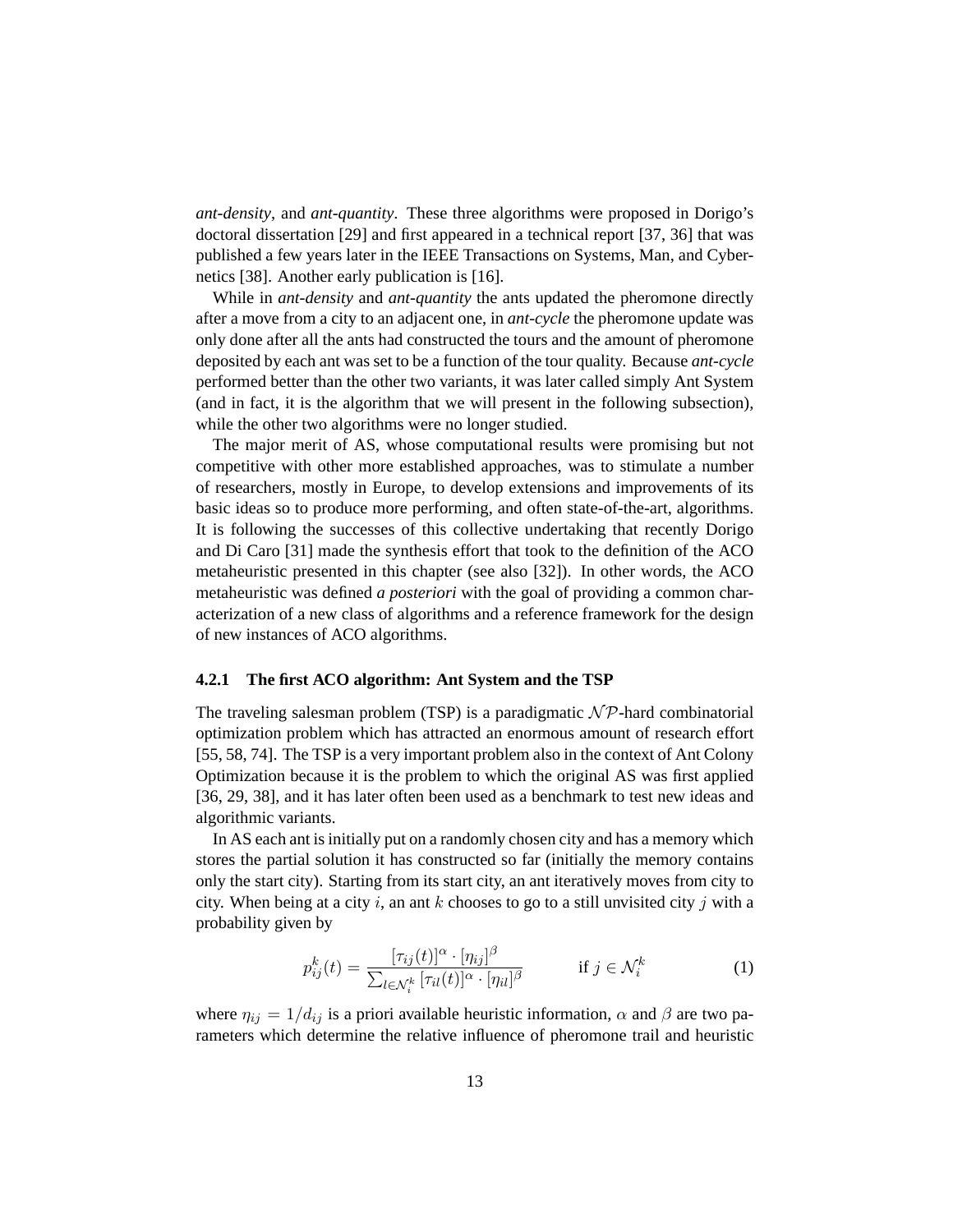information, and  $\mathcal{N}_i^k$  is the feasible neighborhood of ant k, that is, the set of cities which ant k has not yet visited. Parameters  $\alpha$  and  $\beta$  have the following influence on the algorithm behavior. If  $\alpha = 0$ , the selection probabilities are proportional to  $[\eta_{ij}]^{\beta}$  and the closest cities will more likely be selected: in this case AS corresponds to a classical stochastic greedy algorithm (with multiple starting points since ants are initially randomly distributed on the cities). If  $\beta = 0$ , only pheromone amplification is at work: this will lead to the rapid emergence of a *stagnation* situation with the corresponding generation of tours which, in general, are strongly suboptimal [29]. (Search stagnation is defined in [38] as the situation where all the ants follow the same path and construct the same solution.)

The solution construction ends after each ant has completed a tour, that is, after each ant has constructed a sequence of length  $n$ . Next, the pheromone trails are updated. In AS this is done by first lowering the pheromone trails by a constant factor (this is pheromone evaporation) and then allowing each ant to deposit pheromone on the arcs that belong to its tour:

$$
\tau_{ij}(t+1) = (1-\rho) \cdot \tau_{ij}(t) + \sum_{k=1}^{m} \Delta \tau_{ij}^k(t) \quad \forall (i,j)
$$
 (2)

where  $0 < \rho \le 1$  is the pheromone trail evaporation rate and m is the number of ants. The parameter  $\rho$  is used to avoid unlimited accumulation of the pheromone trails and enables the algorithm to "forget" previously done bad decisions. On arcs which are not chosen by the ants, the associated pheromone strength will decrease exponentially with the number of iterations.  $\Delta \tau_{ij}^k(t)$  is the amount of pheromone ant  $k$  deposits on the arcs; it is defined as

$$
\Delta \tau_{ij}^k(t) = \begin{cases} 1/L^k(t) & \text{if arc } (i, j) \text{ is used by ant } k \\ 0 & \text{otherwise} \end{cases}
$$
 (3)

where  $L^k(t)$  is the length of the kth ant's tour. By Equation 3, the shorter the ant's tour is, the more pheromone is received by arcs belonging to the tour.<sup>8</sup> In general, arcs which are used by many ants and which are contained in shorter tours will receive more pheromone and therefore are also more likely to be chosen in future iterations of the algorithm.

<sup>&</sup>lt;sup>8</sup>Note that when applied to symmetric TSPs the arcs are considered to be bidirectional and arcs  $(i, j)$  and  $(j, i)$  are both updated. This is different for the ATSP, where arcs are directed; an ant crossing arc  $(i, j)$  only will update this arc and not the arc  $(j, i)$ .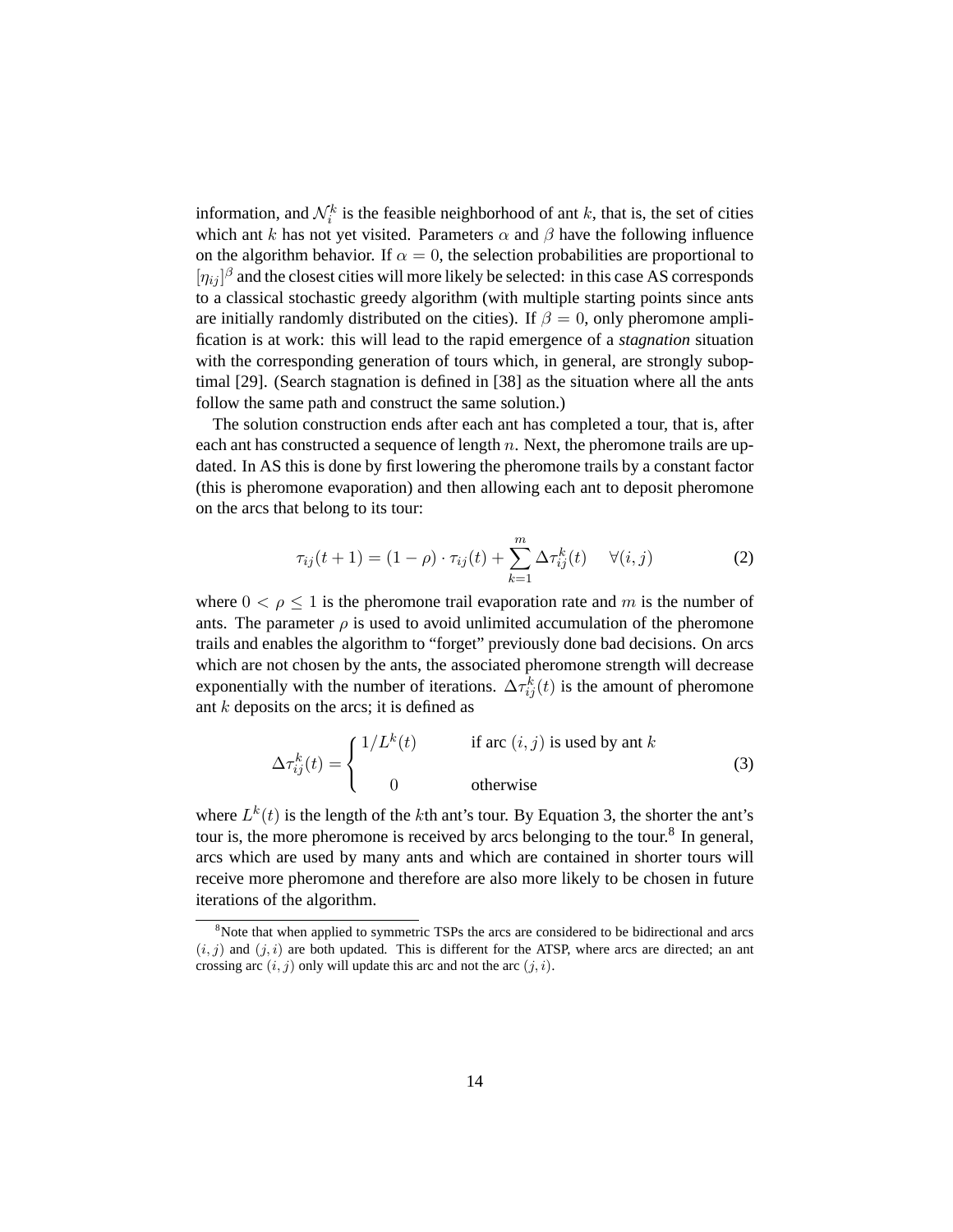#### **4.2.2 Ant System and its extensions**

As we said, AS was not competitive with state-of-the-art algorithms for TSP. Researchers then started to extend it to try to improve its performance.

A first improvement, called the *elitist strategy*, was introduced in [29, 38]. It consists in giving the best tour since the start of the algorithm (called  $T^{gb}$ , where gb stays for global-best) a strong additional weight. In practice, each time the pheromone trails are updated, those belonging to the edges of the global best tour get an additional amount of pheromone. For these edges Equation 3 becomes:

$$
\Delta \tau_{ij}^{gb}(t) = \begin{cases} e/L^{gb}(t) & \text{if arc } (i,j) \in T^{gb} \\ 0 & \text{otherwise} \end{cases}
$$
 (3a)

The arcs of  $T^{gb}$  are therefore reinforced with a quantity of  $e \cdot 1/L^{gb}$ , where  $L^{gb}$ is the length of  $T^{gb}$  and e is a positive integer. Note that this type of pheromone update is a first example of daemon action as described in Section 3.3.

Other improvements, described below, were the rank-based version of Ant System  $(AS<sub>rank</sub>)$ ,  $MAX-MIN$  Ant System ( $MMAS$ ), and Ant Colony System (ACS). AS*rank* [14] is in a sense an extension of the elitist strategy: it sorts the ants according to the lengths of the tours they generated and, after each tour construction phase, only the  $(w - 1)$  best ants and the global-best ant are allowed to deposit pheromone. The rth best ant of the colony contributes to the pheromone update with a weight given by  $\max\{0, w - r\}$  while the global-best tour reinforces the pheromone trails with weight  $w$ . Equation 2 becomes therefore:

$$
\tau_{ij}(t+1) = (1-\rho) \cdot \tau_{ij}(t) + \sum_{r=1}^{w-1} (w-r) \cdot \Delta \tau_{ij}^r(t) + w \cdot \Delta \tau_{ij}^{gb}(t)
$$
 (2a)

where  $\Delta \tau_{ij}^r(t) = 1/L^r(t)$  and  $\Delta \tau_{ij}^{gb}(t) = 1/L^{gb}$ .

ACS [42, 34, 33] improves over AS by increasing the importance of exploitation of information collected by previous ants with respect to exploration of the search space.<sup>9</sup> This is achieved via two mechanisms. First, a strong elitist strategy is used to update pheromone trails. Second, ants choose the next city to move to using a so-called *pseudo-random proportional* rule [34]: with probability  $q_0$  they move to the city  $j$  for which the product between pheromone trail and heuristic information

<sup>&</sup>lt;sup>9</sup> ACS was an offspring of Ant-Q [41], an algorithm intended to create a link between reinforcement learning [87] and Ant Colony Optimization. Computational experiments have shown that some aspects of Ant-Q, in particular the pheromone update rule, could be strongly simplified without affecting performance. It is for this reason that Ant-Q was abandoned in favor of the simpler and equally good ACS.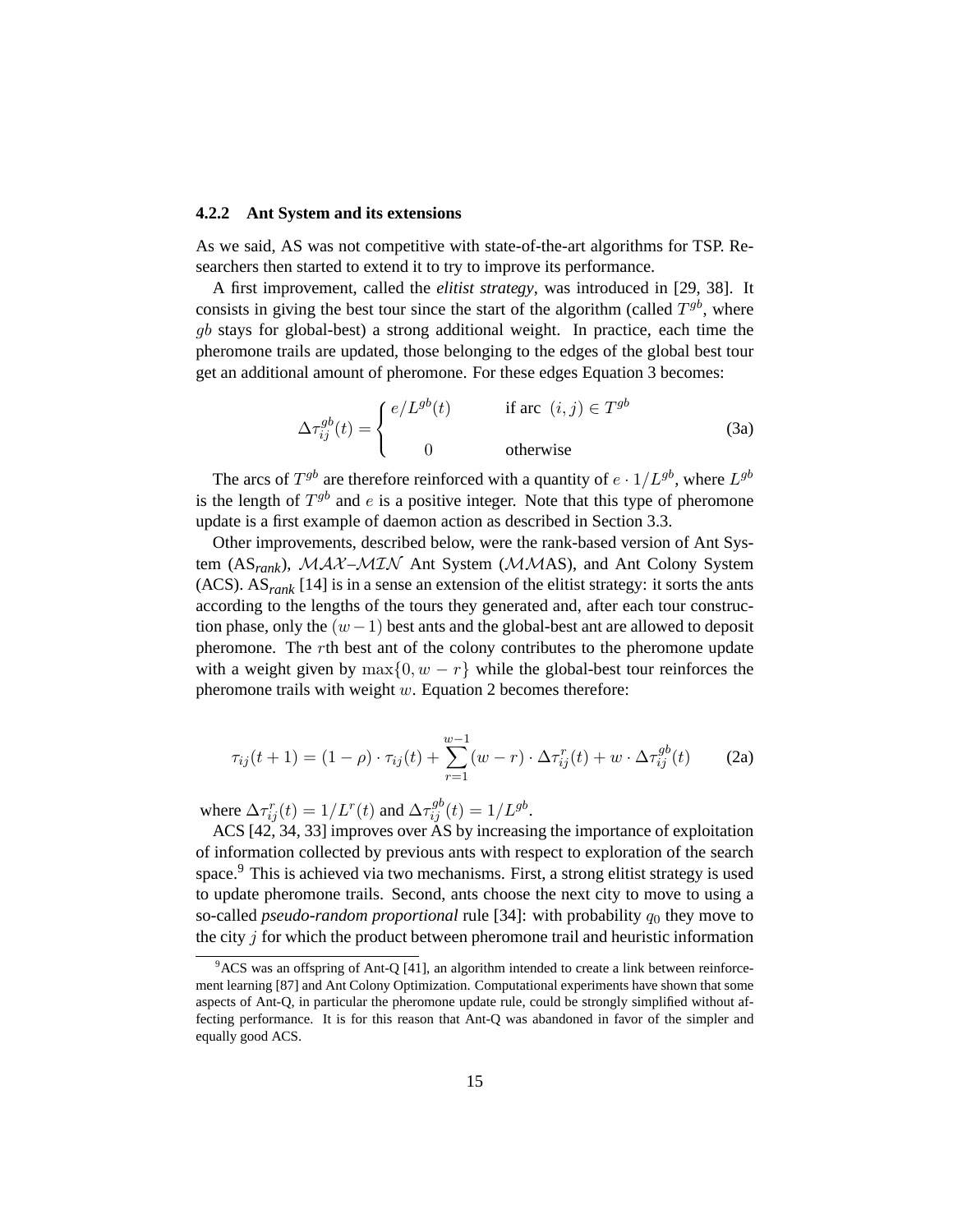is maximum, that is,  $j = \arg \max_{j \in \mathcal{N}_i^k} {\{\tau_{ij}(t) \cdot \eta_{ij}^{\beta}\}}$ , while with probability  $1 - q_0$ they operate a biased exploration in which the probability  $p_{ij}^k(t)$  is the same as in AS (see Equation 1). The value  $q_0$  is a parameter: when it is set to a value close to 1, as it is the case in most ACS applications, exploitation is favored over exploration. Obviously, when  $q_0 = 0$  the probabilistic decision rule becomes the same as in AS.

As we said, pheromone updates are performed using a strong elitist strategy: only the ant that has produced the best solution is allowed to update pheromone trails, according to a pheromone trail update rule similar to that used in AS:

$$
\tau_{ij}(t+1) = (1-\rho) \cdot \tau_{ij}(t) + \rho \cdot \Delta \tau_{ij}^{best}(t)
$$
\n(4)

The best ant can be the *iteration-best* ant, that is, the best in the current iteration, or the *global-best* ant, that is, the ant that made the best tour from the start of the trial.

Finally, ACS differs form previous ACO algorithms also because ants update the pheromone trails while building solutions (like it was done in *ant-quantity* and in *ant-density*. In practice ACS ants "eat" some of the pheromone trail on the edges they visit. This has the effect of decreasing the probability that a same path is used by all the ants (i.e., it favors exploration, counterbalancing this way the other two above-mentioned modifications that strongly favor exploitation of the collected knowledge about the problem). ACS has been made more performing also by the addition of local search routines that take the solution generated by ants to their local optimum just before the pheromone update.

MMAS [82, 84, 85] introduces upper and lower bounds to the values of the pheromone trails, as well as a different initialization of their values. In practice, in  $MMS$  the allowed range of the pheromone trail strength is limited to the interval  $[\tau_{\min}, \tau_{\max}]$ , that is,  $\tau_{\min} \leq \tau_{ij} \leq \tau_{\max} \,\forall \tau_{ij}$ , and the pheromone trails are initialized to the upper trail limit, which causes a higher exploration at the start of the algorithm. Also, like in ACS, in MMAS only the best ant (the global-best or the iteration-best ant) is allowed to add pheromone after each algorithm iteration. Computational results have shown that best results are obtained when pheromone updates are performed using the global-best solution with increasing frequency during the algorithm execution. Similar to ACS, also  $MMS$  often exploits local search to improve its performance.

#### **4.2.3 Applications to dynamic problems**

The application of ACO algorithms to dynamic problems, that is, problems whose characteristics change while being solved, is the most recent major development in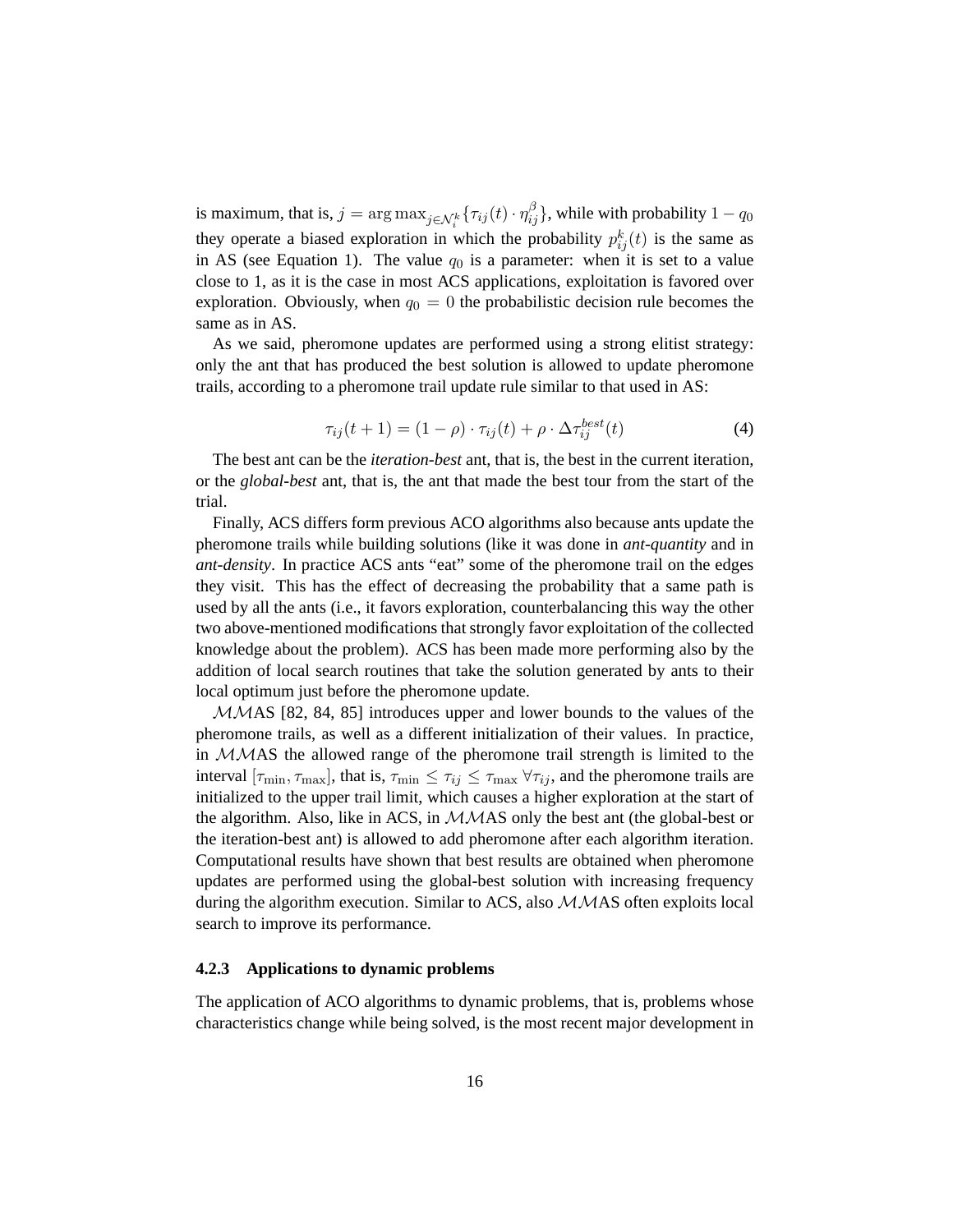the field. The first such application [77] concerned routing in circuit-switched networks (e.g., classical telephone networks). The proposed algorithm, called ABC, was demonstrated on a simulated version of the British Telecom network. The main merit of ABC was to stimulate the interest of ACO researchers in dynamic problems. In fact, only rather limited comparisons were made between ABC and state-of-the-art algorithms for the same problem so that it is not possible to judge on the quality of the results obtained.

A very successful application of ACO to dynamic problems is the AntNet algorithm, proposed by Di Caro and Dorigo [23, 25, 27, 24] and discussed in Section 5. AntNet was applied to routing in packet-switched networks (e.g., the Internet). It contains a number of innovations with respect to AS and it was experimentally shown to outperform a whole set of state-of-the-art algorithms on numerous benchmark problems.

# **5 Examples of applications**

The versatility and the practical use of the ACO metaheuristic for the solution of combinatorial optimization problems is best illustrated via example applications to a number of different problems.

The ACO application to the TSP has already been presented in the previous section. Here, we additionally discuss applications to three  $\mathcal{NP}$ -hard optimization problems, the single machine total weighted tardiness problem (SMTWTP), the generalized assignment problem (GAP), and the set covering problem (SCP). We have chosen these problems to make the application examples as comprehensive as possible with respect to different ways of representing solutions. While the TSP and the SMTWTP are permutation problems, that is, solutions are represented as permutations of solution components, solutions in the GAP are assignments of tasks to agents and in the SCP a solution is represented as a subset of the available solution components.

Applications of ACO to dynamic problems focus mainly on routing in data networks. As an example we present AntNet [25], a very successful algorithm for packet-switched networks like the Internet.

## **Example 1: The single machine total weighted tardiness scheduling problem (SMTWTP)**

In the SMTWTP  $n$  jobs have to be processed sequentially without interruption on a single machine. Each job has a processing time  $p_i$ , a weight  $w_i$ , and a due date  $d_i$  associated and all jobs are available for processing at time zero. The tardiness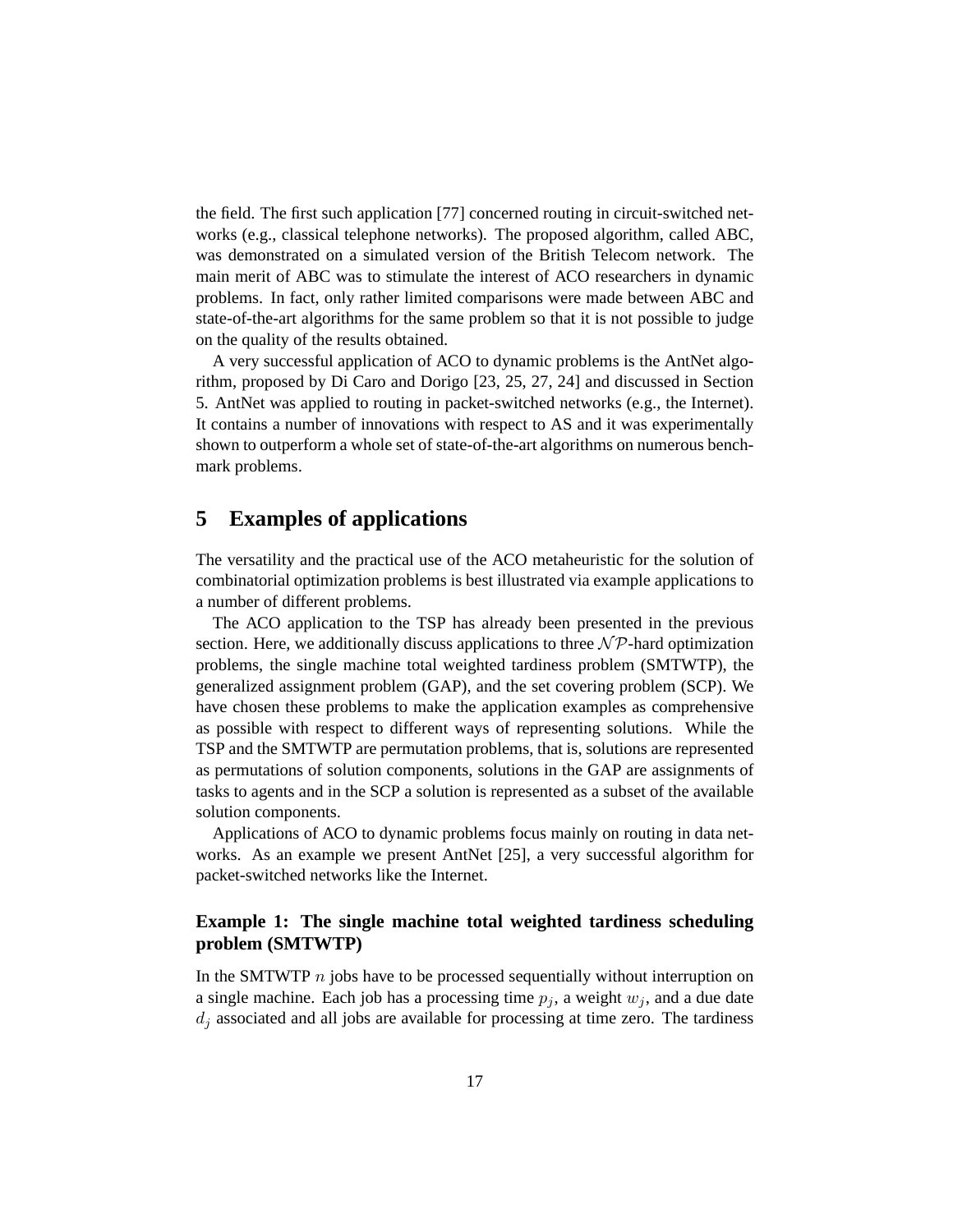of job j is defined as  $T_j = \max\{0, C_j - d_j\}$ , where  $C_j$  is its completion time in the current job sequence. The goal in the SMTWTP is to find a job sequence which minimizes the sum of the weighted tardiness given by  $\sum_{i=1}^{n} w_i \cdot T_i$ .

For the ACO application to the SMTWTP, the set of components  $C$  is the set of all jobs. As in the TSP case, the states of the problem are all possible partial sequences. In the SMTWTP case we do not have explicit costs associated with the connections because the objective function contribution of each job depends on the partial solution constructed so far.

The SMTWTP was attacked in [21] using ACS (ACS-SMTWTP). In ACS-SMTWTP, each ant starts with an empty sequence and then iteratively appends an unscheduled job to the partial sequence constructed so far. Each ant chooses the next job using the *pseudo-random-proportional* action choice rule, where the at each step the feasible neighborhood  $\mathcal{N}_i^k$  of ant k is formed by the still unscheduled jobs. Pheromone trails are defined as follows:  $\tau_{ij}$  refers to the desirability of scheduling job  $j$  at position  $i$ . This definition of the pheromone trails is, in fact, used in most ACO application to scheduling problems [2, 21, 66, 80]. Concerning the heuristic information, in [21] the use of three priority rules allowed to define three different types of heuristic information for the SMTWTP. The investigated priority rules were: (i) the earliest due date rule (EDD), which puts the jobs in non-decreasing order of the due dates  $d_i$ , (ii) the modified due date rule (MDD) which puts the jobs in non-decreasing order of the modified due dates given by  $m d_j = \max\{C + p_j, d_j\}$  [2], where C is the sum of the processing times of the already sequenced jobs, and (iii) the apparent urgency rule (AU) which puts the jobs in non-decreasing order of the apparent urgency [70], given by  $au_j = (w_j/p_j) \cdot \exp(-(max\{d_j - C_j, 0\})/k\overline{p})$ , where k is a parameter of the priority rule. In each case, the heuristic information was defined as  $\eta_{ij} = 1/h_i$ , where  $h_j$  is either  $d_j$ ,  $m d_j$ , or  $a u_j$ , depending on the priority rule used.

The global and the local pheromone update is done as in the standard ACS as described in Section 4.2, where in the global pheromone update  $T^{gb}$  is the total weighted tardiness of the global best solution.

In [21], ACS-SMTWTP was combined with a powerful local search algorithm. The final ACS algorithm was tested on a benchmark set available from ORLIB at http://www.ms.ic.ac.uk/info.html. Within the computation time limits given<sup>10</sup> ACS reached a very good performance and could find in each single run the optimal or best known solutions on all instances of the benchmark set. For more details on the computational results we refer to [21].

 $10$ <sup>10</sup>The maximum time for the largest instances was 20 min on a 450MHz Pentium III PC with 256 MB RAM. Programs were written in C++ and the PC was run under Red Hat Linux 6.1.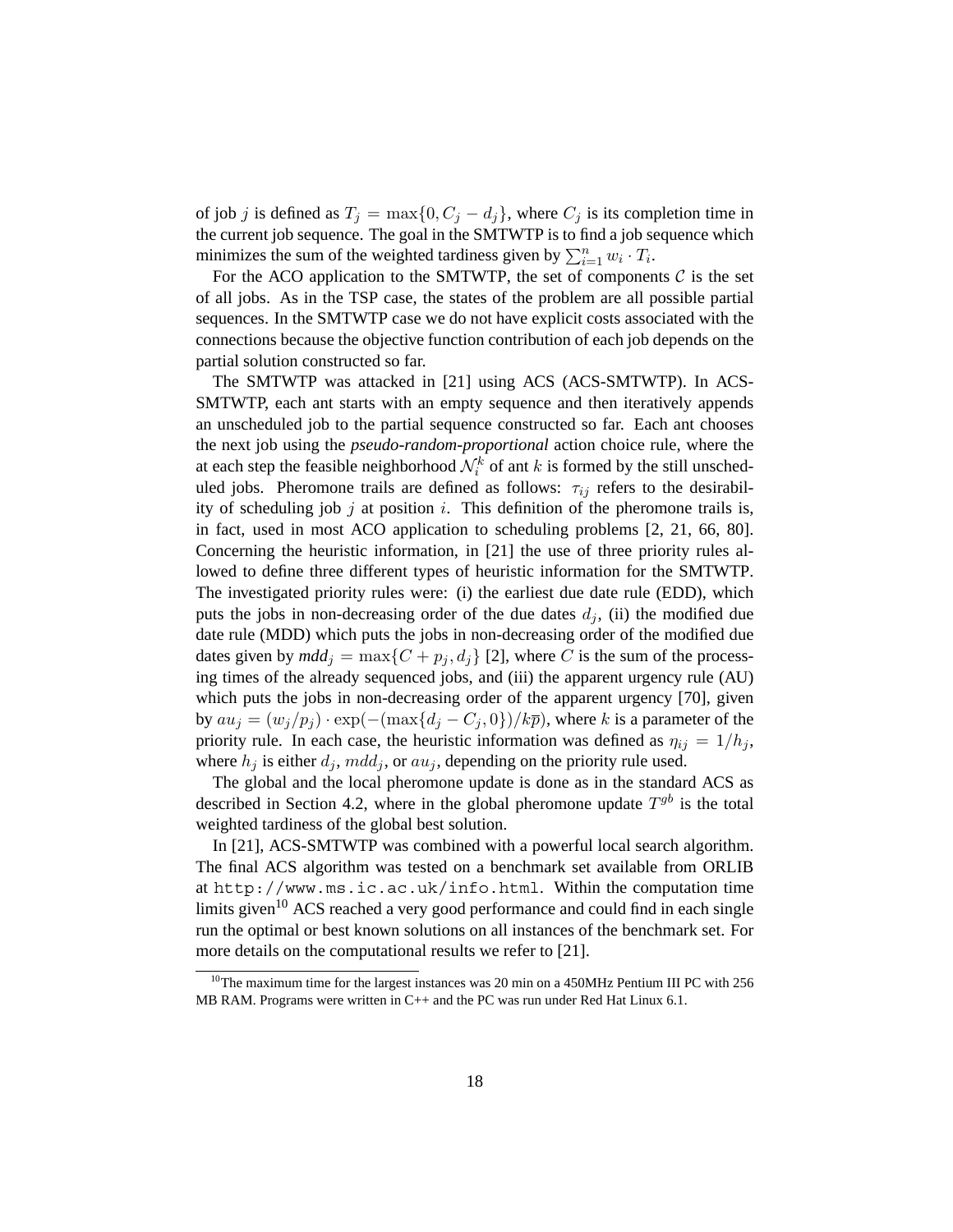#### **Example 2: The generalized assignment problem (GAP)**

In the GAP a set of tasks  $\mathcal{I}, i = 1, \ldots, n$  has to be assigned to a set of agents  $\mathcal{J}, j = 1, \ldots, m$ . Each agent j has only a limited capacity  $a_j$  and each task i consumes, when assigned to agent j, a quantity  $b_{ij}$  of the agent's capacity. Also, the cost  $d_{ij}$  of assigning task i to agent j is given. The objective then is to find a feasible task assignment with minimal cost.

Let  $y_{ij}$  be one if task i is assigned to agent j and zero otherwise. Then the GAP can formally be defined as

$$
\min f(y) = \sum_{j=1}^{m} \sum_{i=1}^{n} d_{ij} \cdot y_{ij}
$$
 (5)

subject to

$$
\sum_{i=1}^{n} b_{ij} \cdot y_{ij} \le a_j \quad j = 1, \dots, m \tag{6}
$$

$$
\sum_{j=1}^{n} y_{ij} = 1 \quad i = 1, \dots, n
$$
 (7)

$$
y_{ij} \in \{0, 1\} \quad i, j = 1, \dots, n \tag{8}
$$

The constraints 6 implement the limited resource capacity of the agents, while constraints 7 and 8 impose that each task is assigned to exactly one agent and that a task cannot be split among several agents.

The GAP can easily be cast into the framework of the ACO metaheuristic. The problem can be represented by a graph in which the set of components comprises the set of tasks and agents, that is  $C = \mathcal{I} \cup \mathcal{J}$  and the set of connections fully connect the graph. Each assignment, which consists of n couplings  $(i, j)$  of tasks and agents, corresponds to an ant's walk on this graph. Such a walk has to observe the constraints 7 and 8 to obtain an assignment. One particular way of generating such an assignment is by an ant's walk which iteratively switches from task nodes (nodes in the set  $J$ ) to agent nodes (nodes in the set  $I$ ) without repeating any task node but using possibly several times an agent node (several tasks may be assigned to a same agent).

At each step of the construction process, an ant has to make one of the following two basic decisions [19]: (i) it has to decide which task to assign next and (ii) it has to decide to which agent a chosen task should be assigned. Pheromone trail and heuristic information can be associated with both tasks. With respect to the first step the pheromone information can be used to learn an appropriate assignment order of the tasks, that is  $\tau_{ij}$  gives the desirability of assigning task j directly after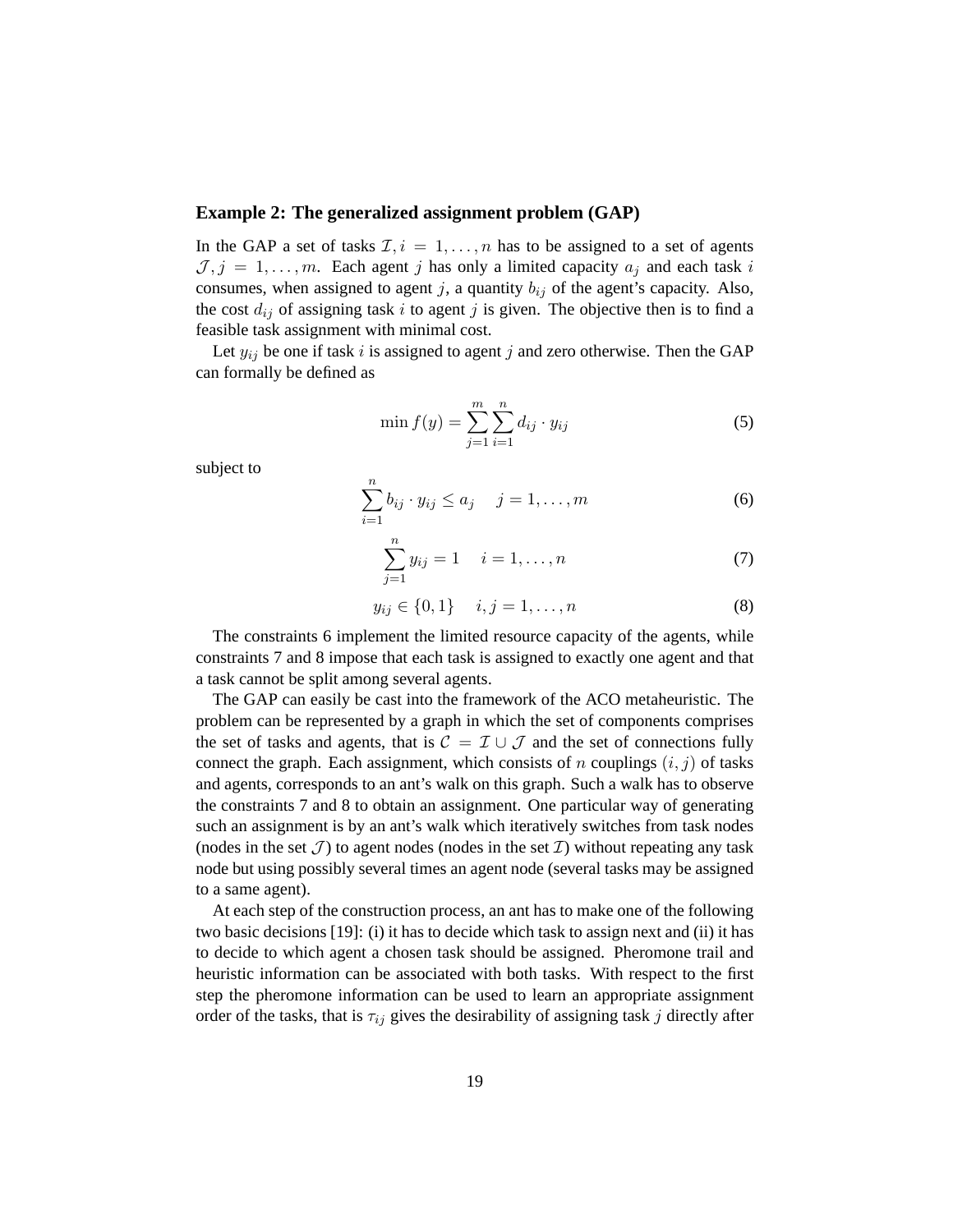task i, while the pheromone information in the second step is associated with the desirability of assigning a task to a specific agent.

For simplicity let us consider an approach in which the tasks are assigned in a random order. Then, at each step a task has to be assigned to an agent. Intuitively, it is better to assign tasks to agents such that small assignment costs are incurred and that the agent needs only a relatively small amount of its available resource to perform the task. Hence, one possible heuristic information is  $\eta_{ij} = a_j/d_{ij}b_{ij}$  and a probabilistic selection of the assignments can follow the AS probabilistic rule (Equation 1) or the pseudo-random proportional rule of ACS. Yet, a complication in the construction process is that the GAP involves resource capacity constraints and, in fact, for the GAP no guarantee is given that an ant will construct a feasible solution which obeys the resource constraints given by Equation 6. In fact, to have a bias towards generating feasible solutions, the resource constraints should be taken into account in the definition of  $\mathcal{N}_i^k$ , the feasible neighborhood of ant k. For the GAP, we define  $\mathcal{N}_i^k$  to consist of all those agents to which the task i can be assigned without violating the agents' resource capacity. If no agent can meet the task's resource requirement, we are forced to build an infeasible solution and in this case we simply can choose  $\mathcal{N}_i^k$  as the set of all agents. Infeasibilites can then be handled, for example, by assigning penalties proportional to the amount of resource violations.

A first application of  $MAX-MIN$  Ant System ( $MMAS$ ) [85], to the GAP was presented in [73]. The approach shows some particularities, like the use of a single ant and the lack of any heuristic information. The infeasibility of solutions is only treated in the pheromone update: the amount of pheromone deposited by an ant is set to a high value if the solution it generated is feasible, to a low value if it is infeasible. These values are constants independent of the solution quality. Additionally, MMAS was coupled with a local search based on tabu search and ejection chain elements [49] and it obtained very good performance on benchmark instances available at ORLIB.

#### **Example 3: The set covering problem (SCP)**

In the set covering problem (SCP) we are given a  $m \times n$  matrix  $A = (a_{ij})$  in which all the matrix elements are either zero or one. Additionally, each column is given a non-negative cost  $b_j$ . We say that a column j covers a row i if  $a_{ij} = 1$ . The goal in the SCP is to choose a subset of the columns of minimal weight which covers every row. Let  $J$  denote a subset of the columns and  $y_j$  is a binary variable which is one, if  $j \in \mathcal{J}$ , and zero otherwise. The SCP can be defined formally as follows.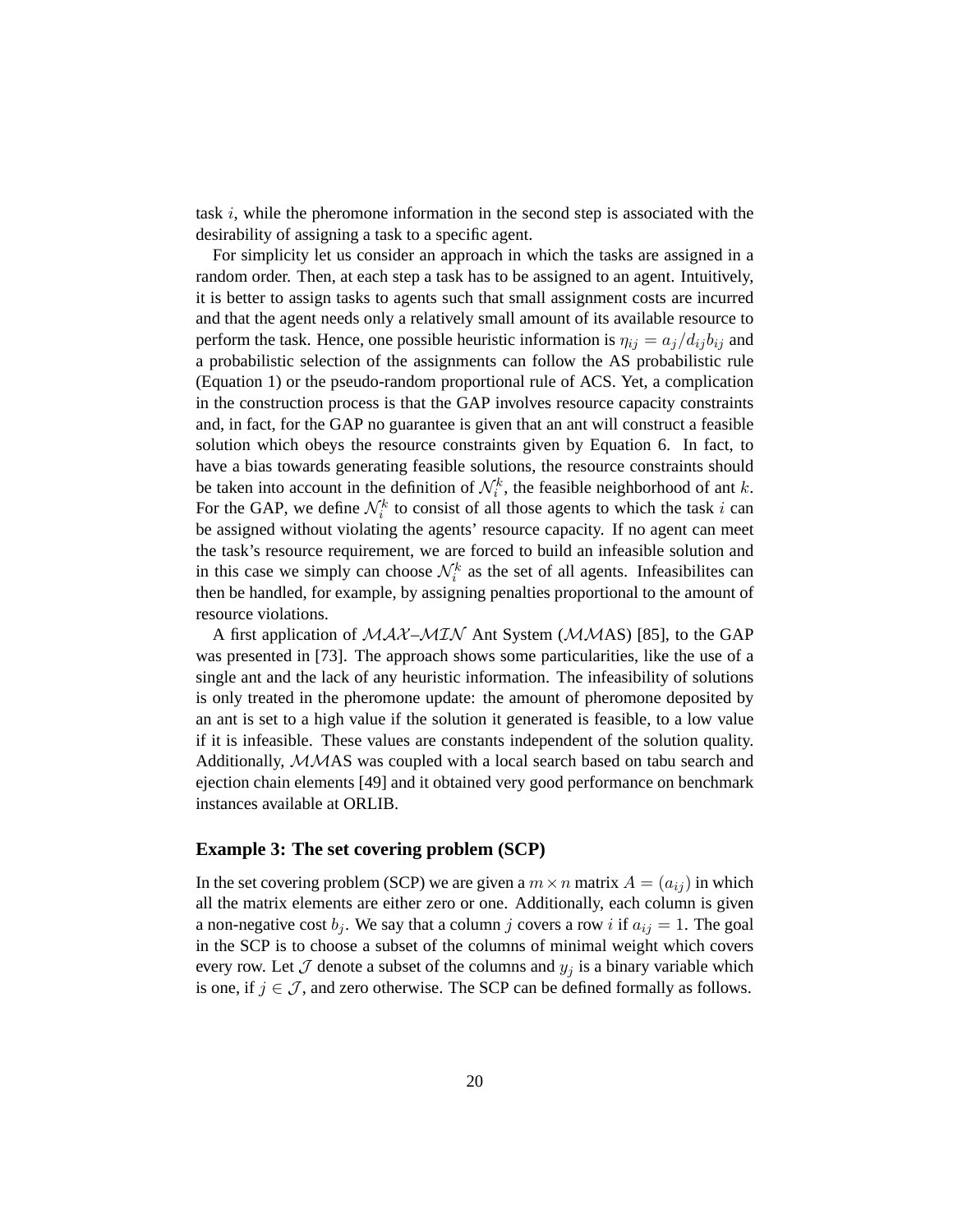$$
\min f(y) = \sum_{j=1}^{n} b_j \cdot y_j \tag{9}
$$

subject to

$$
\sum_{j=1}^{n} a_{ij} \cdot y_j \ge 1 \quad i = 1, ..., m
$$
 (10)

$$
y_j \in \{0, 1\} \quad j = 1, \dots, n \tag{11}
$$

The constraints 10 enforce that each row is covered by at least one column.

ACO can be applied in a very straightforward way to the SCP. The columns are chosen as the solution components and have associated a cost and a pheromone trail. The  $\Omega$  constraints say that each column can be visited by an ant once and only once and that a final solution has to cover all rows. A walk of an ant over the graph representation corresponds to the iterative addition of columns to the partial solution obtained so far. Each ant starts with an empty solution and adds columns until a cover is completed. A pheromone trail  $\tau_i$  and a heuristic information  $\eta_i$  are associated to each column  $i$  a. A column to be added is chosen with probability

$$
p_i^k(t) = \frac{[\tau_i(t)] \cdot [\eta_i]^\beta}{\sum_{l \in \mathcal{N}^k} [\tau_l(t)] \cdot [\eta_l]^\beta} \quad \text{if } i \in \mathcal{N}^k \tag{12}
$$

where  $\mathcal{N}^k$  is the feasible neighborhood of ant k which consists of all columns which cover at least one still uncovered row. The heuristic information  $\eta_i$  can be chosen in several different ways. For example, a simple static information could be used, taking into account only the column cost:  $\eta_i = 1/b_i$ . A more sophisticate approach would be to consider the total number of rows  $d_i$  covered by a column i and to set  $\eta_i = d_i/b_i$ . The heuristic information could also be made dependent on the partial solution  $y_k$  of an ant k. In this case, it can be defined as  $\eta_i = e_i/b_i$ , where  $e_i$  is the so-called *cover value*, that is, the number of additional rows covered when adding column  $i$  to the current partial solution. In other words, the heuristic information measures the unit cost of covering one additional row.

An ant ends the solution construction when all rows are covered. In a postoptimization step, an ant can remove redundant columns—columns that only cover rows which are also covered by a subset of other columns in the final solution—or apply some additional local search to improve solutions. The pheromone update can be done again in a standard way like it has already been described in the previous sections.

When applying ACO to the SCP we have two main differences with the previously presented applications: (i) pheromone trails are associated only to components and, (ii) the length of the ant's walks (corresponding to the lengths of the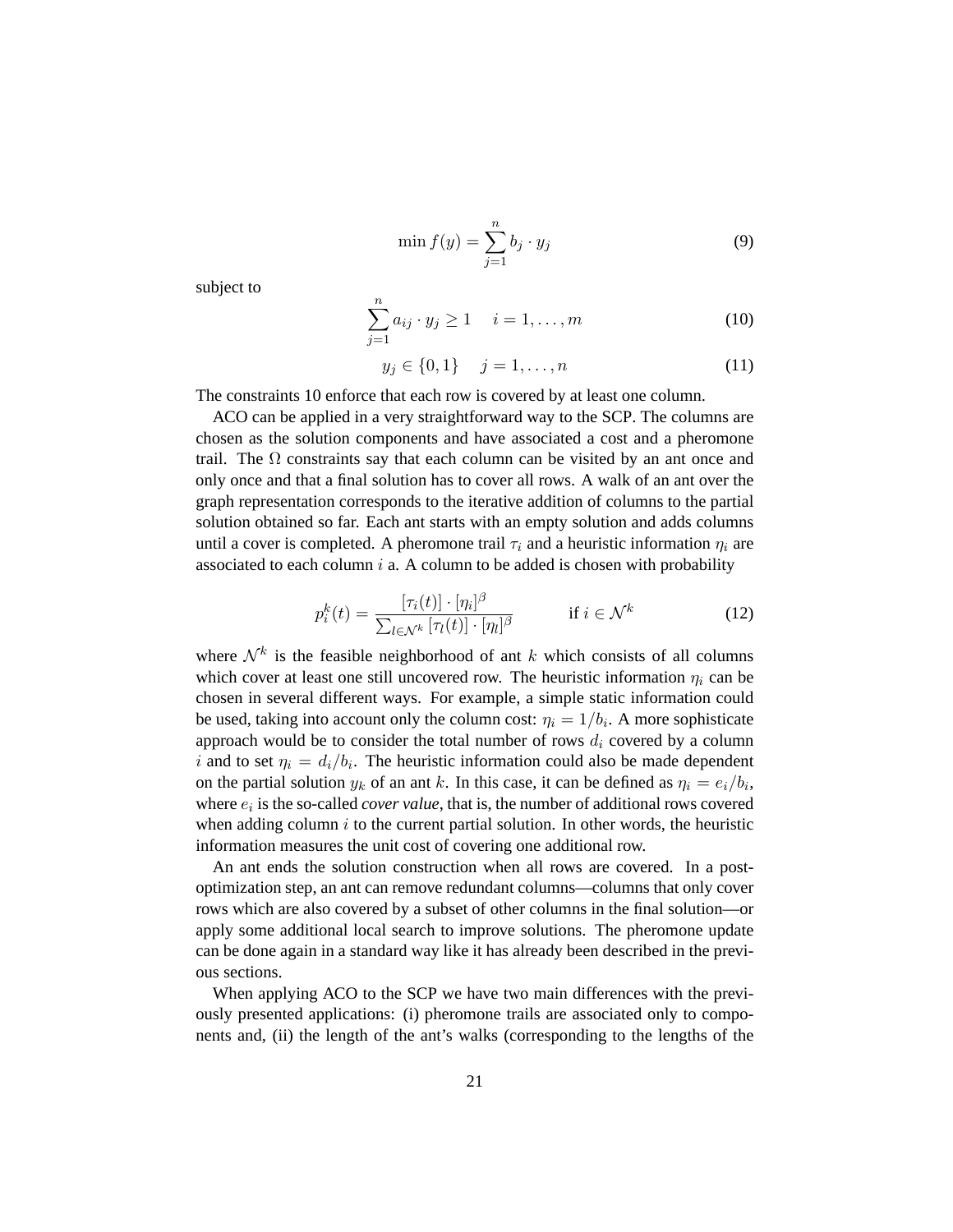sequences) may differ among the ants and, hence, the solution construction only ends when all the ants have terminated their corresponding walks.

There exist already some first approaches applying ACO to the SCP. In [1], ACO has been used only as a construction algorithm and the approach has only been tested on some small SCP instances. A more recent article [53] applies Ant System to the SCP and uses techniques to remove redundant columns and local search to improve solutions. Good results are obtained on a large set of benchmark instances taken from ORLIB, but the performance of Ant System could not fully reach that of the best performing algorithms for the SCP.

#### **Example 4: AntNet for network routing applications**

Given a graph representing a telecommunications network, the problem solved by AntNet is to find the minimum cost path between each pair of nodes of the graph. It is important to note that, although finding a minimum cost path on a graph is an easy problem (it can be efficiently solved with algorithms with polynomial worst case complexity [5]), it becomes extremely difficult when the costs on the edges are time-varying stochastic variables. This is the case of routing in packet-switched networks, the target application for AntNet.

Here we briefly describe a simplified version of AntNet (the interested reader should refer to [25], where the AntNet approach to routing is explained and evaluated in detail). As we said, in AntNet each ant searches for a minimum cost path between a given pair of nodes of the network. To this goal, ants are launched from each network node towards randomly selected destination nodes. Each ant has a source node s and a destination node d, and moves from s to d hopping from one node to the next till node  $d$  is reached. When ant  $k$  is in node  $i$ , it chooses the next node  $j$  to move to according to a probabilistic decision rule which is a function of the ant's memory and of local pheromone and heuristic information (very much like to what happened, for example, in AS).

Differently from AS, where pheromone trails are associated to edges, in AntNet pheromone trails are associated to arc-destination pairs. That is, each directed arc  $(i, j)$  has  $n - 1$  trail values  $\tau_{ijd} \in [0, 1]$  associated, where n is the number of nodes in the graph associated to the routing problem; in general,  $\tau_{ijd} \neq \tau_{jid}$ . In other words, there is one trail value  $\tau_{ijd}$  for each possible destination node d an ant located in node  $i$  can have. Each arc has also associated an heuristic value  $\eta_{ij} \in [0, 1]$  independent of the final destination. The heuristic values can be set for example to the values  $\eta_{ij} = 1 - q_{ij} / \sum_{l \in \mathcal{N}_i} q_{il}$ , where  $q_{ij}$  is the length (in bits waiting to be sent) of the queue of the link connecting node  $i$  with its neighbor  $j$ : links with a shorter queue have a higher heuristic value.

In AntNet, as well as in most other implementations of ACO algorithms for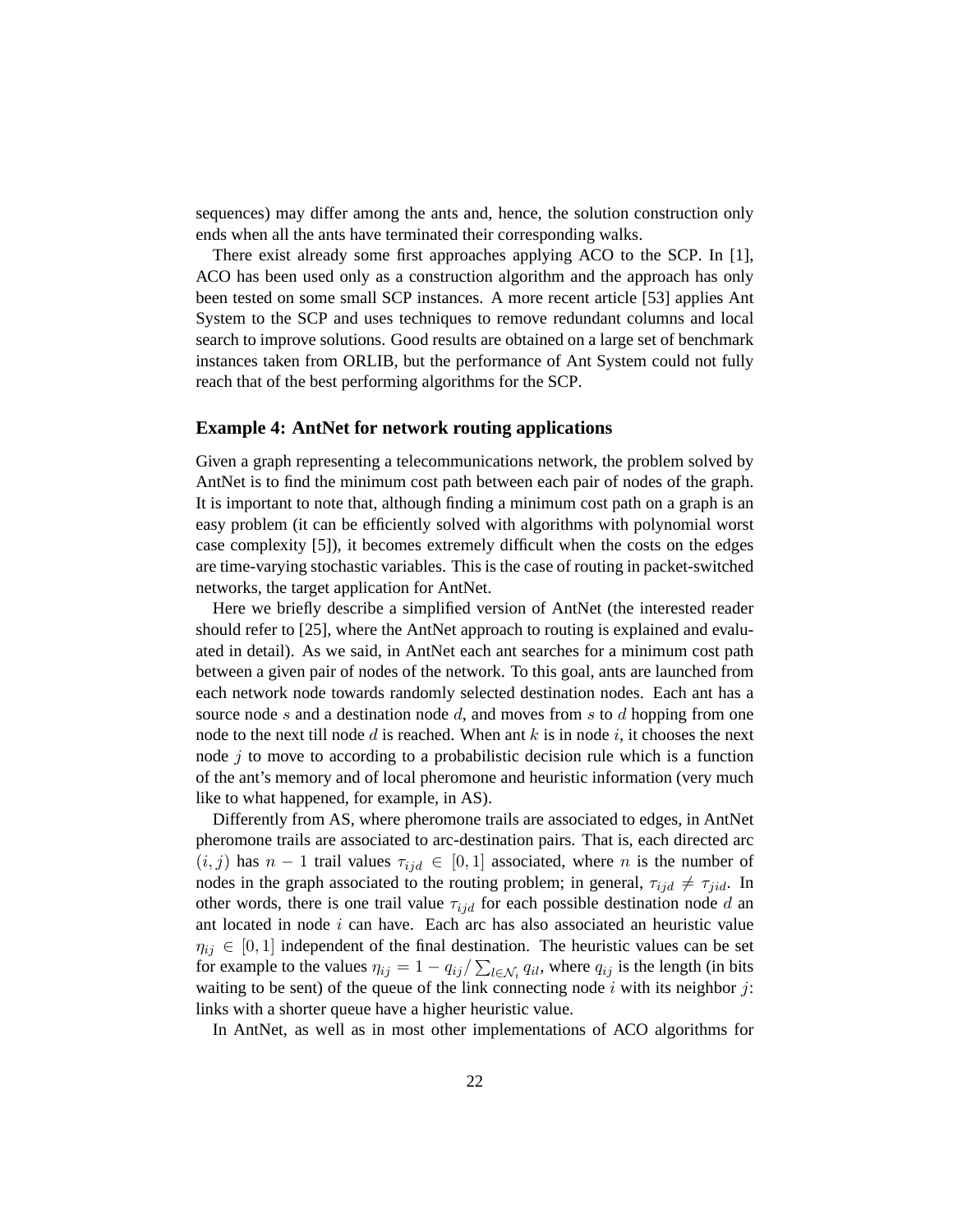routing problems [77, 88], the daemon component (see Figure 5) is not present.

Ants choose their way probabilistically, using as probability a functional composition of the local pheromone trails  $\tau_{ijd}$  and of the heuristic values  $\eta_{ij}$ . While building the path to their destinations, ants move using the same link queues as data and experience the same delays as data packets. Therefore, the time  $T_{sd}$  elapsed while moving from the source node s to the destination node  $d$  can be used as a measure of the quality of the path they built. The overall quality of a path is evaluated by an heuristic function of the trip time  $T_{sd}$  and of a local adaptive statistical model maintained in each node. In fact, paths need to be evaluated relative to the network status because a trip time  $T$  judged of low quality under low congestion conditions could be an excellent one under high traffic load. Once the generic ant  $k$  has completed a path, it deposits on the visited nodes an amount of pheromone  $\Delta \tau^{k}(t)$  proportional to the quality of the path it built. To deposit pheromone, after reaching its destination node, the ant moves back to its source node along the same path but backward and using high priority queues, to allow a fast propagation of the collected information. The pheromone trail intensity of each arc  $l_{ij}$  the ant used while it was moving from s to d is increased as follows:  $\tau_{ijd}(t) \leftarrow \tau_{ijd}(t) + \Delta \tau^k(t)$ . After the pheromone trail on the visited arcs has been updated, the pheromone value of all the outgoing connections of the same node  $i$ , relative to the destination d, evaporates in such a way that the pheromone values are normalized and can continue to be usable as probabilities:  $\tau_{iid}(t) \leftarrow \tau_{iid}(t)/(1 + \Delta \tau^k(t)), \forall j \in \mathcal{N}_i$ , where  $\mathcal{N}_i$  is the set of neighbors of node *i*.

AntNet was compared with many state-of-the-art algorithms on a large set of benchmark problems under a variety of traffic conditions. It always compared favorably with competing approaches and it was shown to be very robust with respect to varying traffic conditions and parameter settings. More details on the experimental results can be found in [25].

#### **5.1 Applications of the ACO metaheuristic**

ACO has recently raised a lot of interest in the scientific community. There are now available numerous successful implementations of the ACO metaheuristic applied to a wide range of different combinatorial optimization problems. These applications comprise two main application fields.

•  $\mathcal{NP}$ -hard problems, for which the best known algorithms have exponential time worst case complexity. For these problems very often ACO algorithms are coupled with extra capabilities, as implemented by the daemon actions, like a problem specific local optimizer which takes the ants' solutions to a local optimum.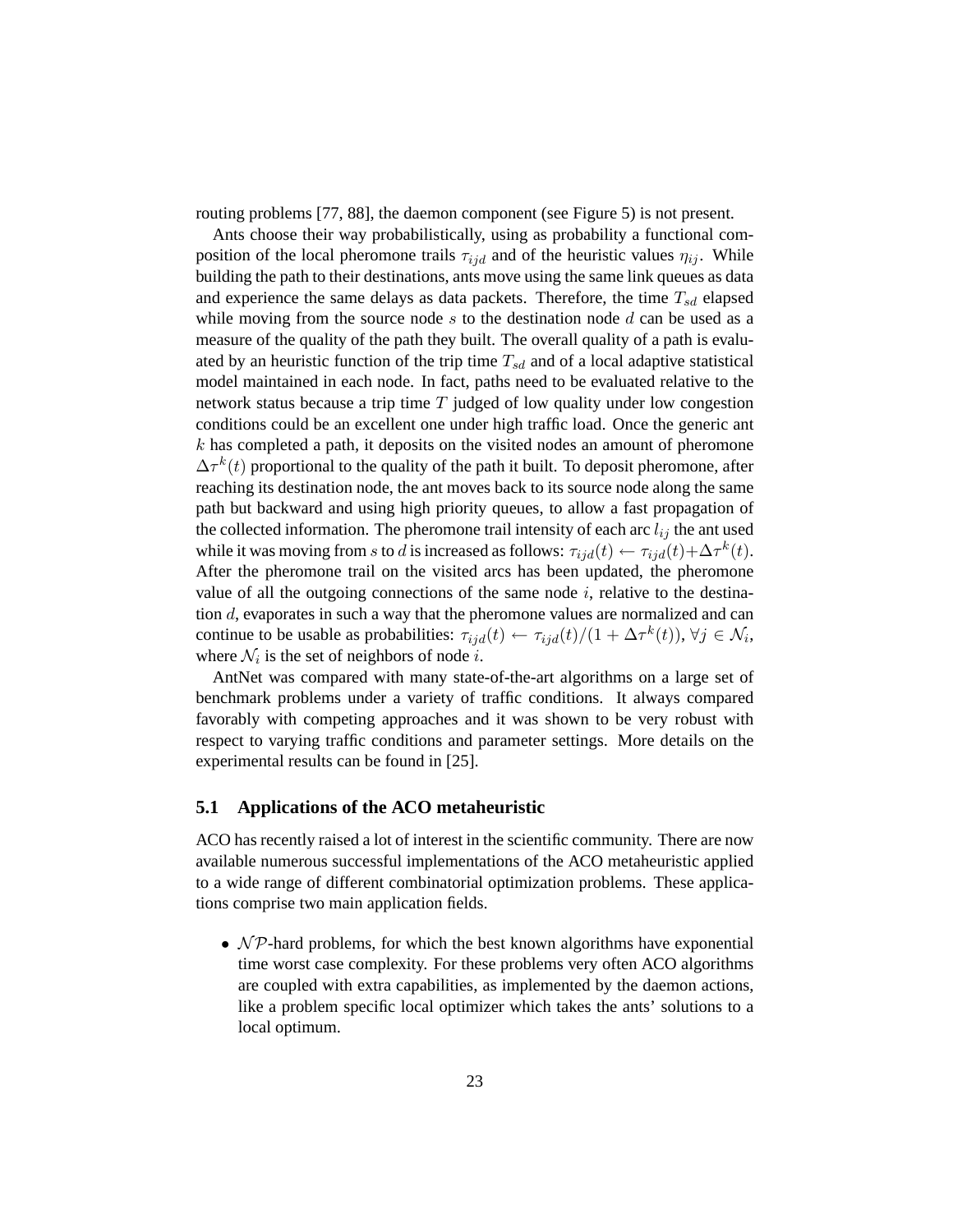| Problem name                           | <b>Authors</b>                                                                                                                                 | Algorithm name                                                        | Year                                         | Main references                                                            |
|----------------------------------------|------------------------------------------------------------------------------------------------------------------------------------------------|-----------------------------------------------------------------------|----------------------------------------------|----------------------------------------------------------------------------|
| Traveling salesman                     | Dorigo, Maniezzo & Colorni<br>Gambardella & Dorigo<br>Dorigo & Gambardella<br>Stützle & Hoos<br>Bullnheimer, Hartl & Strauss<br>Cordón, et al. | AS<br>Ant-Q<br>ACS & ACS-3-opt<br>MMS<br>$AS_{rank}$<br><b>BWAS</b>   | 1991<br>1995<br>1996<br>1997<br>1997<br>2000 | [29, 37, 38]<br>$[41]$<br>[33, 34, 42]<br>[84, 82, 85]<br>$[14]$<br>$[18]$ |
| Quadratic assignment                   | Maniezzo, Colorni & Dorigo<br>Gambardella, Taillard & Dorigo<br>Stützle & Hoos<br>Maniezzo<br>Maniezzo & Colorni                               | AS-QAP<br>$HAS-QAPa$<br>$MMS-QAP$<br><b>ANTS-QAP</b><br>$AS-QAPb$     | 1994<br>1997<br>1997<br>1998<br>1999         | [65]<br>$[46]$<br>[79, 85]<br>$[62]$<br>[64]                               |
| Scheduling problems                    | Colorni, Dorigo & Maniezzo<br>Stützle<br>Bauer et al.<br>den Besten, Stützle & Dorigo<br>Merkle, Middendorf & Schmeck                          | AS-JSP<br>AS-FSP<br><b>ACS-SMTTP</b><br><b>ACS-SMTWTP</b><br>ACO-RCPS | 1994<br>1997<br>1999<br>1999<br>2000         | $[17]$<br>[80]<br>$[2]$<br>$[21]$<br>[66]                                  |
| Vehicle routing                        | Bullnheimer, Hartl & Strauss<br>Gambardella, Taillard & Agazzi                                                                                 | <b>AS-VRP</b><br><b>HAS-VRP</b>                                       | 1997<br>1999                                 | [12, 13]<br>$[45]$                                                         |
| Connection-oriented<br>network routing | Schoonderwoerd et al.<br>White, Pagurek & Oppacher<br>Di Caro & Dorigo<br>Bonabeau et al.                                                      | ABC<br><b>ASGA</b><br>AntNet-FS<br>ABC-smart ants                     | 1996<br>1998<br>1998<br>1998                 | [77, 76]<br>$[89]$<br>[26]<br>$[10]$                                       |
| Connection-less<br>network routing     | Di Caro & Dorigo<br>Subramanian, Druschel & Chen<br>Heusse et al.<br>van der Put & Rothkrantz                                                  | AntNet & AntNet-FA<br>Regular ants<br><b>CAF</b><br>ABC-backward      | 1997<br>1997<br>1998<br>1998                 | [23, 25, 28]<br>$[86]$<br>$[54]$<br>[88]                                   |
| Sequential ordering                    | Gambardella & Dorigo                                                                                                                           | HAS-SOP                                                               | 1997                                         | [43, 44]                                                                   |
| Graph coloring                         | Costa & Hertz                                                                                                                                  | <b>ANTCOL</b>                                                         | 1997                                         | $[19]$                                                                     |
| Shortest common<br>supersequence       | Michel & Middendorf                                                                                                                            | AS-SCS                                                                | 1998                                         | [67, 68]                                                                   |
| Frequency assignment                   | Maniezzo & Carbonaro                                                                                                                           | <b>ANTS-FAP</b>                                                       | 1998                                         | [63]                                                                       |
| Generalized assignment                 | Ramalhinho Lourenço & Serra                                                                                                                    | MMAS-GAP                                                              | 1998                                         | $[73]$                                                                     |
| Multiple knapsack                      | Leguizamón & Michalewicz                                                                                                                       | AS-MKP                                                                | 1999                                         | $[59]$                                                                     |
| Optical networks routing               | Navarro Varela & Sinclair                                                                                                                      | <b>ACO-VWP</b>                                                        | 1999                                         | $[71]$                                                                     |
| Redundancy allocation                  | Liang & Smith                                                                                                                                  | <b>ACO-RAP</b>                                                        | 1999                                         | $[60]$                                                                     |
| Constraint satisfaction                | Solnon                                                                                                                                         | Ant-P-solver                                                          | 2000                                         | $[78]$                                                                     |
|                                        | 24                                                                                                                                             |                                                                       |                                              |                                                                            |

Table 1. Current applications of ACO algorithms. Applications are listed by class of problems and in chronological order.

*<sup>a</sup>* HAS-QAP is an ant algorithm which does not follow all the aspects of the ACO metaheuristic.

*<sup>b</sup>* This is a variant of the original AS-QAP.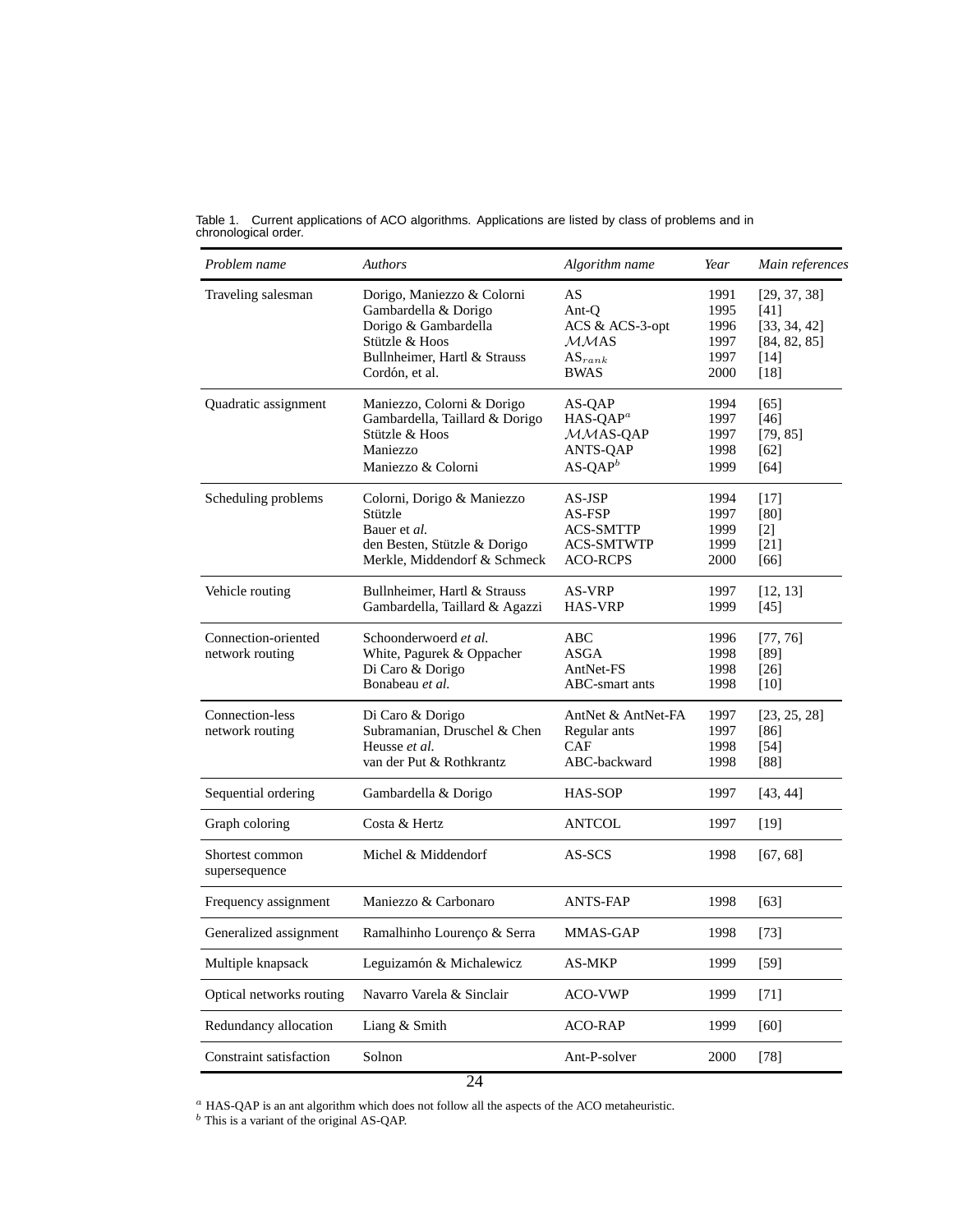• Shortest path problems in which the properties of the problem's graph representation change over time concurrently with the optimization process that has to adapt to the problem's dynamics. In this case, the problem's graph can be physically available (like in networks problems), but its properties, like the costs of components or of connections, can change over time. In this case we conjecture that the use of ACO algorithms becomes more and more appropriate as the variation rate of the costs increases and/or the knowledge about the variation process diminishes.

These applications are summarized in Table 1. In some of these applications, ACO algorithms have obtained world class performance, which is the case, for example, for quadratic assignment [62, 85], sequential ordering [43, 44], vehicle routing [45], scheduling [21, 66] or packet-switched network routing [25].

# **6 Discussion of application principles**

Despite being a rather recent metaheuristic, ACO algorithms have already been applied to a large number of different combinatorial optimization problems. Based on this experience, we have identified some basic issues which play an important role in several of these applications. These are discussed in the following.

### **6.1 Pheromone trails definition**

A first, very important choice when applying ACO is the definition of the intended meaning of the pheromone trails. Let us explain this issue with an example. When applying ACO to the TSP, the standard interpretation of a pheromone trail  $\tau_{ij}$ , used in all available ACO applications to the TSP, is that it refers to the desirability of visiting city j directly after a city i. That is, it provides some information on the desirability of the relative positioning of city  $i$  and  $j$ . Yet, another possibility, not working so well in practice, would be to interpret  $\tau_{ij}$  as the desirability of visiting city  $i$  as the jth city in a tour, that is, the desirability of the absolute positioning. Differently, when applying ACO to the SMTWTP (see Section 5) better results are obtained when using the absolute position interpretation of the pheromone trails, where  $\tau_{ij}$  is the desirability of putting job j on the *i*th position [20]. This is intuitively due to the different role that permutations have in the two problems. In the TSP, permutations are cyclic, that is, only the relative order of the solution components is important and a permutation  $\pi = (1 \ 2 \ \dots \ n)$  has the same tour length as the permutation  $\pi' = (n \ 1 \ 2 \ \ldots \ n-1)$ —it represents the same tour. Therefore, a relative position based pheromone trail is the appropriate choice. On the contrary,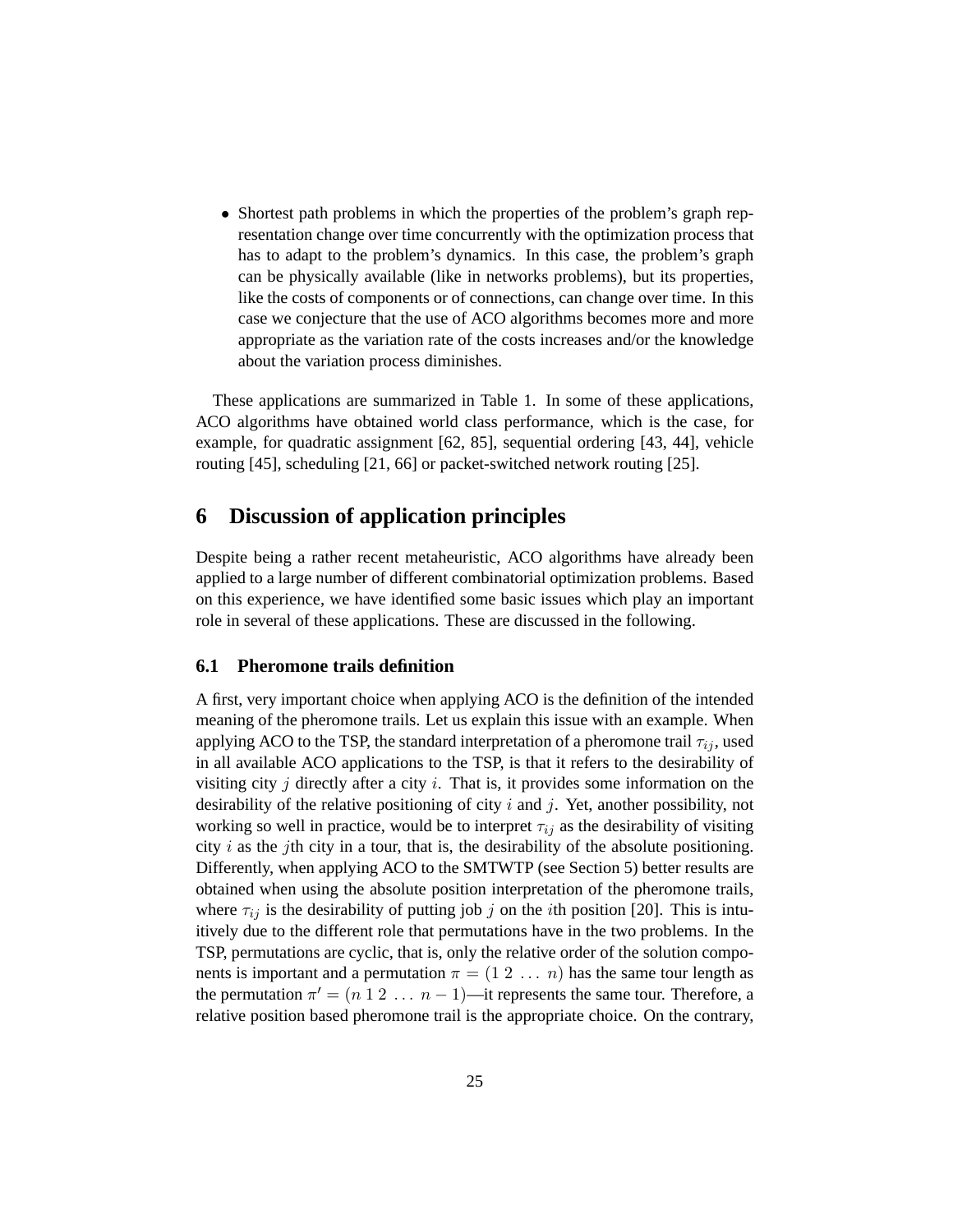in the SMTWTP (as well as in many other scheduling problems),  $\pi$  and  $\pi'$  represent two different solutions with most probably very different costs. Hence, in the SMTWTP the absolute position based pheromone trails are a better choice. Nevertheless, it should be noted that, in principle, both choices are possible, because any solution of the search space can be generated with both representations.

The definition of the pheromone trails is crucial and a poor choice at this stage of the algorithm design will probably result in poor performance. Fortunately, for many problems the intuitive choice is also a very good one, as it was the case for the previous example applications. Yet, sometimes the use of the pheromones can be somewhat more involved, which is, for example, the case in the ACO application to the shortest common supersequence problem [68].

### **6.2 Balancing exploration and exploitation**

Any high performing metaheuristic algorithm has to achieve an appropriate balance between the exploitation of the search experience gathered so far and the exploration of unvisited or relatively unexplored search space regions. In ACO several ways exist of achieving such a balance, typically through the management of the pheromone trails. In fact, the pheromone trails induce a probability distribution over the search space and determine which parts of the search space are effectively sampled, that is, in which part of the search space the constructed solutions are located with higher frequency. Note that, depending on the distribution of the pheromone trails, the sampling distribution can vary from a uniform distribution to a degenerate distribution which assigns a probability of one to a single solution and zero probability to all the others. In fact, this latter situation corresponds to the stagnation of the search as explained on page 13.

The simplest way to exploit the ants' search experience is to make the pheromone update a function of the solution quality achieved by each particular ant. Yet, this bias alone is often too weak to obtain good performance, as was shown experimentally on the TSP [82, 85]. Therefore, in many ACO algorithms (see Section 4) an *elitist strategy* whereby the best solutions found during the search strongly contribute to pheromone trail updating, was introduced.

A stronger exploitation of the "learned" pheromone trails can also be achieved during solution construction by applying the pseudo-random proportional rule of Ant Colony System, as explained in Section 4.2.2.

Search space exploration is achieved in ACO primarily by the ants' randomized solution construction. Let us consider for a moment an ACO algorithm that does not use heuristic information (this can be easily achieved by setting  $\beta = 0$ ). In this case, the pheromone updating activity of the ants will cause a shift from the initial uniform sampling of the search space to a sampling focused on specific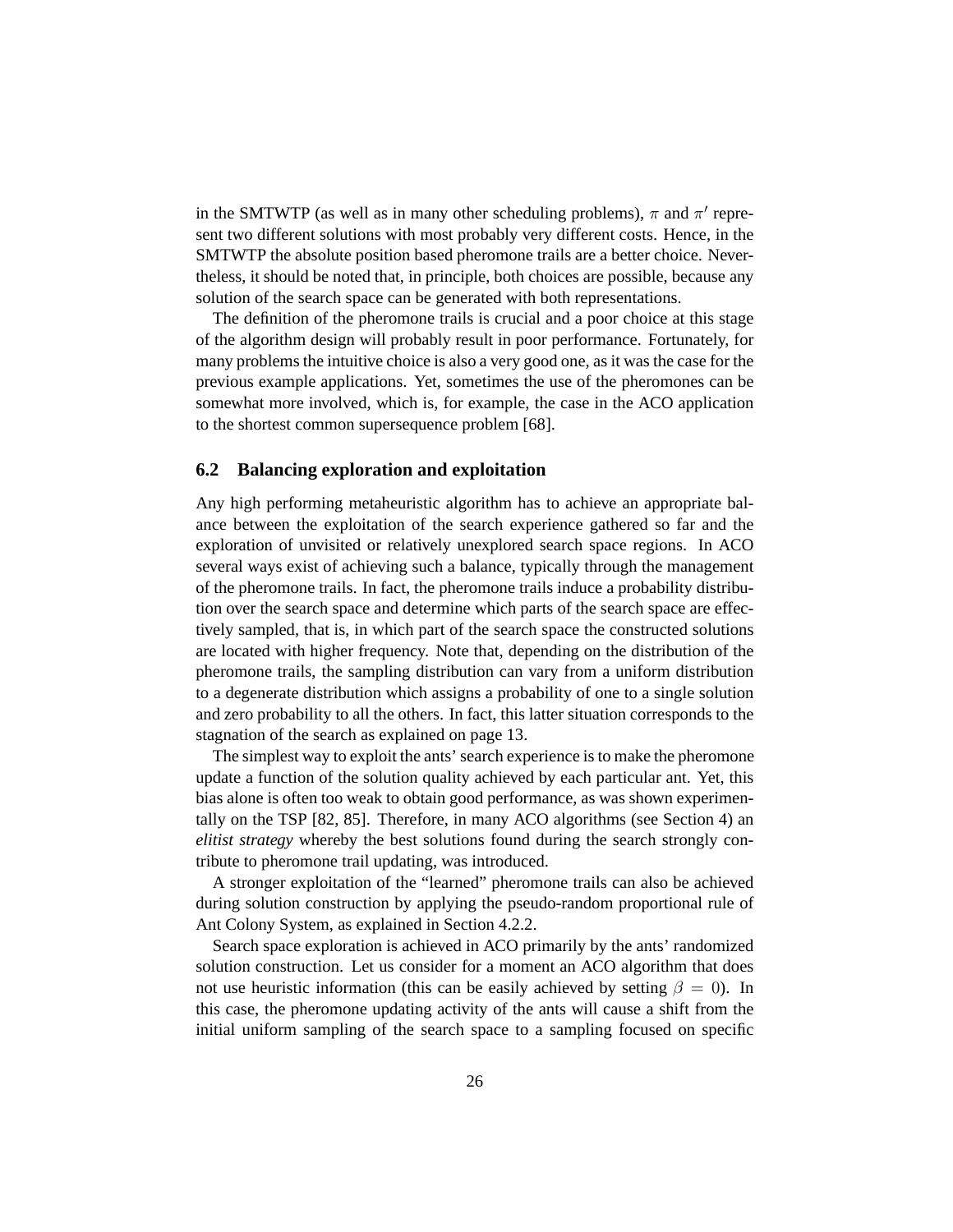search space regions. Hence, exploration of the search space will be higher in the initial iterations of the algorithm, and will decrease as the computation goes on. Obviously, attention must be put to avoid that a too strong focus on apparently good regions of the search space causes the ACO algorithm to enter a stagnation situation.

There are several ways to try to avoid such stagnation situations, maintaining this way a reasonable level of exploration of the search space. For example, in ACS the ants use a local pheromone update rule during the solution construction to make the path they have taken less desirable for following ants and, thus, to diversify search. MMAS introduces an explicit lower limit on the pheromone trail level so that a minimal level of exploration is always guaranteed. MMAS also uses a reinitialization of the pheromone trails, which is a way of enforcing search space exploration. Experience has shown that pheromone trail reinitialization, when combined with appropriate choices for the pheromone trail update [85] can be very useful to refocus the search on a different search space region.

Finally, an important, though somewhat neglected, role in the balance of exploration and exploitation is that of the parameters  $\alpha$  and  $\beta$ , which determine the relative influence of pheromone trail and heuristic information. Consider first the influence of the parameter  $\alpha$ . For  $\alpha > 0$ , the larger the value of  $\alpha$  the stronger the exploitation of the search experience, for  $\alpha = 0$  the pheromone trails are not taken into account at all, and for  $\alpha < 0$  the most probable choices done by the ants are those that are less desirable from the point of view of pheromone trails. Hence, varying  $\alpha$  could be used to shift from exploration to exploitation and vice versa. The parameter  $\beta$  determines the influence of the heuristic information in a similar way. In fact, systematic variations of  $\alpha$  and  $\beta$  could, similarly to what is done in the strategic oscillations approach [48], be part of simple and useful strategies to balance exploration and exploitation.

#### **6.3 ACO and local search**

In many applications to  $\mathcal{NP}$ -hard combinatorial optimization problems like the TSP, the QAP, or the VRP, ACO algorithms perform best when coupled with local search algorithms (which is, in fact, a particular type of daemon action of the ACO metaheuristic). Local search algorithms locally optimize the ants' solutions and these locally optimized solutions are used in the pheromone update.

The use of local search in ACO algorithms can be very interesting as the two approaches are complementary. In fact, ACO algorithms perform a rather coarsegrained search, and the solutions they produce can then be locally optimized by an adequate local search algorithm. The coupling can therefore greatly improve the quality of the solutions generated by the ants.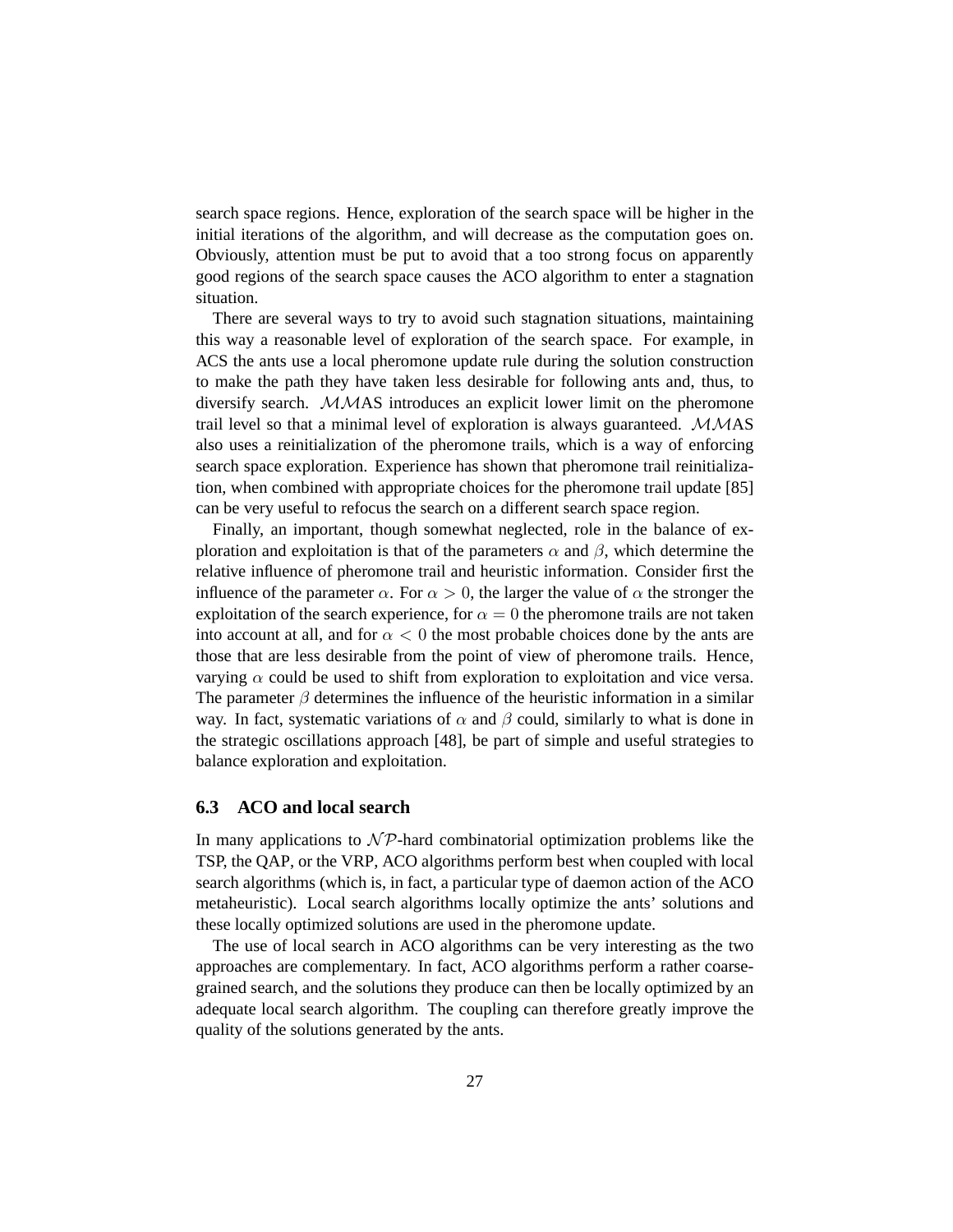On the other side, generating initial solutions for local search algorithms is not an easy task. For example, it has been shown that, for most problems, repeating local searches from randomly generated initial solutions is not efficient (see for example [55]). In practice, ants probabilistically combine solution components which are part of the best locally optimal solutions found so far and generate new, promising initial solutions for the local search. Experimentally, it has been found that such a combination of a probabilistic, adaptive construction heuristic with local search can yield excellent results [6, 34, 84].

Despite the fact that the use of local search algorithms has been shown to be crucial for achieving best performance in many ACO applications, it should be noted that ACO algorithms also show very good performance where local search algorithms cannot be applied easily. One such example are the network routing applications described in Section 5 or the shortest common supersequence problem [68].

#### **6.4 Importance of heuristic information**

The possibility of using heuristic information to direct the ants' probabilistic solution construction is important because it gives the possibility of exploiting problem specific knowledge. This knowledge can be available a priori (this is the most frequent situation in static problems) or at run-time (this is the typical situation in dynamic problems). In static problems, the heuristic information  $\eta$  is computed once at initialization time and then is the same throughout the whole algorithm's run. An example is the use, in the TSP applications, of the length  $d_{ij}$  of the arc connecting cities i and j to define the heuristic information  $\eta_{ij} = 1/d_{ij}$ . Static heuristic information has the advantage that (i) it is easy to compute, (ii) it has to be computed only once at initialization time, and (iii) in each iteration of the ACO algorithm, a table can be pre-computed with the values of  $\tau_{ij}(t) \cdot \eta_{ij}^{\beta}$ , which can result in a very significant saving of computation time. In the dynamic case, the heuristic information does depend on the partial solution constructed so far and therefore, has to be computed at each step of an ant's walk. This determines a higher computational cost that may be compensated by the higher accurateness of the computed heuristic values. For example, in the ACO application to the SMTWTP we found that the use of dynamic heuristic information based on the MDD or the AU heuristics (see Section 5) resulted in a better overall performance.

Another way of computing heuristic information was introduced in the ANTS algorithm [61], where it is computed using lower bounds on the solution cost of the completion of an ant's partial solution. This method has the advantage that it allows to exclude certain choices because they lead to solutions that are worse than the best found so far. It allows therefore the combination of knowledge on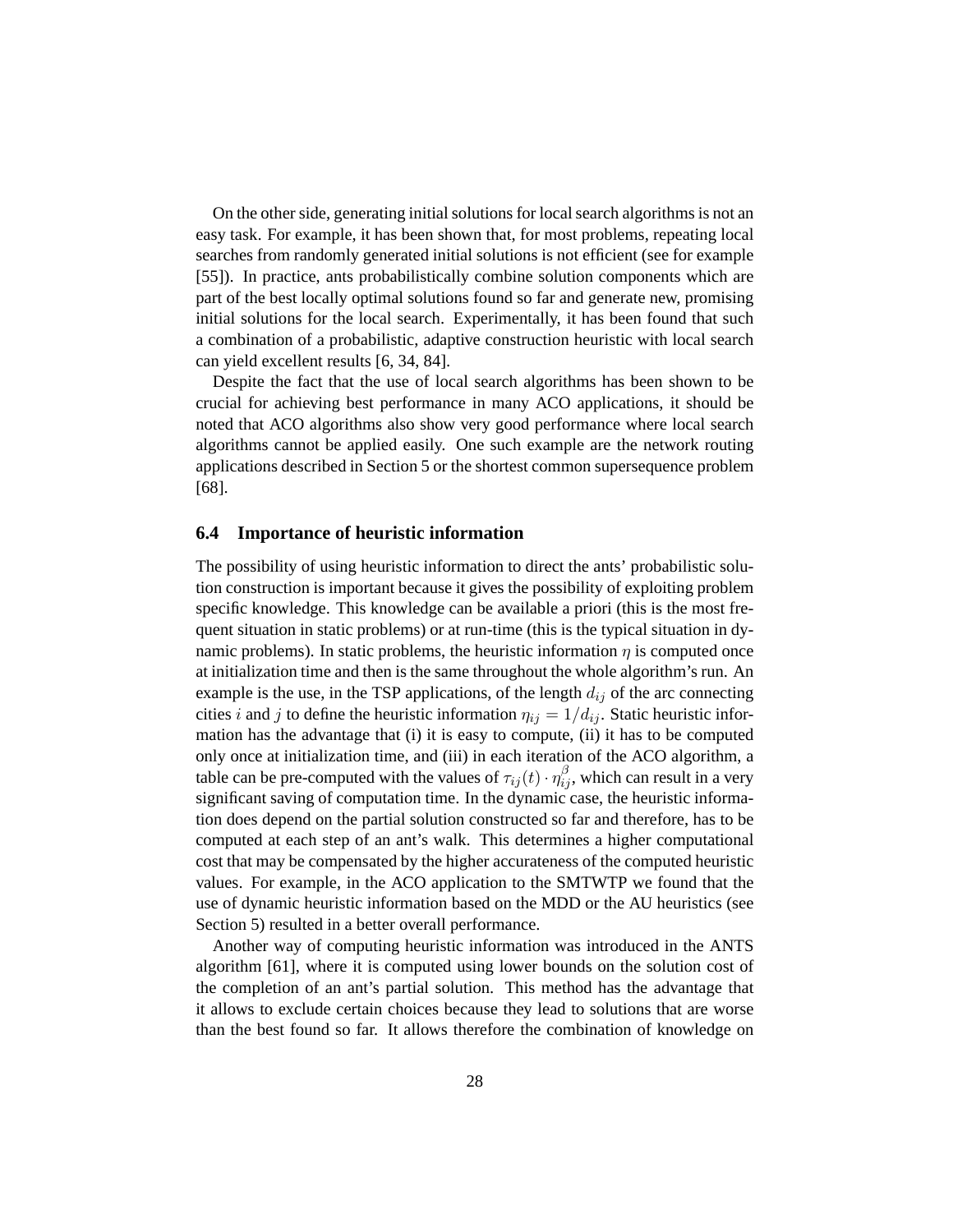the calculation of lower bounds from mathematical programming with the ACO paradigm. Nevertheless, a disadvantage is that the computation of the lower bounds can be time consuming, especially because they have to be calculated at each single step by each ant.

Finally, it should be noted that while the use of heuristic information is rather important for a generic ACO algorithm, its importance is strongly reduced if local search is used to improve solutions. This is due to the fact that local search takes into account the cost information to improve solutions in a more direct way. Luckily, this means that ACO algorithms can achieve, in combination with a local search algorithm, very good performance also for problems for which it is difficult to define a priori a very informative heuristic information.

#### **6.5 Number of ants**

Why to use a colony of ants instead of using one single ant? In fact, although a single ant is capable of generating a solution, efficiency considerations suggest that the use of a colony of ants is often a desirable choice. This is particularly true for geographically distributed problems, because the differential length effect exploited by ants in the solution of this class of problems can only arise in presence of a colony of ants. It is also interesting to note that in routing problems ants solve many shortest path problems in parallel (one between each pair of nodes) and a colony of ants must be used for each of these problems.

On the other hand, in the case of combinatorial optimization problems the differential length effect is not exploited and the use of m ants,  $m > 1$ , that build  $r$  solutions each (i.e., the ACO algorithm is run for  $r$  iterations) could be equivalent to the use of one ant that generates  $m \cdot r$  solutions. Nevertheless, in this case theoretical results on the convergence of some specific ACO algorithms, which will be presented in Section 7, as well as experimental evidence suggest that ACO algorithms perform better when the number m of ants is set to a value  $m > 1$ .

In general, the best value for  $m$  is a function of the particular ACO algorithm chosen as well as of the class of problems being attacked, and most of the times it must be set experimentally. Fortunately, ACO algorithms seem to be rather robust to the actual number of ants used.

#### **6.6 Candidate lists**

One possible difficulty encountered by ACO algorithms is when they are applied to problems with big-sized neighborhood in the solution construction. In fact, an ant that visits a state with a big-sized neighborhood has a huge number of possible moves among which to choose. Possible problems are that the solution construc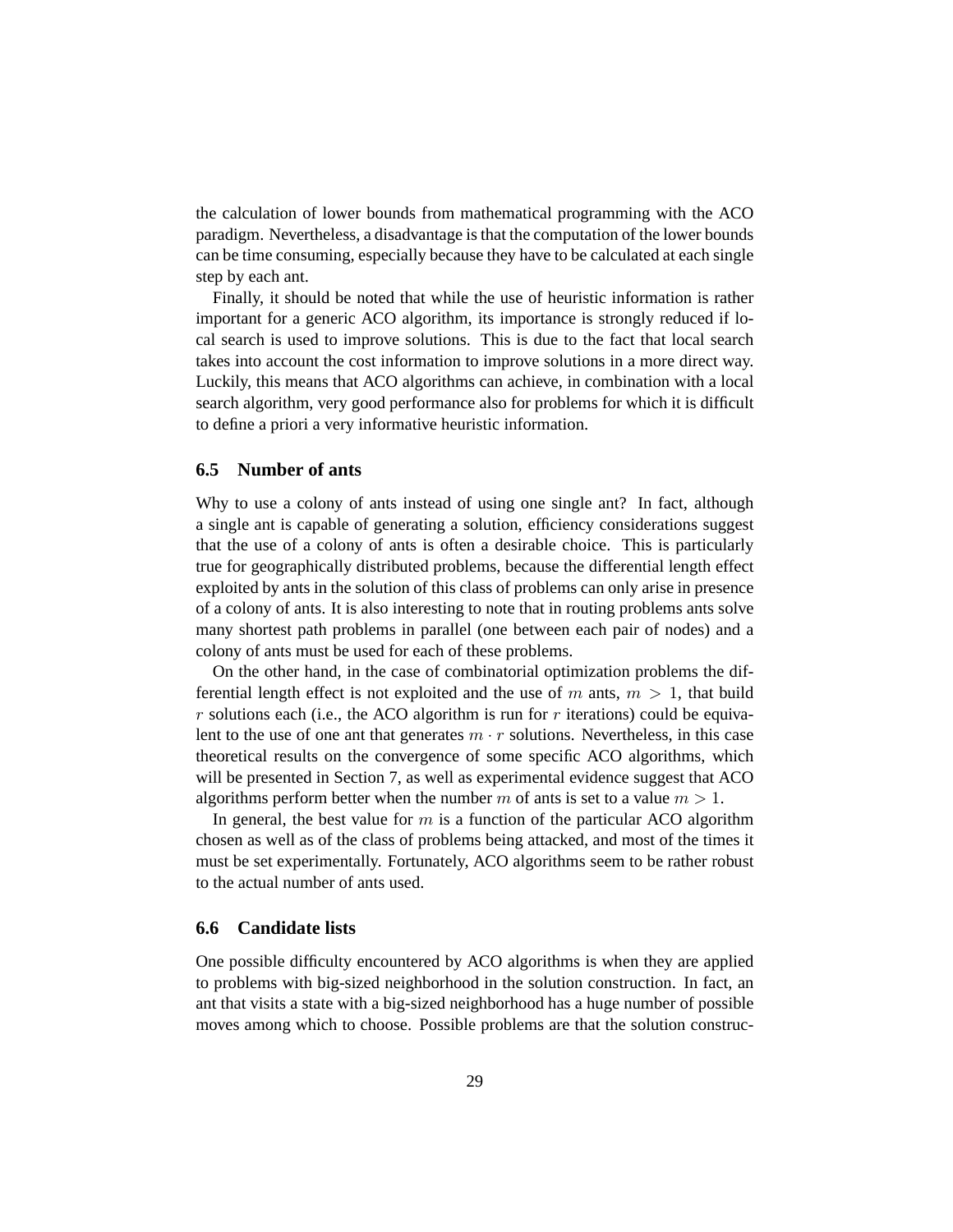tion is significantly slowed down and that the probability that many ants visit the same state is very small. Such a situation can occur, for example, in the ACO application to large TSPs or large SCPs.

In such situations, the above-mentioned problem can be considerably reduced by the use of candidate lists. Candidate lists comprise a small set of promising neighbors of the current state. They are created using a priori available knowledge on the problem, if available, or dynamically generated information. Their use allows ACO algorithms to focus on the more interesting components, strongly reducing the dimension of the search space.

As an example, consider the ACO application to the TSP. For the TSP it is known that very often optimal solutions can be found within a surprisingly small subgraph consisting of all the cities and of those edges that connect each city to only a few of its nearest neighbors. For example, for the TSPLIB instance pr2392.tsp with 2392 cities an optimal solution can be found within a subgraph of the 8 nearest neighbors [74]. This knowledge can be used for defining candidate lists, which was first done in the context of ACO algorithms in [42]. There a candidate list included for each city its *cl* nearest neighbors. During solution construction an ant tries to choose the city to move to only among the cities in the candidate list. Only if all these cities have already been visited, the ant can choose among the other cities.

So far, in ACO algorithms the use of candidate lists or similar approaches is still rather unexplored. Inspiration from other techniques like Tabu Search [49] or GRASP [40], where strong use of candidate lists is made, could be useful for the development of effective candidate list strategies for ACO.

# **7 Other developments**

#### **7.1 Proving convergence**

The simplest stochastic optimization algorithm is random search. Besides simplicity, random search has also the nice property that it guarantees that it will find, sooner or later, the optimal solution to your problem. Unfortunately, it is very inefficient. Stochastic optimization algorithms can be seen as ways of biasing random search so to make it more efficient. Unfortunately, once a stochastic algorithm is biased, it is no longer guaranteed that it will, at some point, find the optimal solution. In fact, the bias could simply rule out this possibility. It is therefore interesting to have convergence proofs that assure you that this does not happen.

The problem of convergence to the optimal solution of a generic ACO algorithm is open (and it will most probably remain so, given the generality of the ACO metaheuristic). Nevertheless, it should be noted that in some cases (e.g., Stützle's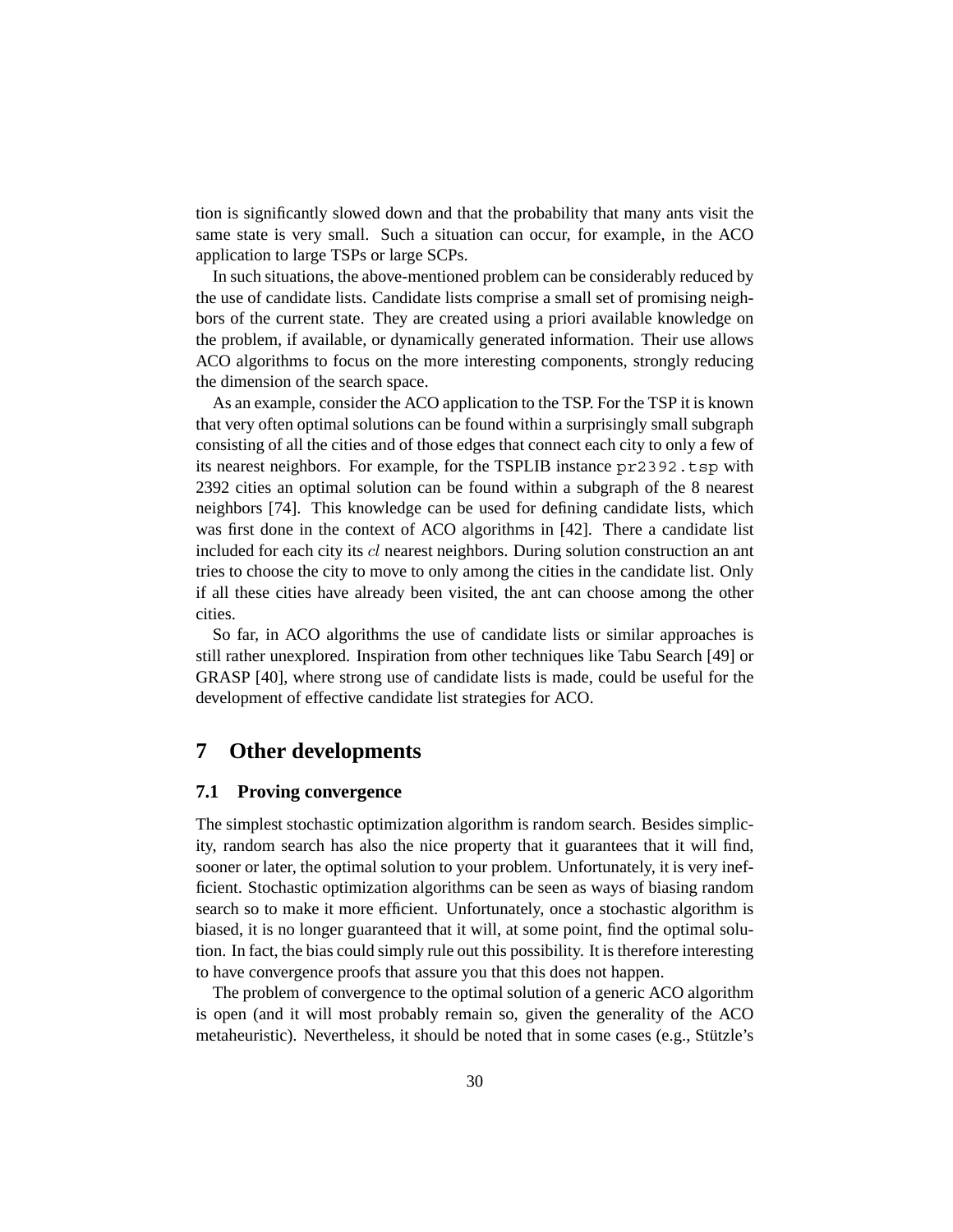$MMS$  [84]) we can be sure that the optimal solution does not become unreachable after the repetitive application of the algorithm. In fact, in the case of  $MMS$ the bound on the minimum value of pheromone trails makes it impossible that the probability of some moves becomes null, so that all solutions continue to remain reachable during the algorithm run.

Gutjahr [52] has recently proved convergence to the optimal solution for a particular ACO algorithm he calls Graph-based Ant System (GBAS). GBAS is very similar to AS: the only important difference between AS and GBAS is that GBAS puts some additional constraints on how the pheromone values should be updated. In fact, in GBAS updates are allowed only when an improving solution is found. Gutjahr's convergence proof states that, given a small  $\epsilon > 0$  and for fixed values of some algorithm parameters, after a number of cycles  $t \geq t_0$  the algorithm will find the optimal solution with probability  $P_t \geq 1 - \epsilon$ , where  $t_0 = f(\epsilon)$ . This is an important result, and may open up the door to further convergence results for other instances of ACO algorithms.

Recently, Rubinstein [75] has introduced an algorithm called Cross-Entropy (CE) method that, while being very similar to AS, seems to have some nice properties (like a limited number of parameters and the possibility of determining their optimal value). It still has to be seen, however, whether the CE method will have a performance similar to that of ACO algorithms, or if, as it is more reasonable to expect, it will be necessary to renounce to its simplicity, which simplifies its theoretical study, to obtain state-of-the-art performance.

#### **7.2 Parallel implementations**

The very nature of ACO algorithms lends them to be parallelized in the data or population domains. In particular, many parallel models used in other populationbased algorithms can be easily adapted to the ACO structure. Most parallelization strategies can be classified into *fine-grained* and *coarse-grained* strategies. Characteristic of fine-grained parallelization is that very few individuals are assigned to one processors and that frequent information exchange among the processors takes place. On the contrary, in coarse grained approaches larger subpopulations or even full populations are assigned to single processors and information exchange is rather rare. We refer, for example, to [35] for a review.

Fine-grained parallelization schemes have been investigated with parallel versions of AS for the TSP on the Connection Machine CM-2 adopting the approach of attributing a single processing unit to each ant [7]. Experimental results showed that communication overhead can be a major problem with this approach on fine grained parallel machines, since ants end up spending most of their time communicating to other ants the modifications they did to pheromone trails. Similar negative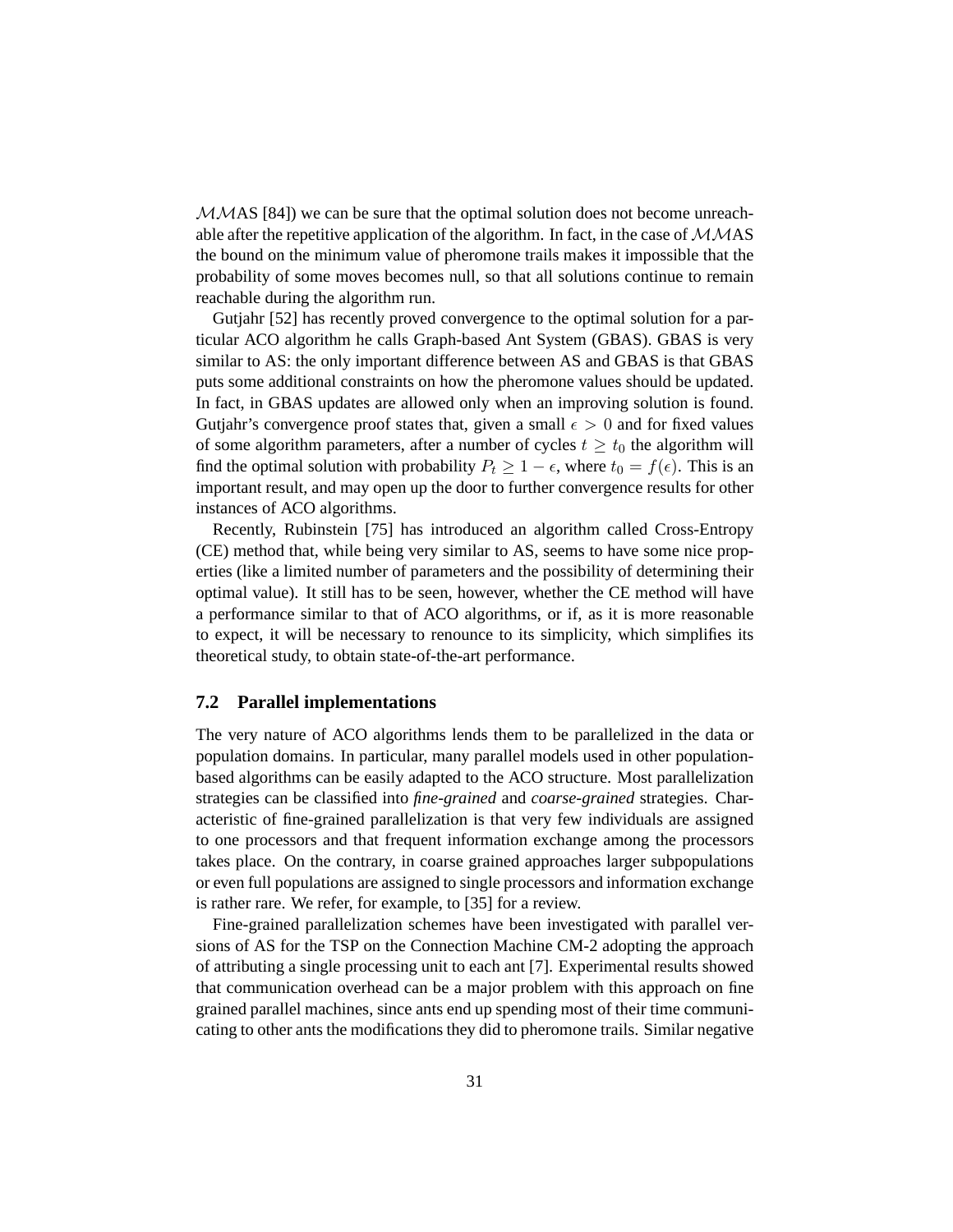results have also been reported in [15].

As shown by several researches [7, 15, 57, 69, 81], coarse grained parallelization schemes are much more promising for ACO. When applied to ACO, coarse grained schemes run  $p$  subcolonies in parallel, where  $p$  is the number of available processors. Information among the subcolonies is exchanged at certain intervals. For example, in the Partially Asynchronous Parallel Implementation (PAPI) of Bullnheimer, Kotsis and Strauss [15], for which high speed-up was observed, the subcolonies exchange pheromone information every fixed number of iterations done by each subcolony. Krüger, Merkle and Middendorf [57] investigated which information should be exchanged between the  $m$  subcolonies and how this information should be used to update the subcolony's trail information. Their results showed that it was better to exchange the best solutions found so far and to use them in the pheromone update than to exchange complete pheromone matrices for modifications of the pheromone matrix of a local subcolony. Middendorf, Reischle, and Schmeck [69] investigate different ways of exchanging solutions among  $m$  ant colonies. They consider an exchange of the global best solutions among all colonies and local exchanges based on a virtual neighborhood among subcolonies which corresponds to a directed ring. Their main observation was that the best solutions, with respect to computing time and solution quality, were obtained by limiting the information exchange to a local neighborhood of the colonies. In the extreme case, no communication is done among the subcolonies, resulting in parallel independent runs of an algorithm. This is the easiest way to parallelize randomized algorithms and can be very effective as has been shown with computational results presented by Stützle [81].

# **8 Conclusions**

The field of ACO algorithms is very lively, as testified for example by the successful biannual workshop (ANTS – From Ant Colonies to Artificial Ants: A Series of International Workshops on Ant Algorithms; http://iridia.ulb.ac.be/˜ants/) where researchers meet to discuss the properties of ACO and other ant algorithms [8, 9, 30], both theoretically and experimentally.

From the theory side, researchers are trying either to extend the scope of existing theoretical results [51], or to find principled ways to set parameters values [75].

From the experimental side, most of the current research is in the direction of increasing the number of problems that are successfully solved by ACO algorithms, including real-word, industrial applications [39].

Currently, the great majority of problems attacked by ACO are static and welldefined combinatorial optimization problems, that is, problems for which all the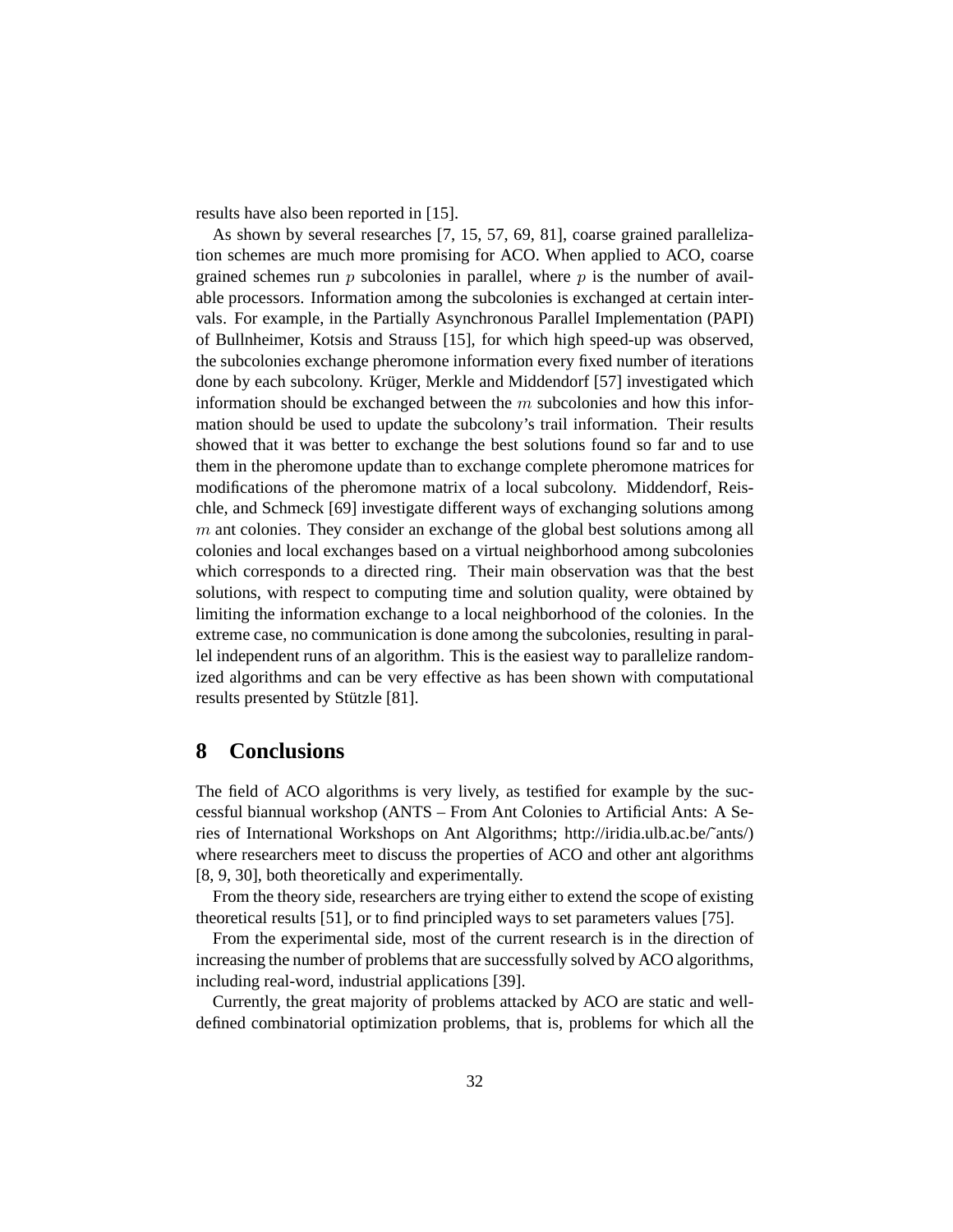necessary information is available and does not change during problem solution. For this kind of problems ACO algorithms must compete with very well established algorithms, often specialized for the given problem. Also, very often the role played by local search is extremely important to obtain good results (see for example [44]). Although rather successful on these problems, we believe that ACO algorithms will really evidentiate their strength when they will be systematically applied to "ill-structured" problems for which it is not clear how to apply local search, or to highly dynamic domains with only local information available. A first step in this direction has already been done with the application to telecommunications networks routing, but more research is necessary.

# **9 Acknowledgments**

Marco Dorigo acknowledges support from the Belgian FNRS, of which he is a Senior Research Associate. This work was partially supported by the "Metaheuristics Network", a Research Training Network funded by the Improving Human Potential programme of the CEC, grant HPRN-CT-1999-00106. The information provided is the sole responsibility of the authors and does not reflect the Community's opinion. The Community is not responsible for any use that might be made of data appearing in this publication.

# **References**

- [1] D.A. Alexandrov and Y.A. Kochetov. The behavior of the ant colony algorithm for the set covering problem. In K. Inderfurth, G. Schwödiauer, W. Domschke, F. Juhnke, P. Kleinschmidt, and G. Wäscher, editors, *Operations Research Proceedings 1999*, pages 255–260. Springer Verlag, 2000.
- [2] A. Bauer, B. Bullnheimer, R. F. Hartl, and C. Strauss. An ant colony optimization approach for the single machine total tardiness problem. In *Proceedings of the 1999 Congress on Evolutionary Computation (CEC'99)*, pages 1445– 1450. IEEE Press, Piscataway, NJ, 1999.
- [3] R. Beckers, J.-L. Deneubourg, and S. Goss. Modulation of trail laying in the ant *Lasius niger* (hymenoptera: Formicidae) and its role in the collective selection of a food source. *Journal of Insect Behavior*, 6(6):751–759, 1993.
- [4] R. Bellman, A. O. Esogbue, and I. Nabeshima. *Mathematical Aspects of Scheduling and Applications*. Pergamon Press, New York, NJ, 1982.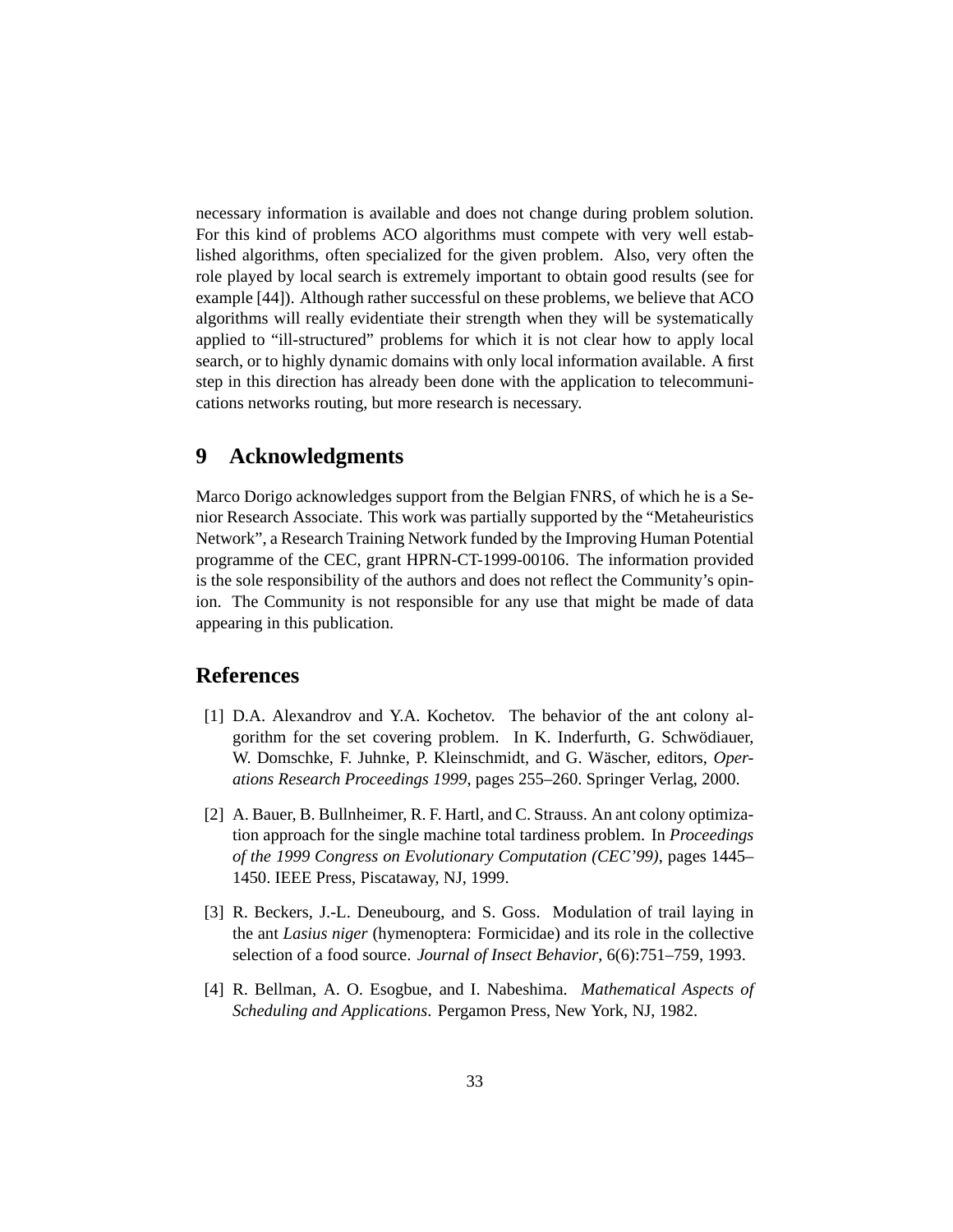- [5] D. Bertsekas. *Network Optimization: Continuous and Discrete Models*. Athena Scientific, Belmont, MA, 1998.
- [6] K. D. Boese, A. B. Kahng, and S. Muddu. A new adaptive multi-start technique for combinatorial global optimization. *Operations Research Letters*, 16:101–113, 1994.
- [7] M. Bolondi and M. Bondanza. Parallelizzazione di un algoritmo per la risoluzione del problema del commesso viaggiatore. Master's thesis, Dipartimento di Elettronica, Politecnico di Milano, Italy, 1993.
- [8] E. Bonabeau, M. Dorigo, and G. Theraulaz. *Swarm Intelligence: From Natural to Artificial Systems*. Oxford University Press, New York, NJ, 1999.
- [9] E. Bonabeau, M. Dorigo, and G. Theraulaz. Inspiration for optimization from social insect behavior. *Nature*, 406:39–42, 2000.
- [10] E. Bonabeau, F. Henaux, S. Guérin, D. Snyers, P. Kuntz, and G. Theraulaz. Routing in telecommunication networks with "Smart" ant-like agents. In *Proceedings of IATA'98, Second Int. Workshop on Intelligent Agents for Telecommunication Applications*. Lectures Notes in AI vol. 1437, Springer Verlag, 1998.
- [11] E. Bonabeau and G. Theraulaz. Swarm smarts. *Scientific American*, 282(3):54–61, 2000.
- [12] B. Bullnheimer, R. F. Hartl, and C. Strauss. Applying the Ant System to the vehicle routing problem. In S. Voß S. Martello, I. H. Osman, and C. Roucairol, editors, *Meta-Heuristics: Advances and Trends in Local Search Paradigms for Optimization*, pages 285–296. Kluwer Academic Publishers, Dordrecht, 1999.
- [13] B. Bullnheimer, R. F. Hartl, and C. Strauss. An improved ant system algorithm for the vehicle routing problem. *Annals of Operations Research*, 89:319–328, 1999.
- [14] B. Bullnheimer, R. F. Hartl, and C. Strauss. A new rank-based version of the Ant System: A computational study. *Central European Journal for Operations Research and Economics*, 7(1):25–38, 1999.
- [15] B. Bullnheimer, G. Kotsis, and C. Strauss. Parallelization strategies for the Ant System. In R. De Leone, A. Murli, P. Pardalos, and G. Toraldo, editors, *High Performance Algorithms and Software in Nonlinear Optimization*,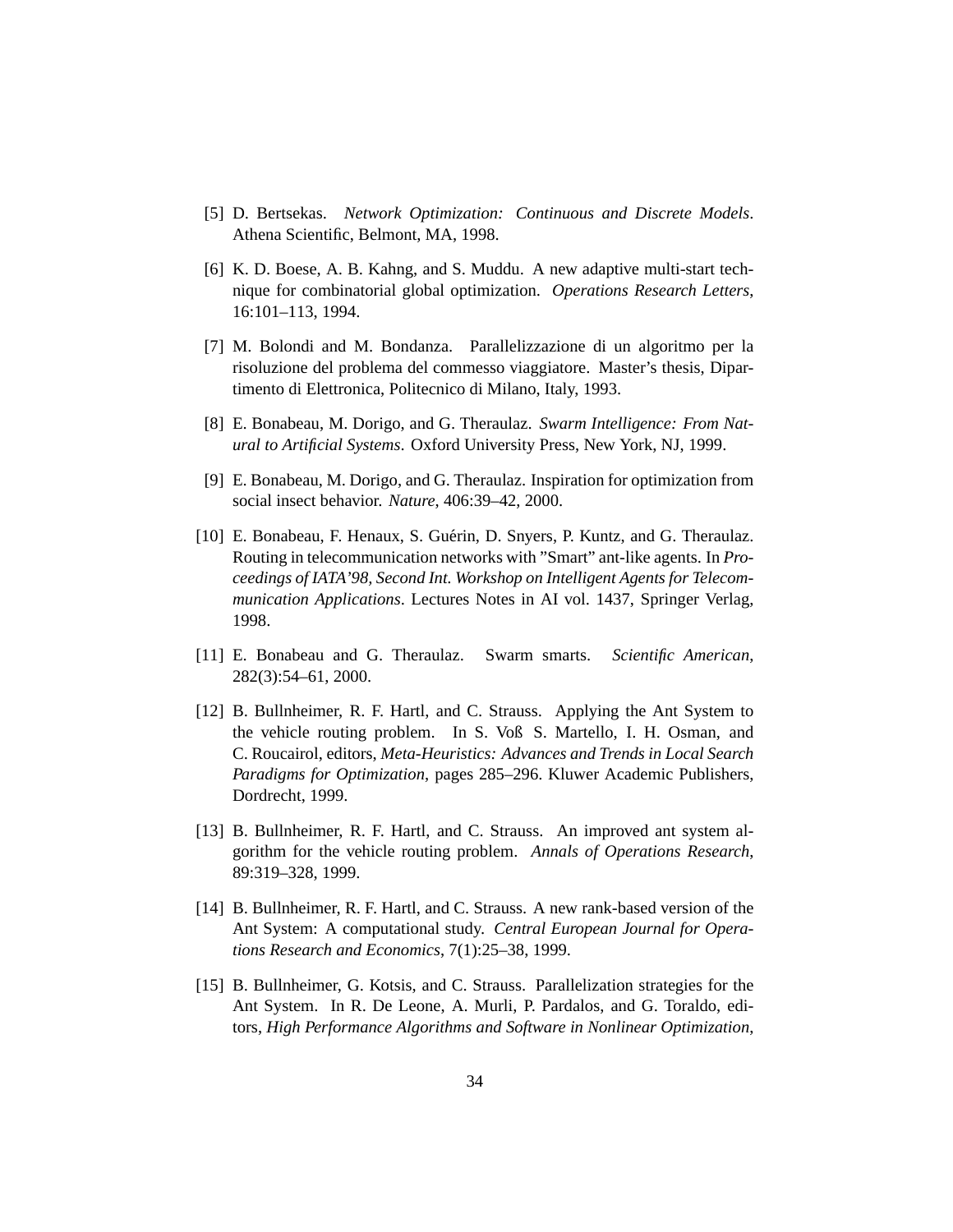volume 24 of *Applied Optimization*, pages 87–100. Kluwer Academic Publishers, Dordrecht, NL, 1998.

- [16] A. Colorni, M. Dorigo, and V. Maniezzo. Distributed optimization by ant colonies. In F. J. Varela and P. Bourgine, editors, *Proceedings of the First European Conference on Artificial Life*, pages 134–142. MIT Press, Cambridge, MA, 1992.
- [17] A. Colorni, M. Dorigo, V. Maniezzo, and M. Trubian. Ant System for jobshop scheduling. *JORBEL - Belgian Journal of Operations Research, Statistics and Computer Science*, 34(1):39–53, 1994.
- [18] O. Cordón, I. Fernández de Viana, F. Herrera, and L. Moreno. A new ACO model integrating evolutionary computation concepts: The best-worst ant system. In M. Dorigo, M. Middendorf, and T. Stützle, editors, *Abstract proceedings of ANTS2000 – From Ant Colonies to Artificial Ants: A Series of International Workshops on Ant Algorithms*, pages 22–29. Université Libre de Bruxelles, 2000.
- [19] D. Costa and A. Hertz. Ants can colour graphs. *Journal of the Operational Research Society*, 48:295–305, 1997.
- [20] M. den Besten. Ants for the single machine total weighted tardiness problem. Master's thesis, University of Amsterdam, 2000.
- [21] M. den Besten, T. Stützle, and M. Dorigo. Ant colony optimization for the total weighted tardiness problem. In M. Schoenauer, K. Deb, G. Rudolph, X. Yao, E. Lutton, J. J. Merelo, and H.S. Schwefel, editors, *Proceedings of PPSN-VI, Sixth International Conference on Parallel Problem Solving from Nature*, volume 1917 of *Lecture Notes in Computer Science*, pages 611–620. Springer Verlag, Berlin, Germany, 2000.
- [22] J.-L. Deneubourg, S. Aron, S. Goss, and J.-M. Pasteels. The self-organizing exploratory pattern of the Argentine ant. *Journal of Insect Behavior*, 3:159– 168, 1990.
- [23] G. Di Caro and M. Dorigo. AntNet: A mobile agents approach to adaptive routing. Technical Report IRIDIA/97-12, IRIDIA, Université Libre de Bruxelles, Belgium, 1997.
- [24] G. Di Caro and M. Dorigo. Ant colonies for adaptive routing in packetswitched communications networks. In A. E. Eiben, T. Bäck, M. Schoenauer,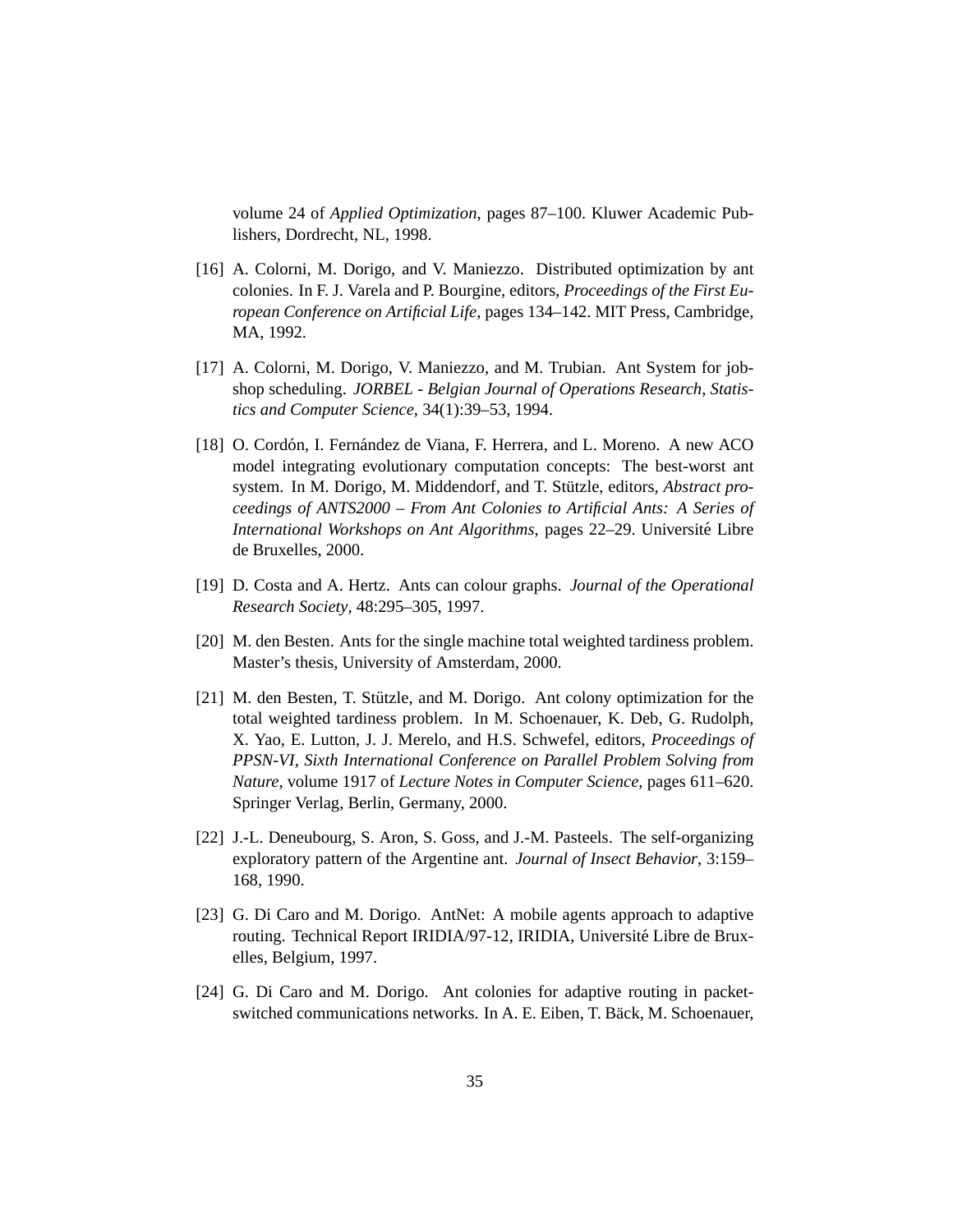and H.-P. Schwefel, editors, *Proceedings of PPSN-V, Fifth International Conference on Parallel Problem Solving from Nature*, volume 1498 of *Lecture Notes in Computer Science*, pages 673–682. Springer Verlag, Berlin, Germany, 1998.

- [25] G. Di Caro and M. Dorigo. AntNet: Distributed stigmergetic control for communications networks. *Journal of Artificial Intelligence Research*, 9:317– 365, 1998.
- [26] G. Di Caro and M. Dorigo. Extending AntNet for best-effort Quality-of-Service routing. Unpublished presentation at *ANTS'98 - From Ant Colonies to Artificial Ants: First International Workshop on Ant Colony Optimization* http://iridia.ulb.ac.be/ants98/ants98.html, October 15-16 1998.
- [27] G. Di Caro and M. Dorigo. Mobile agents for adaptive routing. In H. El-Rewini, editor, *Proceedings of the 31st International Conference on System Sciences (HICSS-31)*, pages 74–83. IEEE Computer Society Press, Los Alamitos, CA, 1998.
- [28] G. Di Caro and M. Dorigo. Two ant colony algorithms for best-effort routing in datagram networks. In Y. Pan, S. G. Akl, and K. Li, editors, *Proceedings of the Tenth IASTED International Conference on Parallel and Distributed Computing and Systems (PDCS'98)*, pages 541–546. IASTED/ACTA Press, Anheim, 1998.
- [29] M. Dorigo. *Optimization, Learning and Natural Algorithms* (in Italian). PhD thesis, Dipartimento di Elettronica, Politecnico di Milano, Italy, 1992. pp. 140.
- [30] M. Dorigo, E. Bonabeau, and G. Theraulaz. Ant algorithms and stigmergy. *Future Generation Computer Systems*, 16(8):851–871, 2000.
- [31] M. Dorigo and G. Di Caro. The Ant Colony Optimization meta-heuristic. In D. Corne, M. Dorigo, and F. Glover, editors, *New Ideas in Optimization*, pages 11–32. McGraw Hill, London, UK, 1999.
- [32] M. Dorigo, G. Di Caro, and L. M. Gambardella. Ant algorithms for discrete optimization. *Artificial Life*, 5(2):137–172, 1999.
- [33] M. Dorigo and L. M. Gambardella. Ant colonies for the traveling salesman problem. *BioSystems*, 43:73–81, 1997.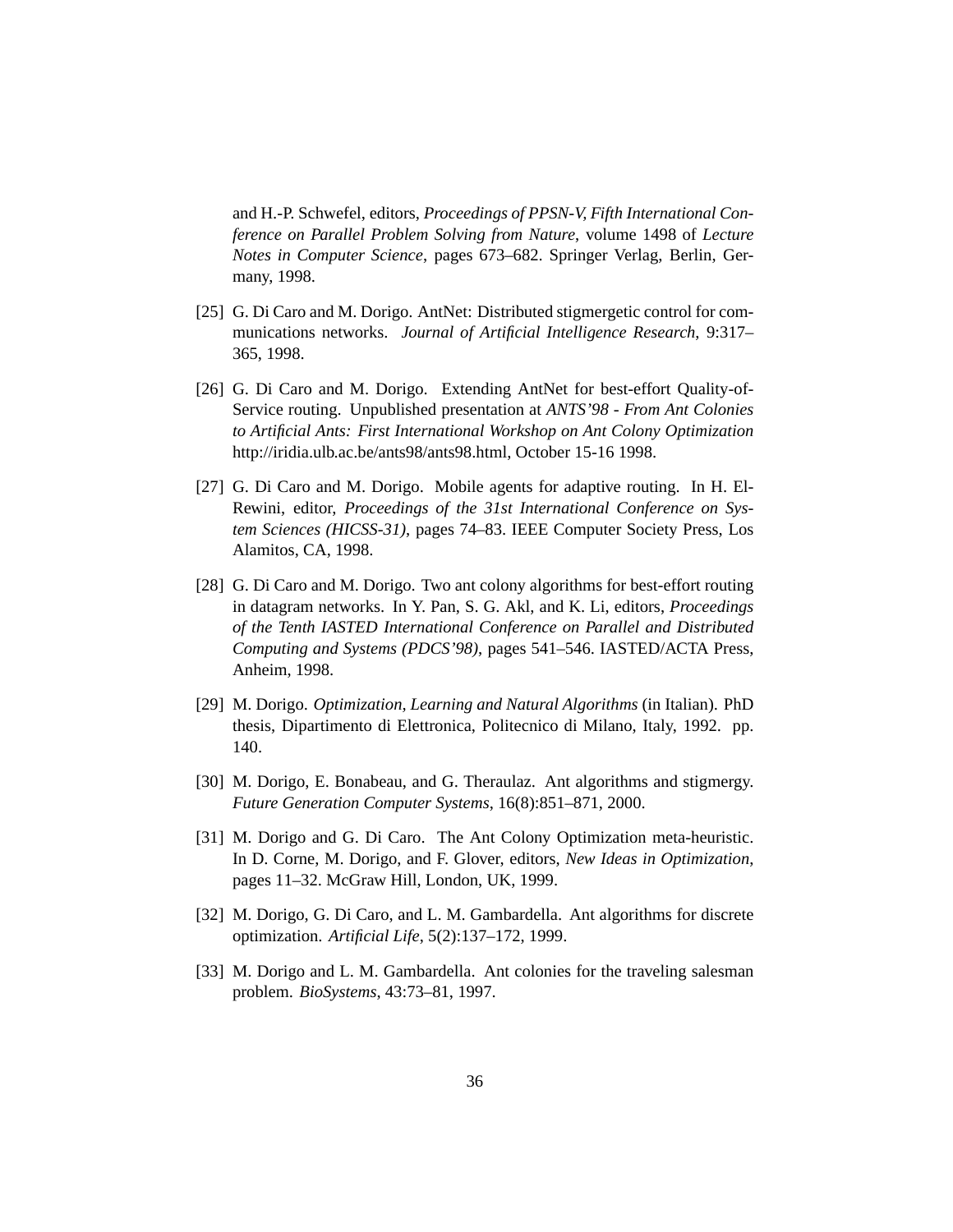- [34] M. Dorigo and L. M. Gambardella. Ant Colony System: A cooperative learning approach to the traveling salesman problem. *IEEE Transactions on Evolutionary Computation*, 1(1):53–66, 1997.
- [35] M. Dorigo and V. Maniezzo. Parallel genetic algorithms: Introduction and overview of current research. In J. Stenders, editor, *Parallel Genetic Algorithms: Theory and Applications*, pages 5–42. IOS Press, Amsterdam, The Netherlands, 1992.
- [36] M. Dorigo, V. Maniezzo, and A. Colorni. The Ant System: An autocatalytic optimizing process. Technical Report 91-016 Revised, Dipartimento di Elettronica, Politecnico di Milano, Italy, 1991.
- [37] M. Dorigo, V. Maniezzo, and A. Colorni. Positive feedback as a search strategy. Technical Report 91-016, Dipartimento di Elettronica, Politecnico di Milano, Italy, 1991.
- [38] M. Dorigo, V. Maniezzo, and A. Colorni. The Ant System: Optimization by a colony of cooperating agents. *IEEE Transactions on Systems, Man, and Cybernetics – Part B*, 26(1):29–41, 1996.
- [39] M. Dorigo, M. Middendorf, and T. Stützle, editors. *Abstract proceedings of ANTS2000 – From Ant Colonies to Artificial Ants: A Series of International Workshops on Ant Algorithms*. Université Libre de Bruxelles, 7–9 September 2000.
- [40] T. A. Feo and M. G. C. Resende. Greedy randomized adaptive search procedures. *Journal of Global Optimization*, 6:109–133, 1995.
- [41] L. M. Gambardella and M. Dorigo. Ant-Q: A reinforcement learning approach to the traveling salesman problem. In A. Prieditis and S. Russell, editors, *Proceedings of the Twelfth International Conference on Machine Learning (ML-95)*, pages 252–260. Morgan Kaufmann Publishers, Palo Alto, CA, 1995.
- [42] L. M. Gambardella and M. Dorigo. Solving symmetric and asymmetric TSPs by ant colonies. In *Proceedings of the 1996 IEEE International Conference on Evolutionary Computation (ICEC'96)*, pages 622–627. IEEE Press, Piscataway, NJ, 1996.
- [43] L. M. Gambardella and M. Dorigo. HAS-SOP: An hybrid Ant System for the sequential ordering problem. Technical Report IDSIA-11-97, IDSIA, Lugano, Switzerland, 1997.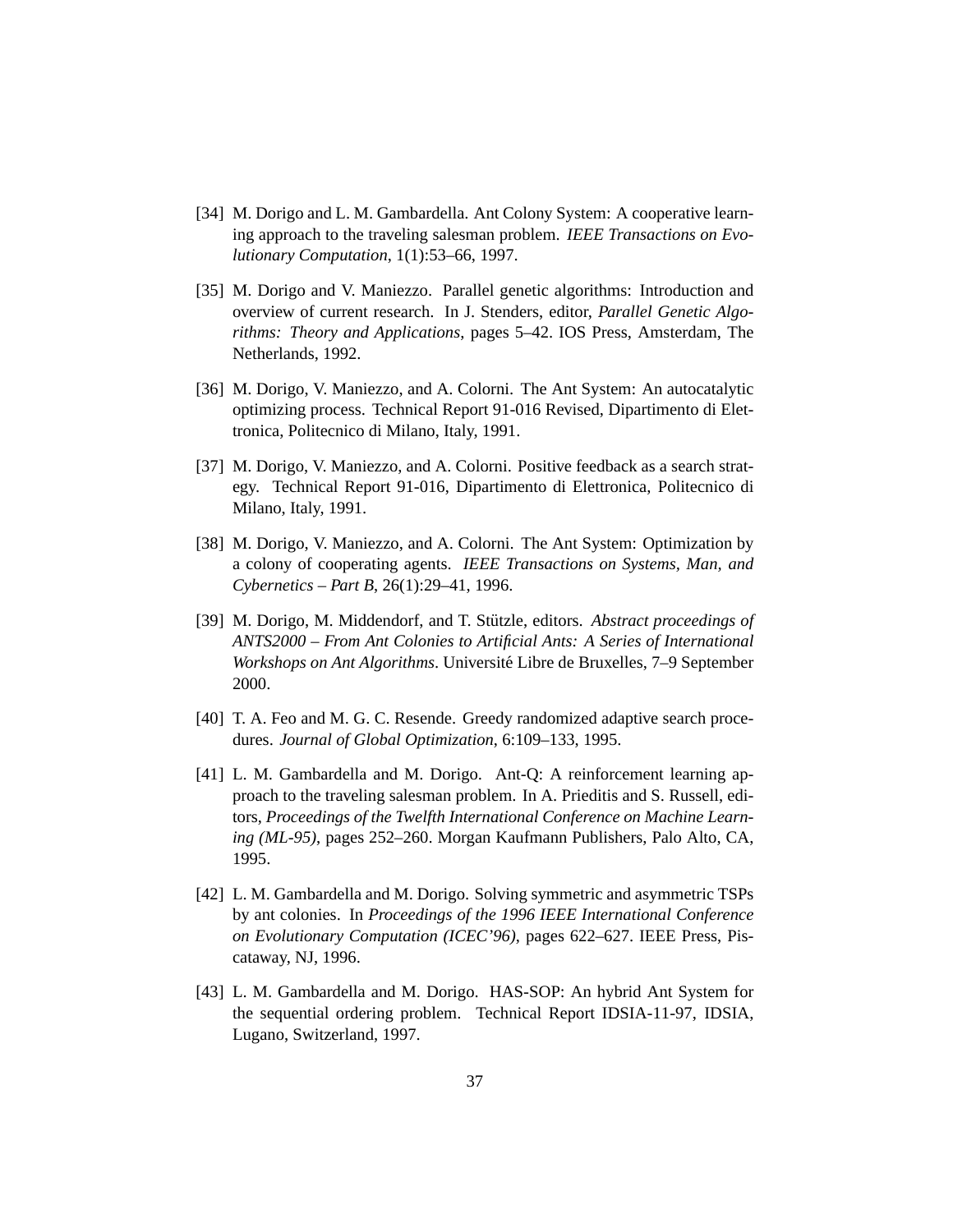- [44] L. M. Gambardella and M. Dorigo. Ant Colony System hybridized with a new local search for the sequential ordering problem. *INFORMS Journal on Computing*, 12(3):237–255, 2000.
- [45] L. M. Gambardella, E. D. Taillard, and G. Agazzi. MACS-VRPTW: A multiple ant colony system for vehicle routing problems with time windows. In D. Corne, M. Dorigo, and F. Glover, editors, *New Ideas in Optimization*, pages 63–76. McGraw Hill, London, UK, 1999.
- [46] L. M. Gambardella, E. D. Taillard, and M. Dorigo. Ant colonies for the ` quadratic assignment problem. *Journal of the Operational Research Society*, 50(2):167–176, 1999.
- [47] M. R. Garey and D. S. Johnson. *Computers and Intractability: A Guide to the Theory of* N P*-Completeness*. Freeman, San Francisco, CA, 1979.
- [48] F. Glover. Tabu search part II. *ORSA Journal on Computing*, 2(1):4–32, 1990.
- [49] F. Glover and M. Laguna. *Tabu Search*. Kluwer Academic Publishers, Boston, MA, 1997.
- [50] S. Goss, S. Aron, J. L. Deneubourg, and J. M. Pasteels. Self-organized shortcuts in the Argentine ant. *Naturwissenschaften*, 76:579–581, 1989.
- [51] W. J. Gutjahr. A generalized convergence result for the graph-based Ant System metaheuristic. Technical Report 99-09, Department of Statistics and Decision Support Systems, University of Vienna, Austria, 1999.
- [52] W. J. Gutjahr. A graph-based Ant System and its convergence. *Future Generation Computer Systems*, 16(8):873–888, 2000.
- [53] R. Hadji, M. Rahoual, E. Talbi, and V. Bachelet. Ant colonies for the set covering problem. In M. Dorigo, M. Middendorf, and T. Stützle, editors, *Abstract proceedings of ANTS2000 – From Ant Colonies to Artificial Ants: A Series of International Workshops on Ant Algorithms*, pages 63–66. Université Libre de Bruxelles, 2000.
- [54] M. Heusse, S. Guérin, D. Snyers, and P. Kuntz. Adaptive agent-driven routing and load balancing in communication networks. Technical Report RR-98001- IASC, Départment Intelligence Artificielle et Sciences Cognitives, ENST Bretagne, 1998. Accepted for publication in the *Journal of Complex Systems*.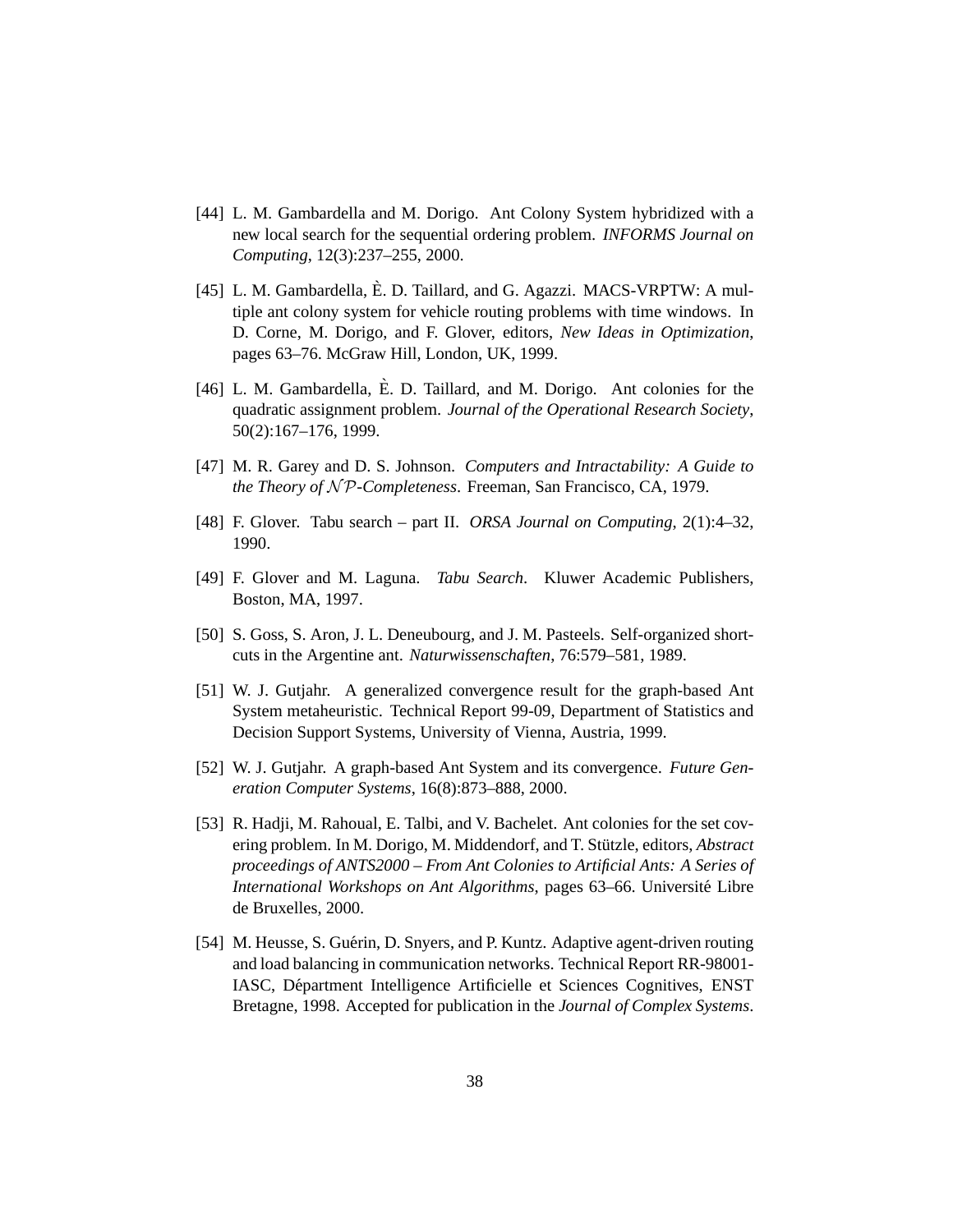- [55] D. S. Johnson and L. A. McGeoch. The travelling salesman problem: A case study in local optimization. In E. H. L. Aarts and J. K. Lenstra, editors, *Local Search in Combinatorial Optimization*, pages 215–310. John Wiley & Sons, Chichester, 1997.
- [56] M. Jünger, G. Reinelt, and S. Thienel. Provably good solutions for the traveling salesman problem. *Zeitschrift für Operations Research*, 40:183-217, 1994.
- [57] F. Krüger, D. Merkle, and M. Middendorf. Studies on a parallel ant system for the BSP model. Unpublished manuscript.
- [58] E. L. Lawler, J. K. Lenstra, A. H. G. Rinnooy Kan, and D. B. Shmoys. *The Travelling Salesman Problem*. John Wiley & Sons, Chichester, UK, 1985.
- [59] G. Leguizamón and Z. Michalewicz. A new version of Ant System for subset problems. In *Proceedings of the 1999 Congress on Evolutionary Computation (CEC'99)*, pages 1459–1464. IEEE Press, Piscataway, NJ, 1999.
- [60] Y.-C. Liang and A. E. Smith. An Ant System approach to redundancy allocation. In *Proceedings of the 1999 Congress on Evolutionary Computation*, pages 1478–1484. IEEE Press, Piscataway, NJ, 1999.
- [61] V. Maniezzo. Exact and approximate nondeterministic tree-search procedures for the quadratic assignment problem. Technical Report CSR 98-1, Scienze dell'Informazione, Universita di Bologna, Sede di Cesena, Italy, 1998. ´
- [62] V. Maniezzo. Exact and approximate nondeterministic tree-search procedures for the quadratic assignment problem. *INFORMS Journal on Computing*, 11(4):358–369, 1999.
- [63] V. Maniezzo and A. Carbonaro. An ANTS heuristic for the frequency assignment problem. *Future Generation Computer Systems*, 16(8):927 – 935, 2000.
- [64] V. Maniezzo and A. Colorni. The Ant System applied to the quadratic assignment problem. *IEEE Transactions on Data and Knowledge Engineering*, 11(5):769–778, 1999.
- [65] V. Maniezzo, A. Colorni, and M. Dorigo. The Ant System applied to the quadratic assignment problem. Technical Report IRIDIA/94-28, IRIDIA, Universite Libre de Bruxelles, Belgium, 1994. ´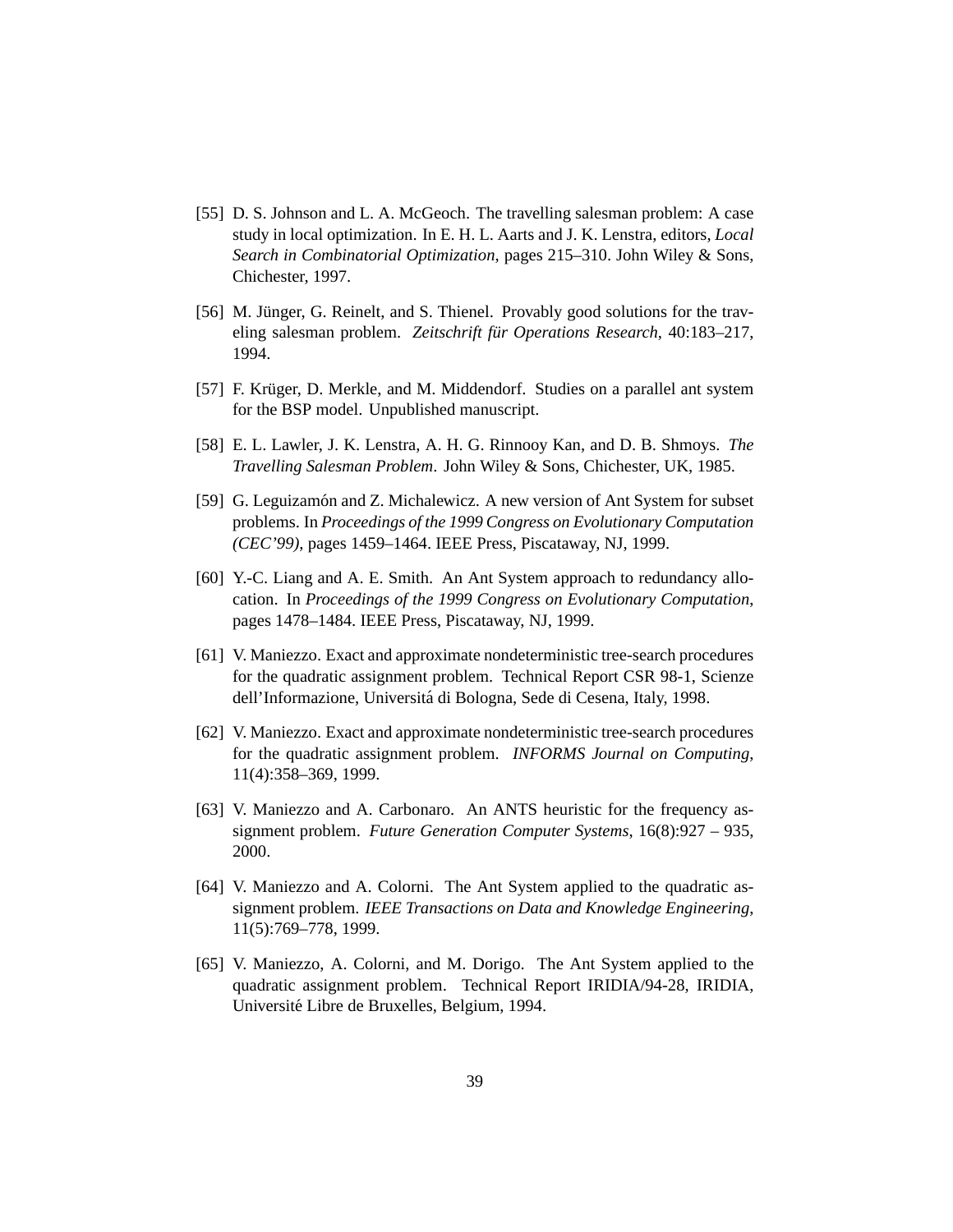- [66] D. Merkle, M. Middendorf, and H. Schmeck. Ant colony optimization for resource-constrained project scheduling. In *Proceedings of the Genetic and Evolutionary Computation Conference (GECCO-2000)*, pages 893–900. Morgan Kaufmann Publishers, San Francisco, CA, 2000.
- [67] R. Michel and M. Middendorf. An island model based Ant System with lookahead for the shortest supersequence problem. In A. E. Eiben, T. Bäck, M. Schoenauer, and H.-P. Schwefel, editors, *Proceedings of PPSN-V, Fifth International Conference on Parallel Problem Solving from Nature*, volume 1498 of *Lecture Notes in Computer Science*, pages 692–701. Springer Verlag, Berlin, Germany, 1998.
- [68] R. Michel and M. Middendorf. An ACO algorithm for the shortest supersequence problem. In D. Corne, M. Dorigo, and F. Glover, editors, *New Ideas in Optimization*, pages 51–61. McGraw Hill, London, UK, 1999.
- [69] M. Middendorf, F. Reischle, and H. Schmeck. Information exchange in multi colony ant algorithms. In J. Rolim, editor, *Parallel and Distributed Computing, Proceedings of the 15 IPDPS 2000 Workshops, Third Workshop on Biologically Inspired Solutions to Parallel Processing Problems (BioSP3)*, volume 1800 of *Lecture Notes in Computer Science*, pages 645–652. Springer Verlag, Berlin, Germany, 2000.
- [70] T. E. Morton, R. M. Rachamadugu, and A. Vepsalainen. Accurate myopic heuristics for tardiness scheduling. GSIA Working Paper 36-83-84, Carnegie–Mellon University, PA, 1984.
- [71] G. Navarro Varela and M. C. Sinclair. Ant colony optimisation for virtualwavelength-path routing and wavelength allocation. In *Proceedings of the 1999 Congress on Evolutionary Computation (CEC'99)*, pages 1809–1816. IEEE Press, Piscataway, NJ, 1999.
- [72] C. H. Papadimitriou. *Computational Complexity*. Addison-Wesley, Reading, MA, 1994.
- [73] H. Ramalhinho Lourenço and D. Serra. Adaptive approach heuristics for the generalized assignment problem. Technical Report Technical Report Economic Working Papers Series No.304, Universitat Pompeu Fabra, Dept. of Economics and Management, Barcelona, Spain, 1998.
- [74] G. Reinelt. *The Traveling Salesman: Computational Solutions for TSP Applications*, volume 840 of *Lecture Notes in Computer Science*. Springer Verlag, Berlin, Germany, 1994.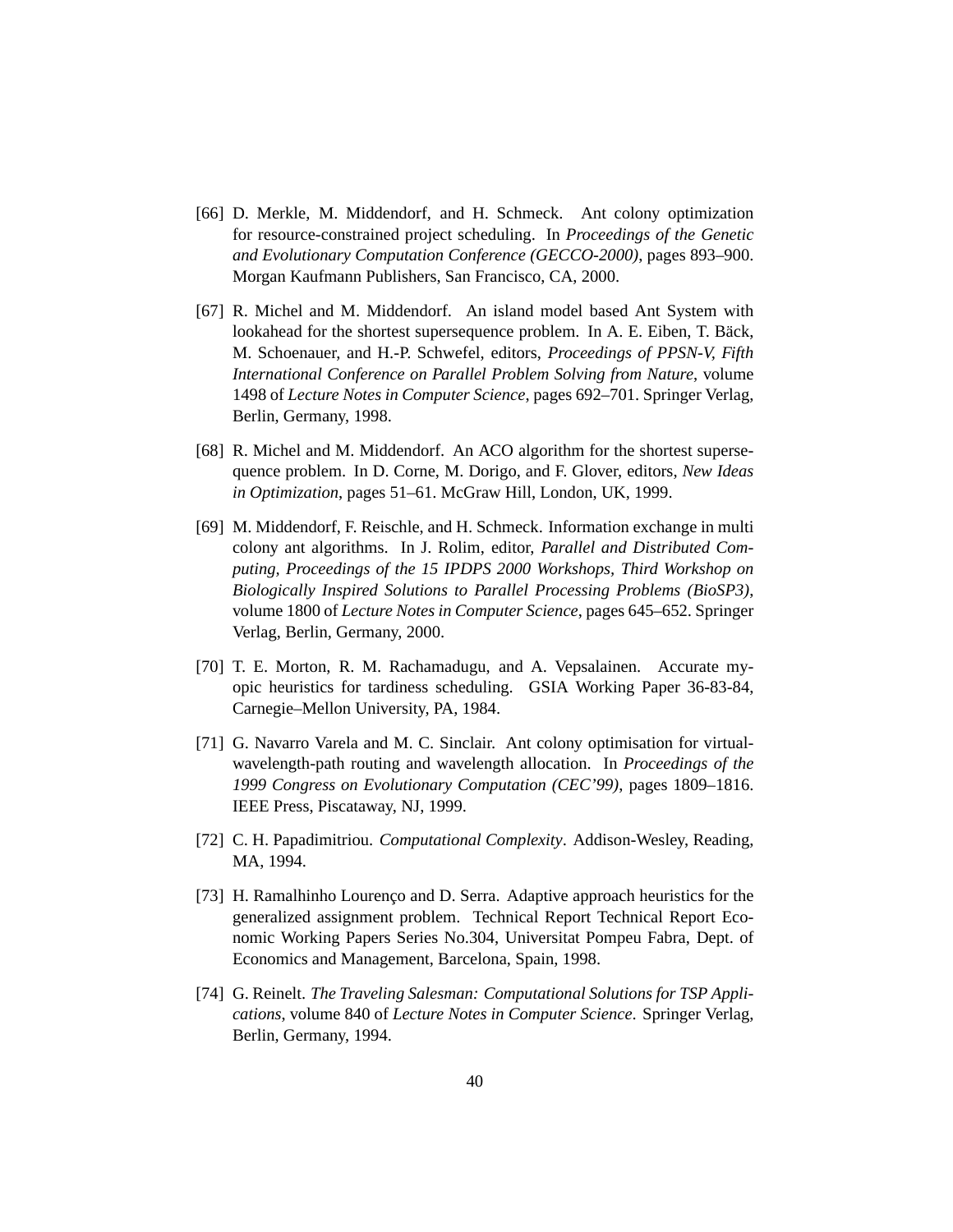- [75] R. Y. Rubinstein. Combinatorial optimization via the simulated cross-entropy method. In *Encyclopedia of Management Sciences*. 2000. in press.
- [76] R. Schoonderwoerd, O. Holland, and J. Bruten. Ant-like agents for load balancing in telecommunications networks. In *Proceedings of the First International Conference on Autonomous Agents*, pages 209–216. ACM Press, 1997.
- [77] R. Schoonderwoerd, O. Holland, J. Bruten, and L. Rothkrantz. Antbased load balancing in telecommunications networks. *Adaptive Behavior*, 5(2):169–207, 1996.
- [78] C. Solnon. Solving permutation constraint satisfaction problems with artificial ants. In W. Horn, editor, *Proceedings of the 14th European Conference on Artificial Intelligence*, pages 118–122. IOS Press, Amsterdam, The Netherlands, 2000.
- [79] T. Stützle.  $MAX-MIN$  Ant System for the quadratic assignment problem. Technical Report AIDA–97–4, FG Intellektik, FB Informatik, TU Darmstadt, July 1997.
- [80] T. Stützle. An ant approach to the flow shop problem. In *Proceedings of the 6*th *European Congress on Intelligent Techniques & Soft Computing (EU-FIT'98)*, volume 3, pages 1560–1564. Verlag Mainz, Aachen, 1998.
- [81] T. Stützle. Parallelization strategies for ant colony optimization. In Agoston E. Eiben, Thomas Bäck, Marc Schoenauer, and Hans-Paul Schwefel, editors, *Proceedings of PPSN-V, Fifth International Conference on Parallel Problem Solving from Nature*, volume 1498 of *Lecture Notes in Computer Science*, pages 722–731. Springer Verlag, Berlin, Germany, 1998.
- [82] T. Stützle. *Local Search Algorithms for Combinatorial Problems: Analysis, Improvements, and New Applications*. Infix, Sankt Augustin, Germany, 1999.
- [83] T. Stützle and M. Dorigo. ACO algorithms for the quadratic assignment problem. In D. Corne, M. Dorigo, and F. Glover, editors, *New Ideas in Optimization*, pages 33–50. McGraw Hill, London, UK, 1999.
- [84] T. Stützle and H. H. Hoos. The  $MAX-MIN$  Ant System and local search for the traveling salesman problem. In T. Bäck, Z. Michalewicz, and X. Yao, editors, *Proceedings of the 1997 IEEE International Conference on Evolutionary Computation (ICEC'97)*, pages 309–314. IEEE Press, Piscataway, NJ, 1997.